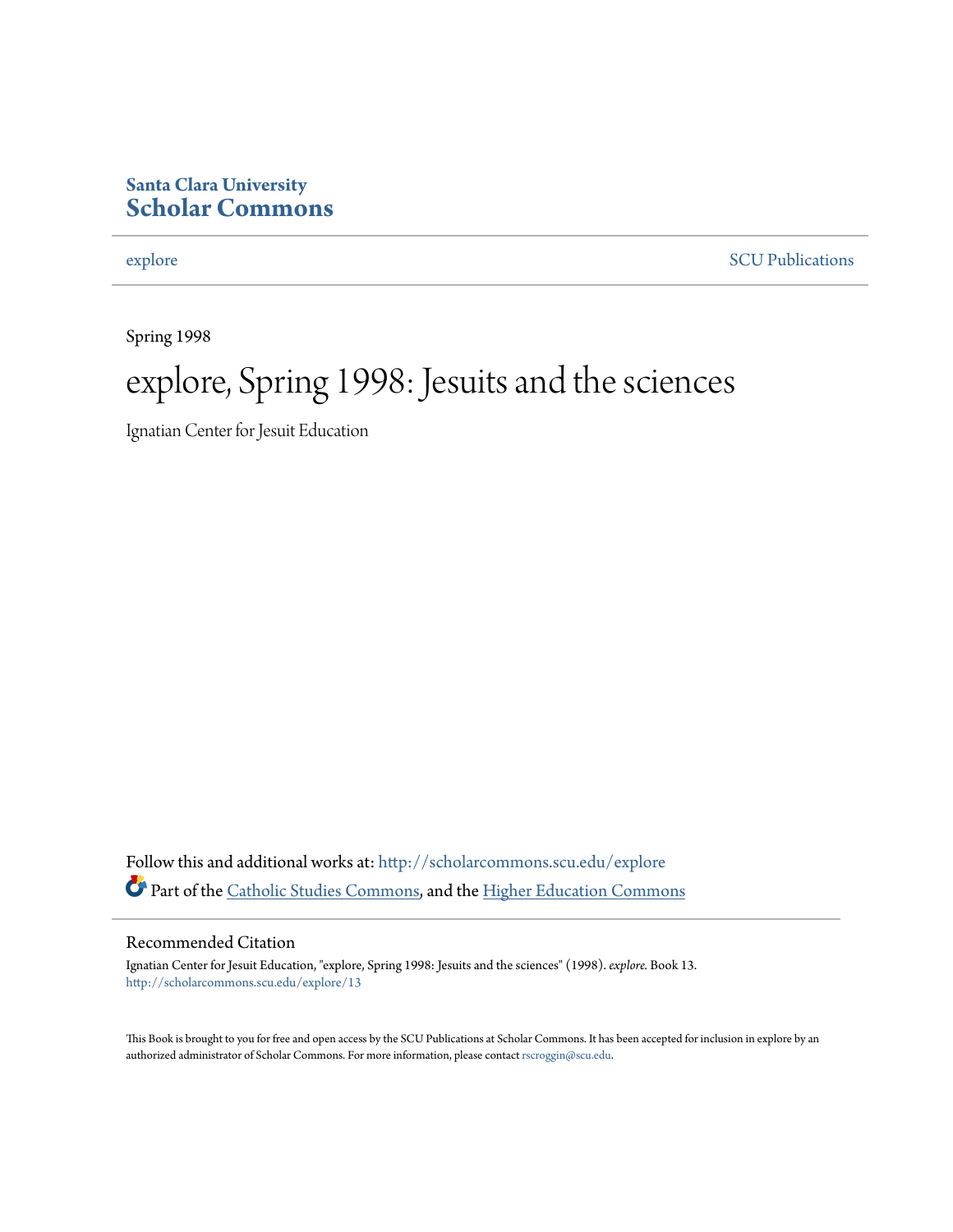

#### In This Issue...

Mission and Core Values Reflections of an Evolutionary Biologist By Dennis R. Parnell, S.J.

Jesuit Activities in Focus: Jesuits and the Sciences

Both a Jesuit and a Physicist By Carl H. Hayn, S.J.

Majoring in Physics: The Reward and the Risk By James W. Felt, S.J.

Checkup with Dr. Marc Tunzi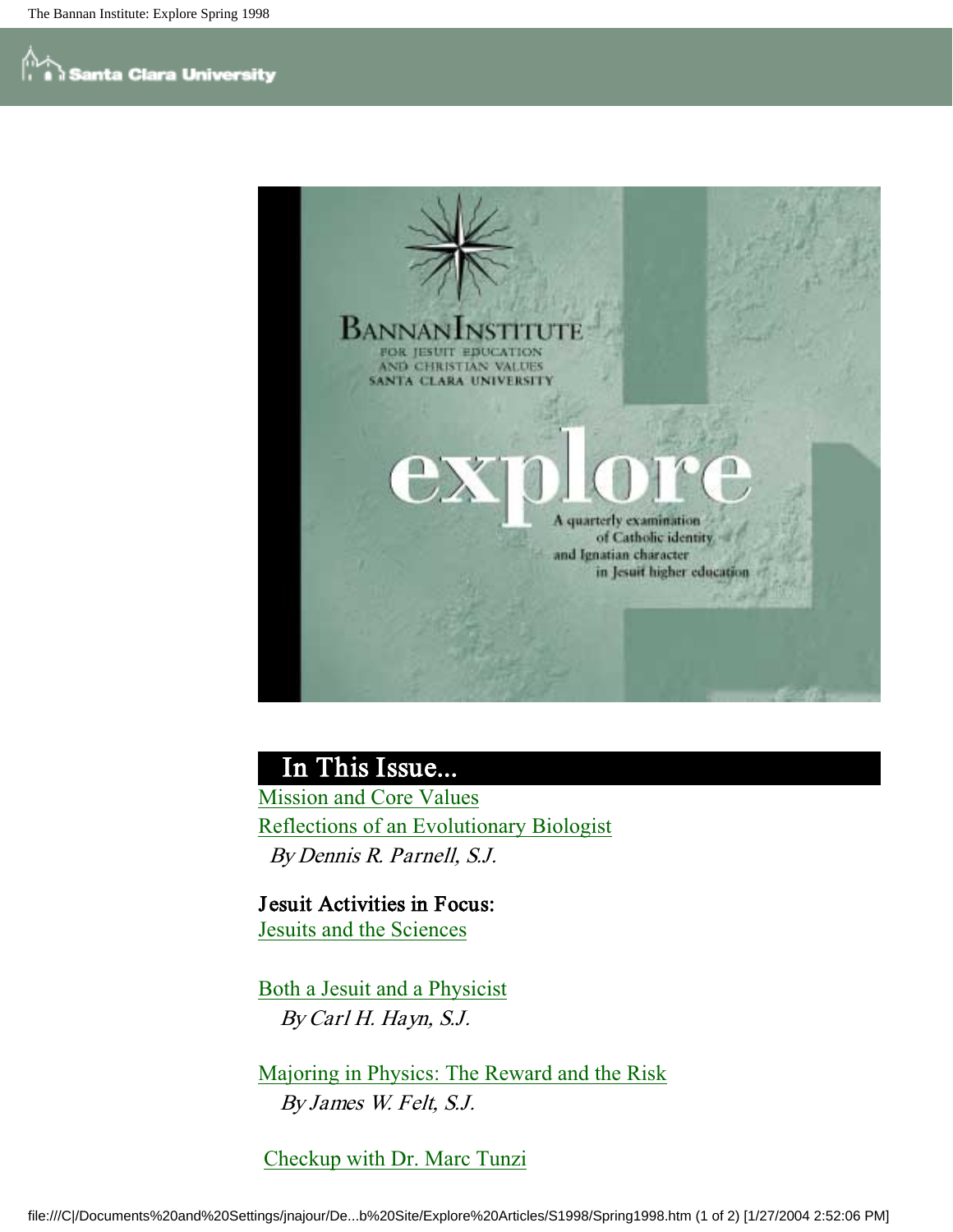By Elizabeth M. Kelley

BOOK REVIEW The Religion of Technology:The Divinity of Man and the Spirit of Invention By Tim Healy

Bannan Visitor Criteria

Visiting Fellows

Contributions of German and American Jesuits to Economics By Edward J. O'Boyle

Bannan Grant Criteria

Grant Recipients

Coming Events: Spirituality Series Lecture Series

Next Issue

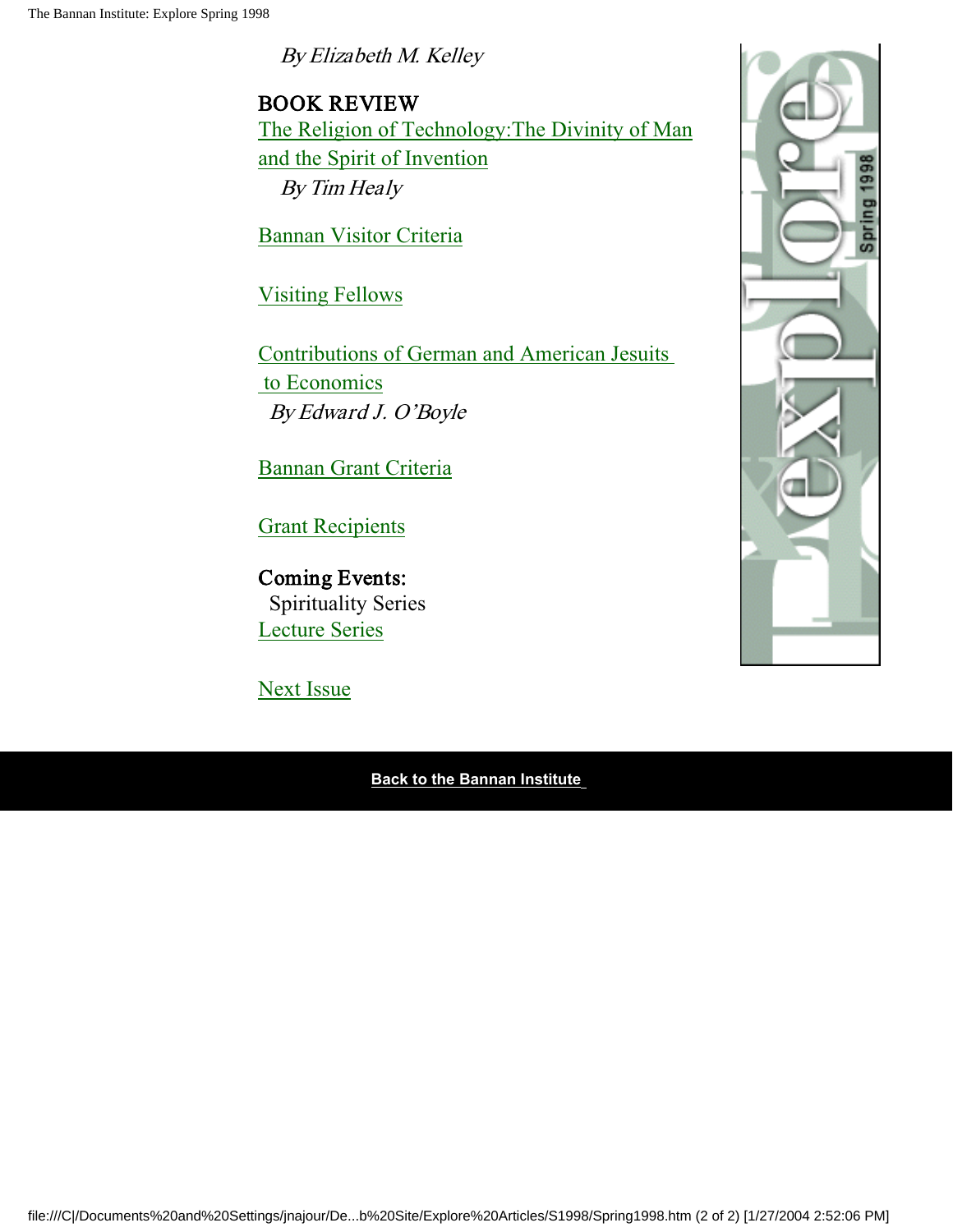#### Bannan Institute for Jesuit Education and Christian Values

We are happy to present the current, revised version of our mission statement. We published an earlier draft in the fall issue of explore. This revision has been greatly helped by the many insightful comments we received from individuals both on and off campus. Thanks very mut to all of you!

- Robert Senkewicz, S.J.





The Bannan Institute for Jesuit Education and Christian Values at Santa Clara Univeristy endeavors to assist the University in maintaining its Catholic and Jesuit character at the center of the educational enterprise.

The Institute offers faculty, staff, students, and friends opportunities to explore the implications of Ignatian and Jesuit spirituality and mission in the ongoing life of the contemporary University.



The Institute roots itself in four aspects of the Ignation and Jesuit vision:

#### 1.) TO SEEK AND FIND GOD IN ALL THINGS

For the founder of the Uesuits, Ignatius of Loyola (1491-1556), all of reality was an arena of God's self-revelation.

#### 2.) CURA PERSONALIS

This Latin phrase("care of the person") has been a characteristic of the Jesuit education. It recognizes the full individuality of each person, and seeks to integrate the intellectual, aesthetic, moral, spiritual, affective, physical, and social.

#### 3.) THE SPIRITUAL EXERCIESES

This way of Christian prayer, developed by Ignatius, is premised in the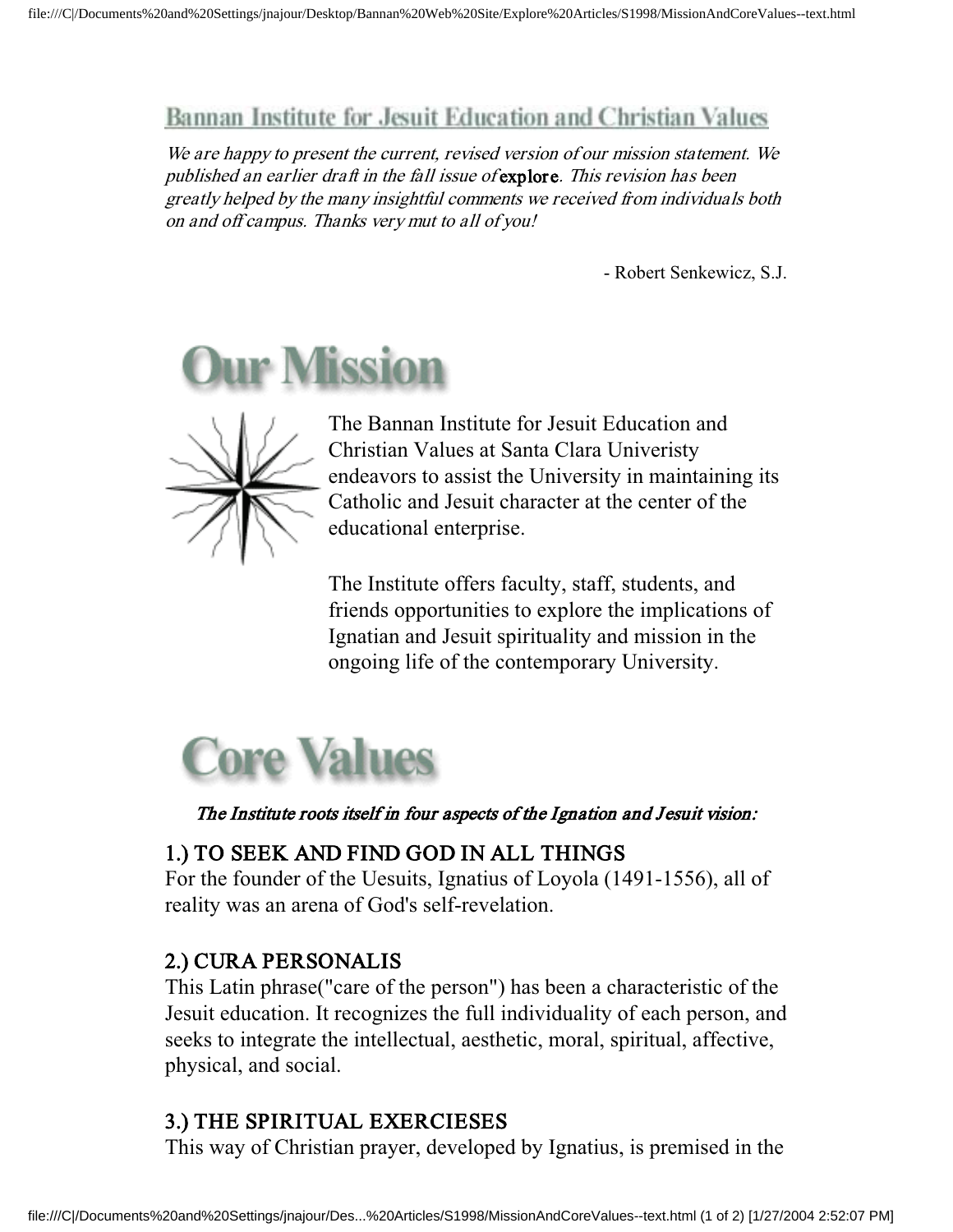belief that one can discover God's presence in one's life and the freedom to respond to that presence through a series of prayer exercises and personal conversations.

#### 4.) THE SERVICE OF FAITH AND THE PROMOTION OF **JUSICE**

The intellectual aspect of fait in God inevitably drives beyond iteself. It necessarily seeks an engagement with persons prevented from fulfilling the divine purpose of full integration by oppressive social systems and unjust structural realities.

The Institue is premised on the belief that all members of the University community, regardless of the religious affiliation, can make important contributions to the evolving Catholic and Jesuit identity of Santa Clara.

The root meaning of the word "Catholic" is "universal". Thus, we invite all constituencies of the University to assist in developing the Institute's potential.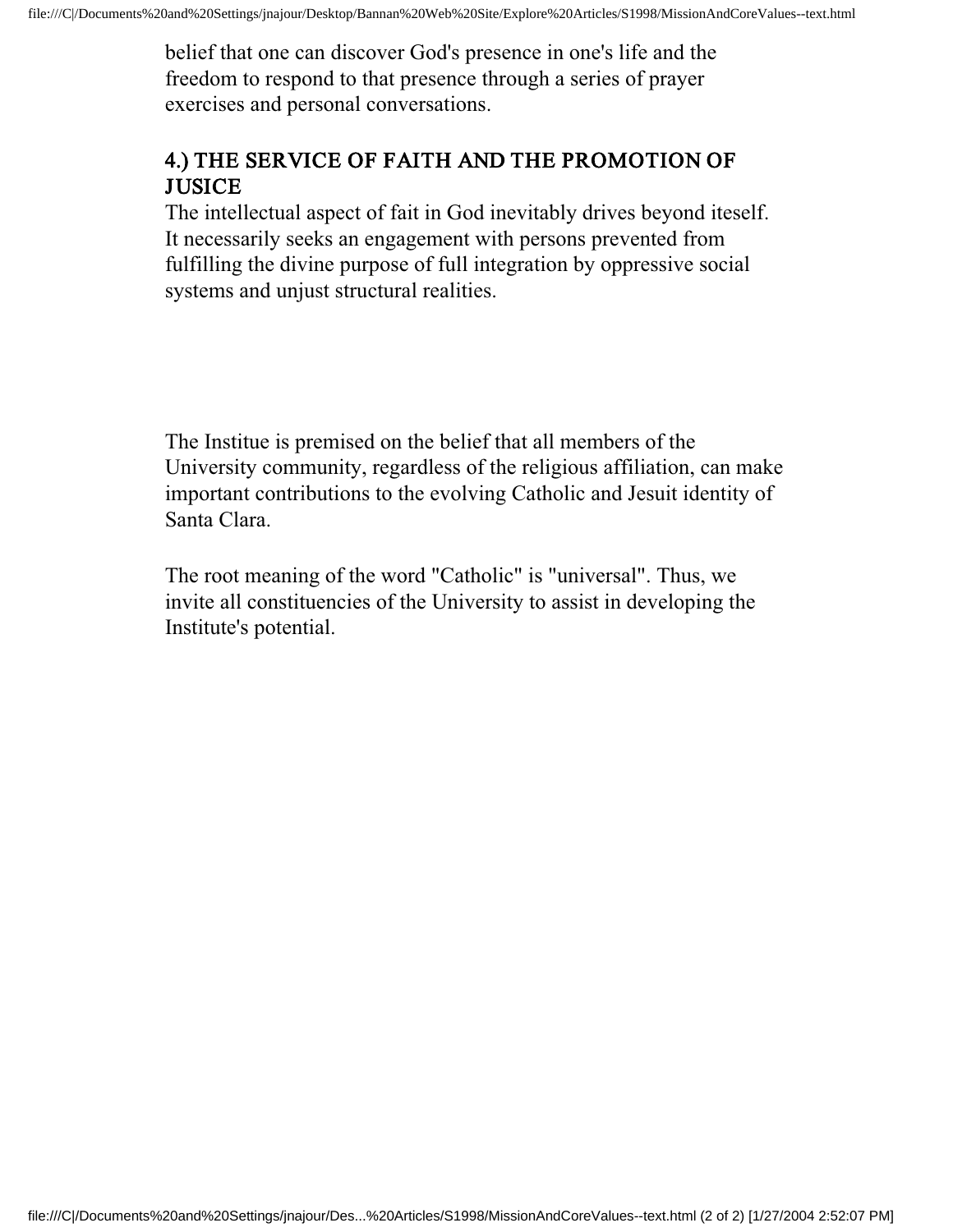

I am often asked how, as a Jesuit priest, I can teach and do research in the area of evolutionary biology. The unspoken assumption is that I must be conflicted when it comes to my religious worldview and my professional activities. Nothing could be further from the truth. I find the relationship between evolutionary biology and religious belief to be very harmonious. The discoveries in my field are, to my way of thinking, perfectly compatible with my faith. The perception of conflict, in my experience, arises most often because of misunderstandings either about the purpose and nature of Scripture or about the relationship of evolutionary studies to philosophy and theology. I would like to take this opportunity to discuss briefly these misunderstandings as a way of discussing how my professional life has contributed both to forming and sustaining my faith.

Scripture was never intended to be a reference book for the empirical sciences. The questions that concerned the writers of the sacred texts were not those of present-day cosmologists and biologists. For example, the account of creation, including the origin of the human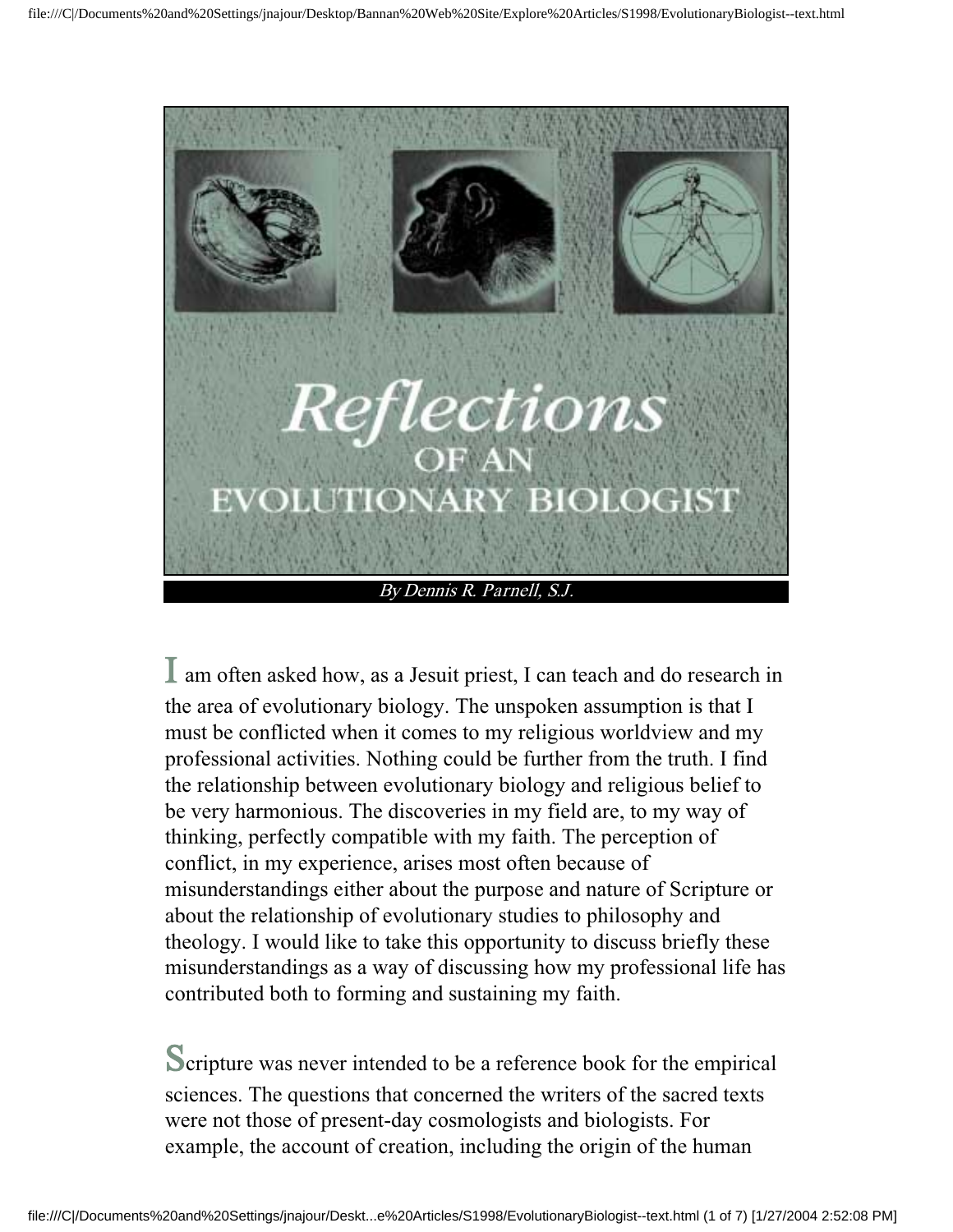race, in the first chapter of the book of Genesis was not intended to be an alternative hypothesis to the Theory of the Big Bang or to modern evolutionary theory. Rather, it was written as a reaction to the quite negative Babylonian theology of both the creation and nature of the universe. When the work was written, the Israelites were captives of the Babylonians. The Israelites' priestly leaders, for reasons of cultural and theological integrity, wanted to distance their people from their captors as well as from all that they held about their gods, especially the primacy of the god, Marduk. What has become the first chapter of Genesis is a clear theological statement about the God of Israel. The scripture scholar, Fr. Lawrence Boadt, has summarized the key points of the first chapter of Genesis as follows:

(1) there is one God, without sexual Gender, alone from the start, (2) who created from [God's] goodness and wise plan a world of order, (3) in which matter is good and not the result of whim or magic, (4) but God's word decrees what is to be and establishes limits; (5) [God] gave humans a place of honor, made in his own image; (6) they were to have responsibility over what was created, (7) and share divine gifts of pro-creating life, sharing [God's] sabbath rest and knowing God personally.

 $\perp$  frequently receive a surprised reaction from people when they realize I do not consider the Bible to be a textbook for "creation science." For example, Roman Catholics who do not have a background in Scripture studies and science will often ask: "Isn't your interpretation of Scripture contrary to the teachings of the Church, and doesn't it forbid the teaching of evolution?" My response is to quote Pope John Paul II who, in an address to the Pontifical Academy of Sciences on the subject of evolution, spoke of "the need of a rigorous hermeneutic for the correct interpretation of the inspired word." He went on to say, "It is necessary to determine the proper sense of Scripture while avoiding any unwarranted interpretations that may say what it does not intend to say. In order to delineate the field of their own study, the exegete [i.e., Scripture Scholar— brackets mine] and theologian must keep informed about the results achieved by the natural sciences.

W ith regard to the theory of evolution itself and what might be in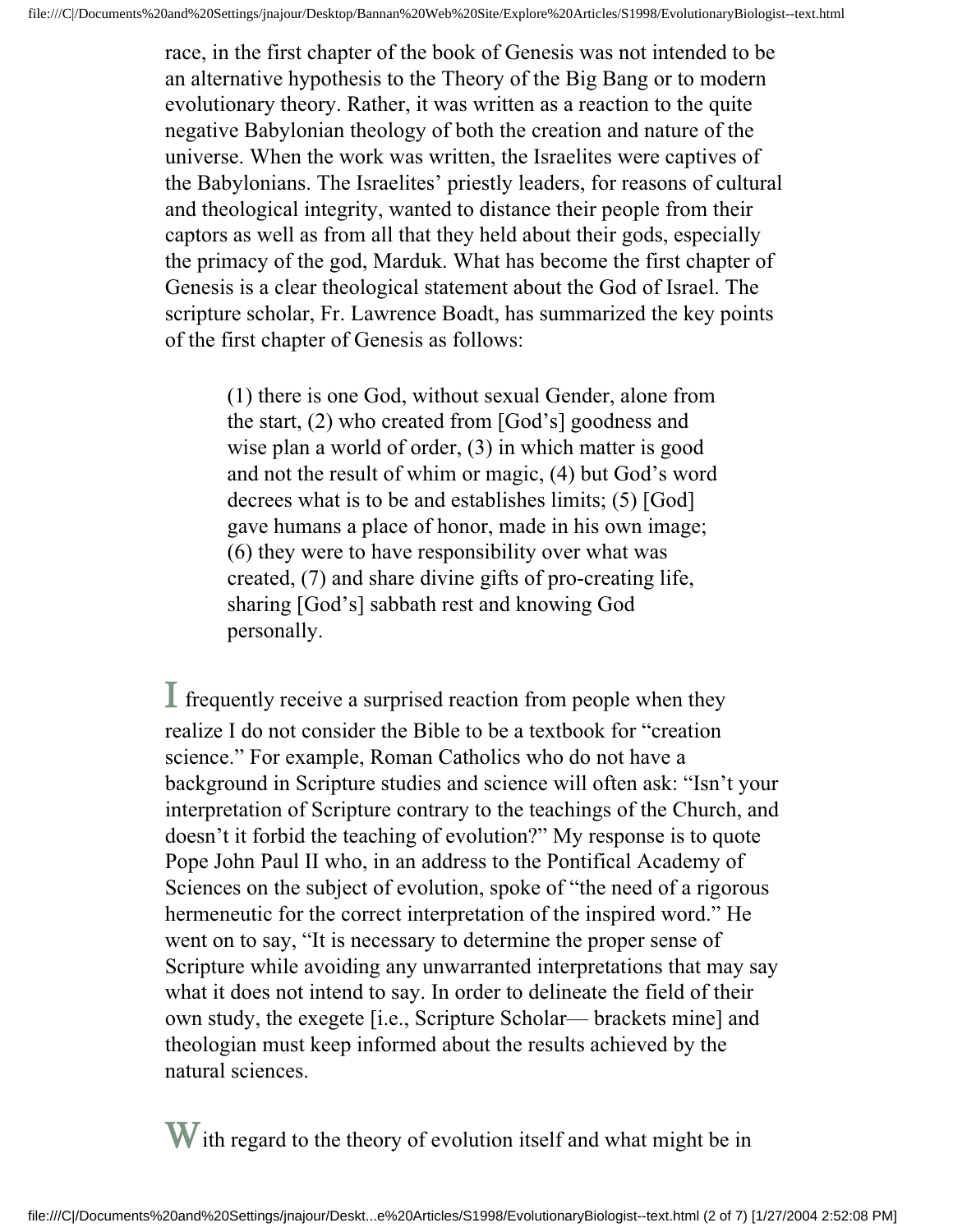conflict with the Church's teaching, the pontiff states, "new knowledge has led to the recognition of more than one hypothesis in the theory of evolution. It is indeed remarkable that this theory has been progressively accepted by researchers following a series of discoveries in various fields of knowledge. The convergence, neither sought nor fabricated, of results of work that was conducted independently is in itself a significant argument in favor of this theory."3 The Pope accurately points out that the several theories of evolution are the result of various explanations for the mechanism of evolution and the different philosophical approaches on which they are based. Some theories, notably those that are grounded in reductionist and materialist ideologies, are indeed incompatible with the Church's understanding of the human person. One of the most prominent evolutionary theories is known as neo-Darwinism, in which evolution is described as the change in gene frequencies in biological populations. Small changes in the genes (i.e., mutations) lead to small structural or biochemical changes in an organism. Those organisms who are best suited to the environment because of their genetic makeup will produced the most offspring (i.e., natural selection). The accumulation of these randomly occurring mutations over long periods of time accounts for the rich diversity of life found on our planet today. The Oxford biologist and master popularizer of evolutionary theory, Richard Dawkins, has been a longtime champion of this position:

I'm a Darwinist because I believe the only alternatives are Lamarckism [a discredited nineteenth-century theory of evolution—brackets mine] or God, neither of which does the job as an explanatory principle. Life in the universe is either Darwinism or something else not yet thought of. There is only one general principle in biology, and that, of course, is Darwinism.

Furthermore, the reductionism that is inherent in neo-Darwinism leads to Dawkins' well-known position:

> The animal is a survival machine for its genes. The animal is a robot that has a brain, eyes, hands, and so on, but it also carries around its blueprint, its own instructions.... The only genes that get through the generations are the ones that have managed to make their robots avoid getting eaten and succeed in living long enough to reproduce.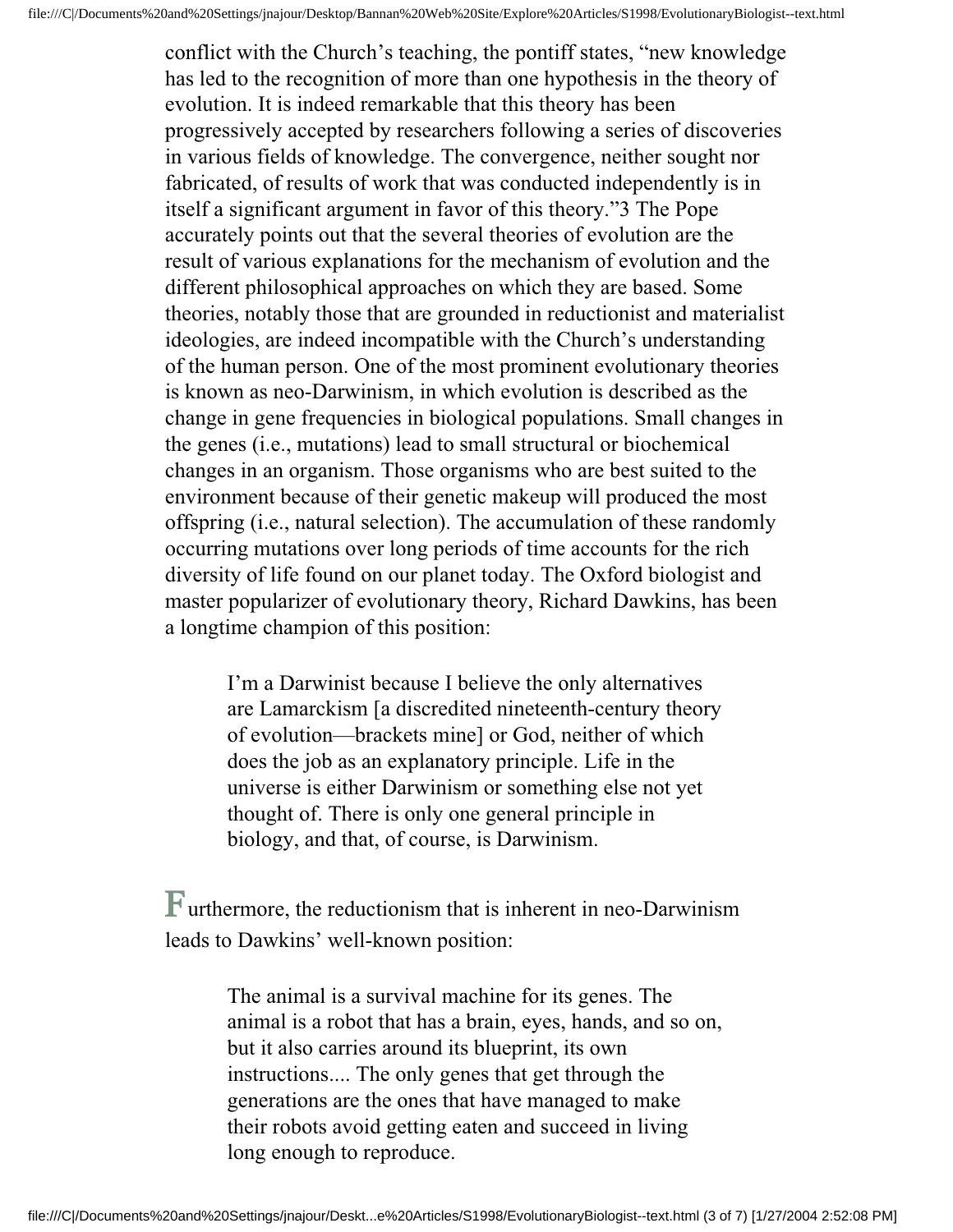This is the idea of the "selfish gene" that Dawkins champions in his immensely successful book by that title.

The Harvard paleontologist and equally successful popularizer of evolution, Stephen Jay Gould, has rejected neo-Darwinism:

> Darwin's canonical form of [selection]—that is selection operation on individual bodies via the struggle for reproductive success—just isn't capable, by extrapolation, of explaining all major patterning forces in the history of life.

He also makes the complementary point:

A crucial argument in Darwinism—namely, that you can look at what's happening to pigeons on a generational scale and extrapolate into the immensity of geologic time—really doesn't work, that when you enter geological time there are a whole set of other processes and principles, like what happens in mass extinctions, that make the extrapolationist model not universal.

Specifically, with regard to the type of reductionism that Dawkins champions, Gould responds:

> As soon as you have emergent characteristics due to nonadditive interaction among lower-level entities, then you can't reduce to the lower level entities, because nonadditive [i.e., qualitatively different—brackets mine] features have emerged. These features don't exist until you get into the higher level.

Although methodological reductionism and materialism (i.e., analyzing the whole in terms of its parts) are among the tools of all natural scientists, their use does not imply the validity of reductionist or materialist ideologies (i.e., the whole is nothing but its parts).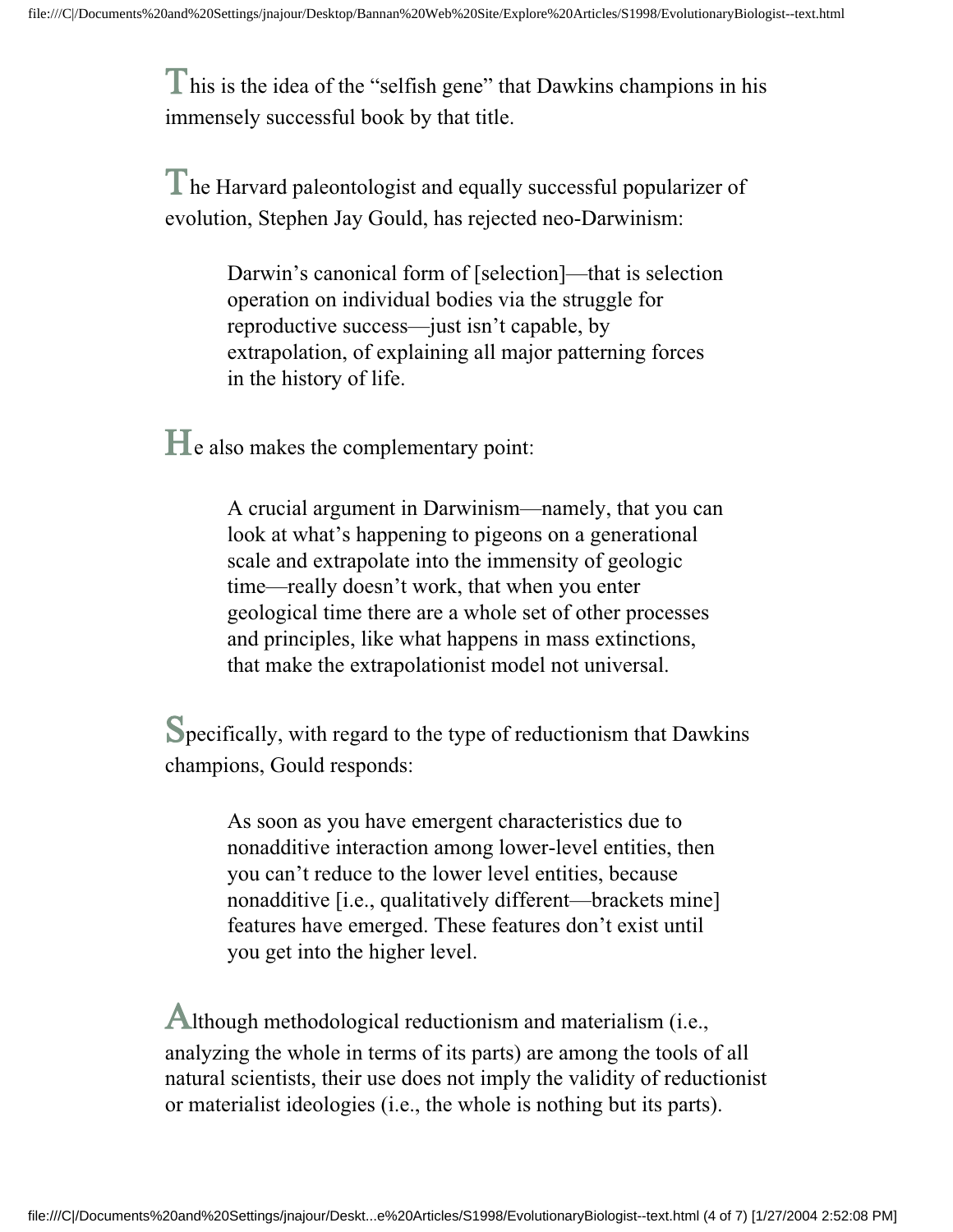Gould's own understanding of the evolutionary process is based, in large part, on the observed pattern of the fossil record, which includes gaps rather than transitional forms between putative ancestral groups and their derivatives (e.g., amphibians and reptiles) as well as the sudden appearance throughout the fossil record of fully diversified major phyla. Gould's response to these observations was to propose, along with Niles Eldredge, the theory of punctuated equilibria. This theory was a strong acknowledgment that the neo-Darwinism and its inherent gradualism was not an adequate tool for interpreting the fossil record. Gould and Eldredge proposed that processes in addition to natural selection, not all of which have yet been identified, are responsible for the evolutionary pattern found in the fossil record. Rather than lineages gradually splitting over time in response to environmental pressures (phyletic gradualism—assumed by neo-Darwinism), long periods of time with little or no observable change in lineages are interrupted by rapid periods of species formation (punctuated equilibria). These evolutionary episodes occur in small isolated populations away from the main populations of the lineage in question.

Data from the diverse fields of paleontology, anatomy, embryology, cellular physiology, biochemistry, and population genetics are the foundation of all evolutionary theories. The interpretation of these data can, as the differences between Dawkins and Gould demonstrate, lead to very different conclusions. What all of these theories do have in common, however, is the identification of a pattern of intelligibility in the biological data. When I step back and reflect on my professional work, several questions arise. What is the significance and meaning of this intelligibility? Is there an invariable structure to the universe and if so, how do we come to know this structure? Finally, what is the origin of this structure? From my perspective, scientific questions give rise to philosophical questions which in turn give rise to theological questions. The methodology and approach for each successive discipline will be different. Furthermore, one discipline is not reducible to another. I am very much indebted to the Jesuit philosopher and theologian, Bernard Lonergan, whose writings have been very influential in my thinking on these matters.

 $\mathbf F$  or me, it is very important to understand how evolution proceeds. I have devoted my professional career to this question, but the answers to the question about that process are not going to settle the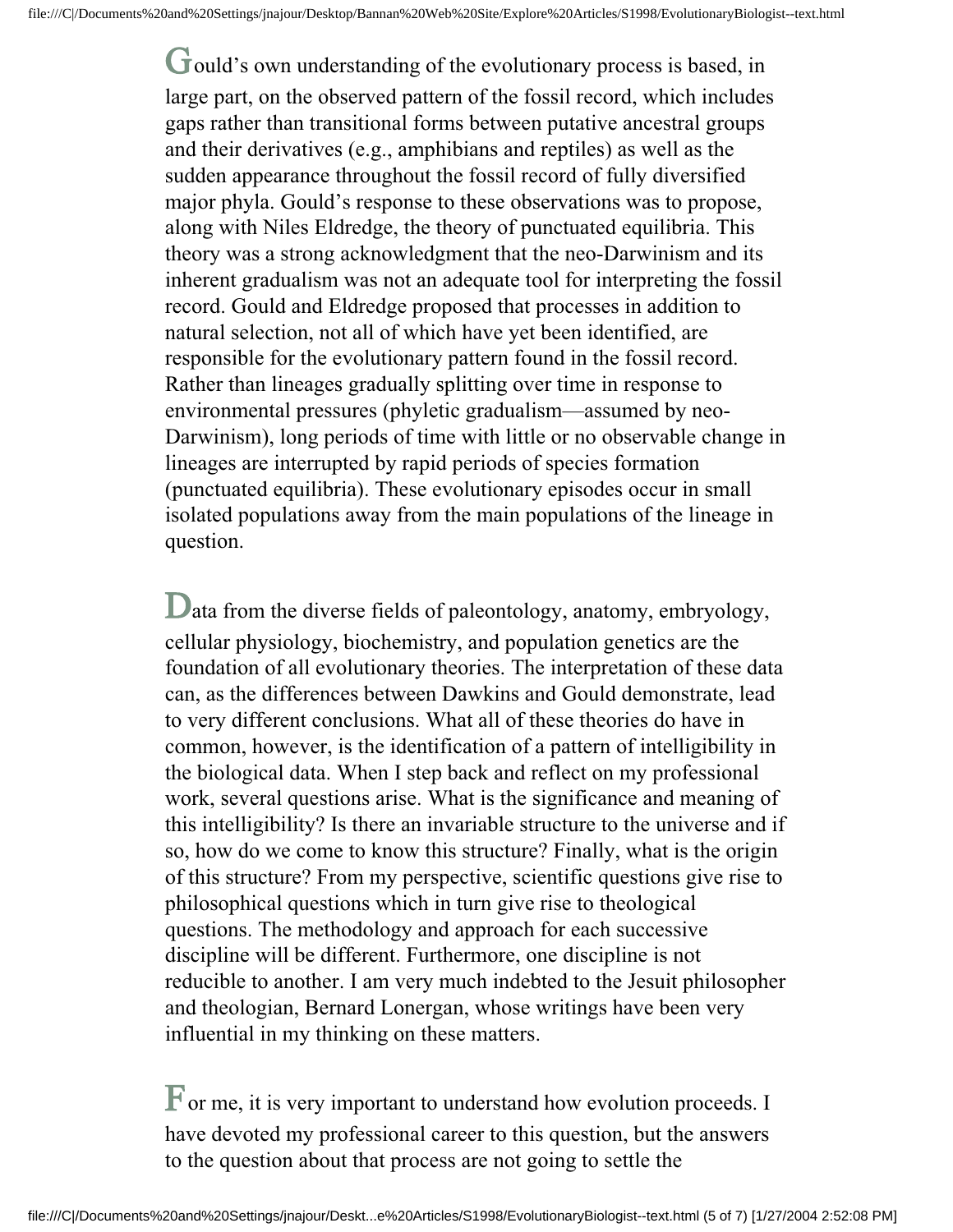philosophical and theological questions about the existence of a personal God. The work of evolutionary biologists is to understand evolution, which—I have no question—has occurred and is still occurring. New mechanisms of evolutionary change may be discovered which will complement those that currently fill the evolutionary biologist's theoretical arsenal. There are many unanswered questions about how the evolutionary process or processes work, but the ultimate answers to those questions will not prove or disprove religious belief and in particular, belief in an intelligent, omniscient, and benevolent God.

Richard Dawkins does not share this point of view. His position, grounded in a militant atheism, is unequivocal: "Darwin [and by extension neo-Darwinism—brackets mine] made it possible to be an intellectually committed atheist."9 On the other hand, Gould, who identifies himself as an agnostic Jew, does not share Dawkins' interpretation. A comment he made in a slightly different context indicates his view on this issue is much more benign:

> Unless at least half of my colleagues are dunces, there can be—on the most raw and empirical grounds—no conflict between science and religion. I know hundreds of scientists who share a conviction about the fact of evolution and teach it in the same way. Among these people I note an entire spectrum of religious attitudes—from devout daily prayer and worship to resolute atheism. Either there is no correlation between religious belief and confidence in evolution—or else half of these people are fools.

J esuit spirituality has at its heart the desire "to find God in all things." This desire is for me more than a slogan; it forms my basic approach to life. God, I am convinced, is found in the diverse experiences that form the fabric of my life. By reflecting on these experiences, big and small, I separate the woof and warp of my life, and God's presence is revealed to me, not in forced coincidences or questionable sightings, but rather by confronting questions of ultimate meaning and ultimate concern. This confrontation has resulted in being offered each day the blessings and challenges of my faith. My career as a evolutionary biologist has in itself been rewarding and successful, but it also has in its own unique way contributed significantly to my conviction, so aptly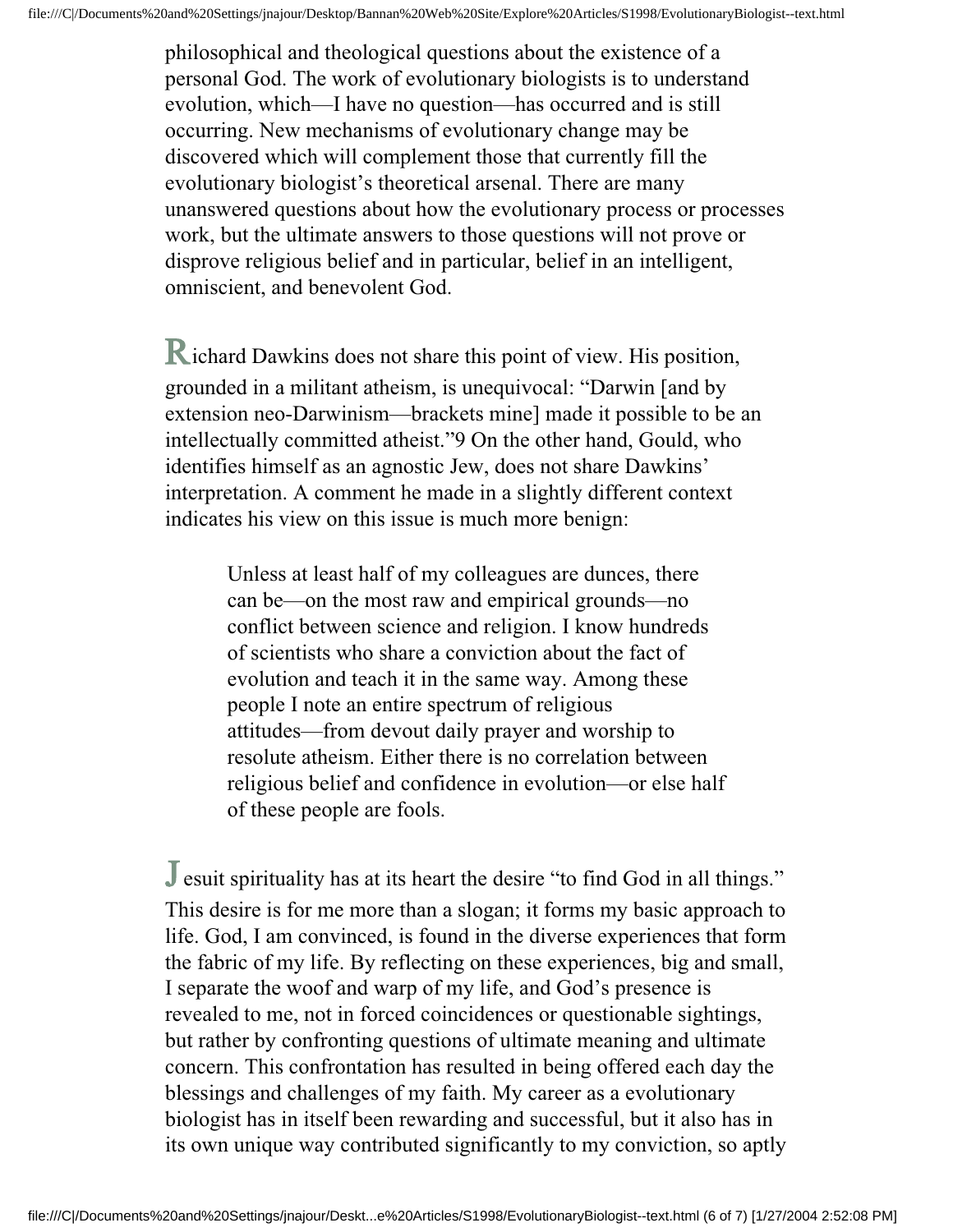stated by Saint Paul: "In God we live and move and have our being."

By Dennis R. Parnell, S.J.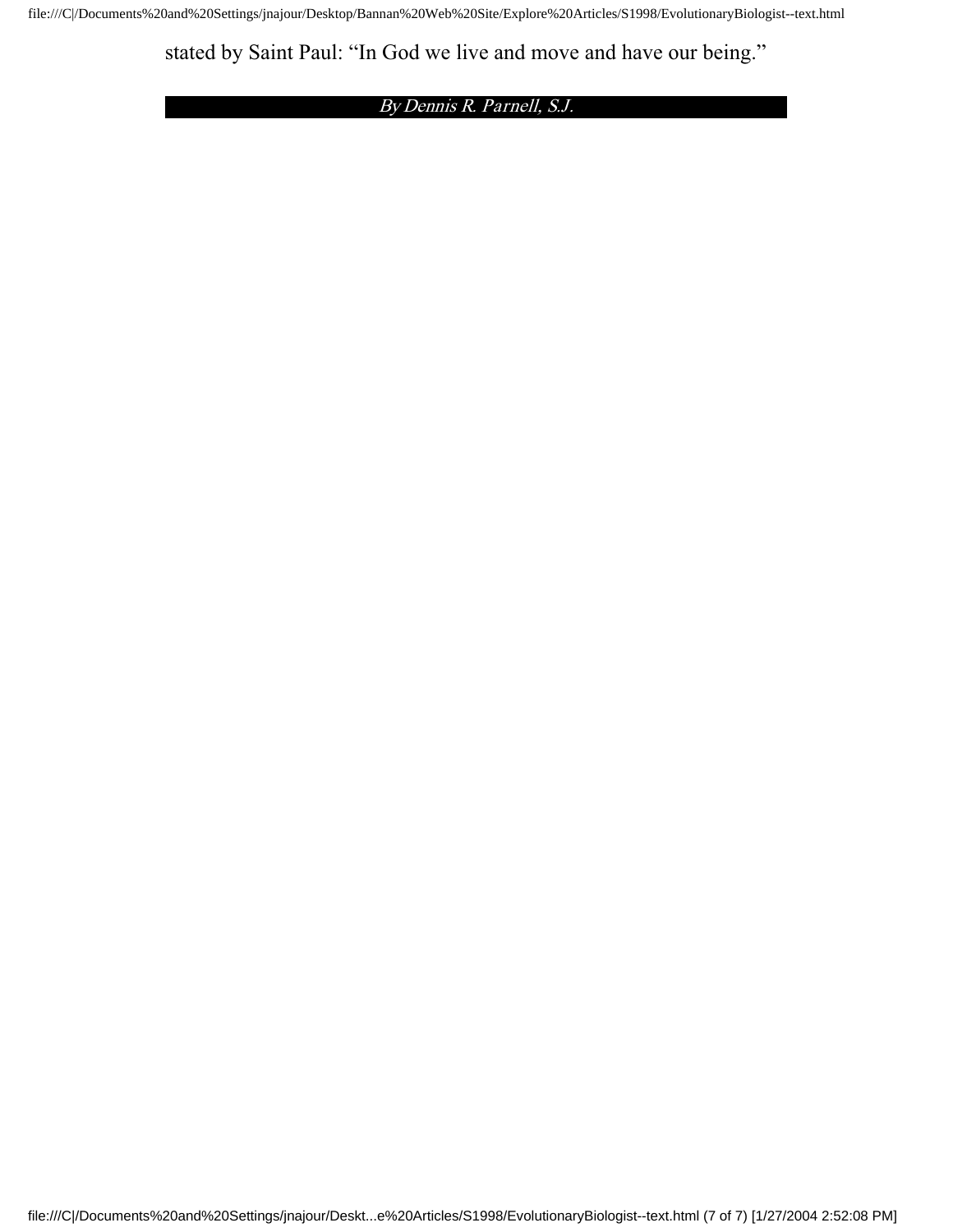

A remarkable characteristic of the Society of Jesus during the period of its first founding (1540-1773) was the involvement of its members in the sciences. The reasons for this interest in scientific study can be found in the nature and mission of the order itself. Saint Ignatius Loyola considered the acquisition of knowledge and the performance of mundane labor as spiritually profitable tasks, and this fostered in the Society an action-oriented, utilitarian mentality sympathetic to scientific study. In addition, the role of the Society as the "schoolmasters of Europe" meant that the pedagogically (and scientifically) useful principles of rationality, method, and efficiency were highly valued. The tight-knit organization of the Society created among its members habits of cooperation and communication, essential for the gathering and exchange of scientific information. Finally, mission work in Asia and the Americas gave the Jesuits opportunities and impetus to study and record the phenomena of these new worlds.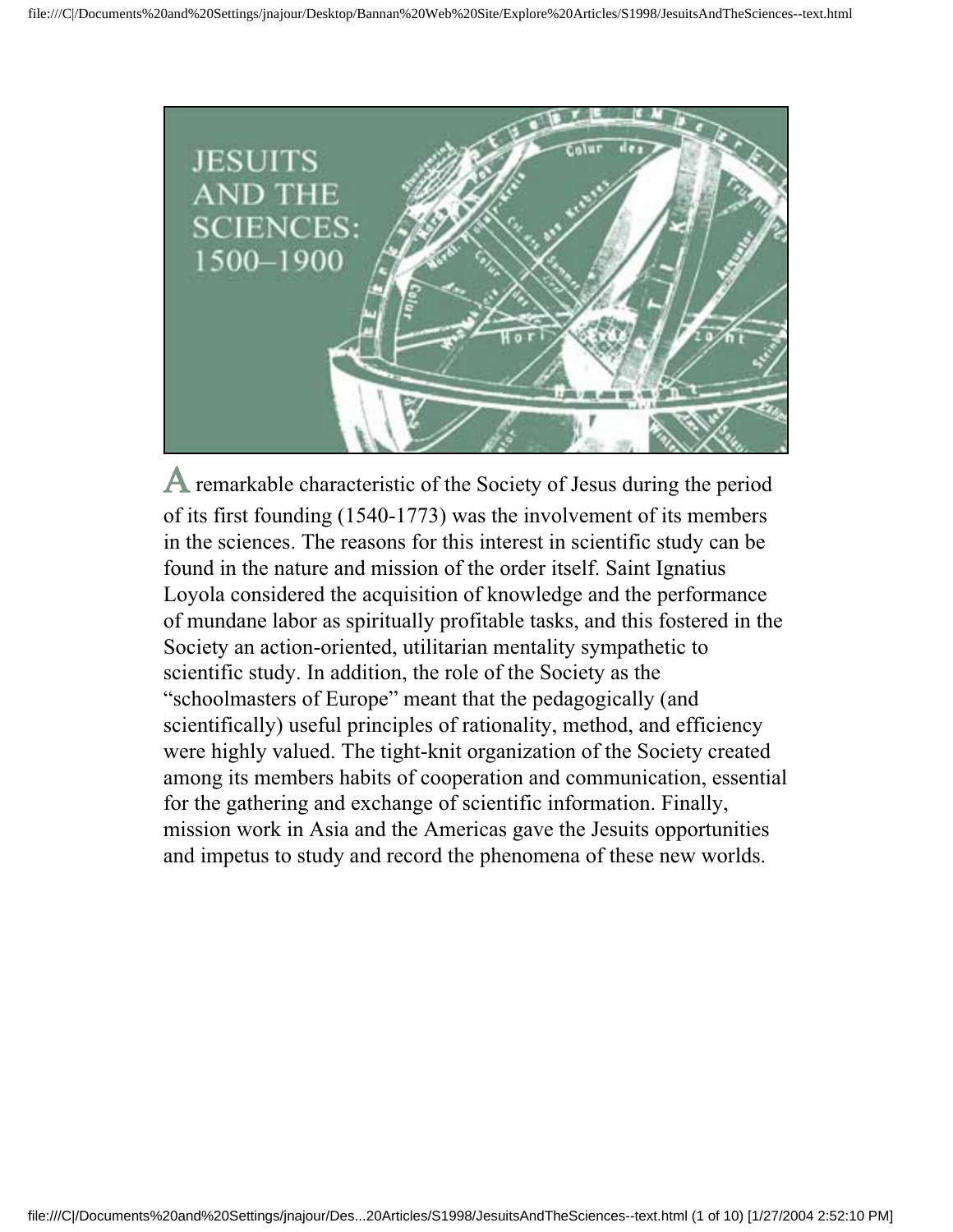Editor's note: So often, words first appear on the printed page, and then on the web. The fascinating notes on Jesuits and the scientists that follow have been gleaned from the extensively annotated and illustrated web site of the The Science Library at Loyola University of Chicago. We thank them for the permission to reprint both text and pictures from their site, and we encourage all those who would like more detailed information (and a wonderful bibliography) to visit: www.scu.edu/BannanInstitute/

# **JESUITS AND THE SCIENCES, 1540 - 1620**

Early Jesuit scientific investigations were for the most part conservatively grounded in Aristotelian natural philosophy and the "classical" sciences of geometry, astronomy, optics, statics and mechanics. Jesuit science during the period 1580-1620 is characterized by commentaries on Aristotle, Euclid, and other ancient writers, and by the mathematical and astronomical works of scientists such as Christoph Clavius. Works by Jesuits against magic, demonology, alchemy, and astrology are also common at this period, some reflecting a belief in these practices, others written in an attempt by members of the Society to differentiate superstition and pseudo-science from true scientific investigation.

# **Christoph Clavius, 1538-1612**

A professor at the Roman College, German-born mathematician Christoph Clavius was known for his writings on arithmetic and algebra, and for his work on Gregorian calendar reform. He was a friend of Galileo, but in a commentary on medieval mathematician and astronomer Joannes de Sacro Bosco, Clavius condemned the Copernican theory of a sun-centered solar system as both physically impossible and as contrary to the Scripture.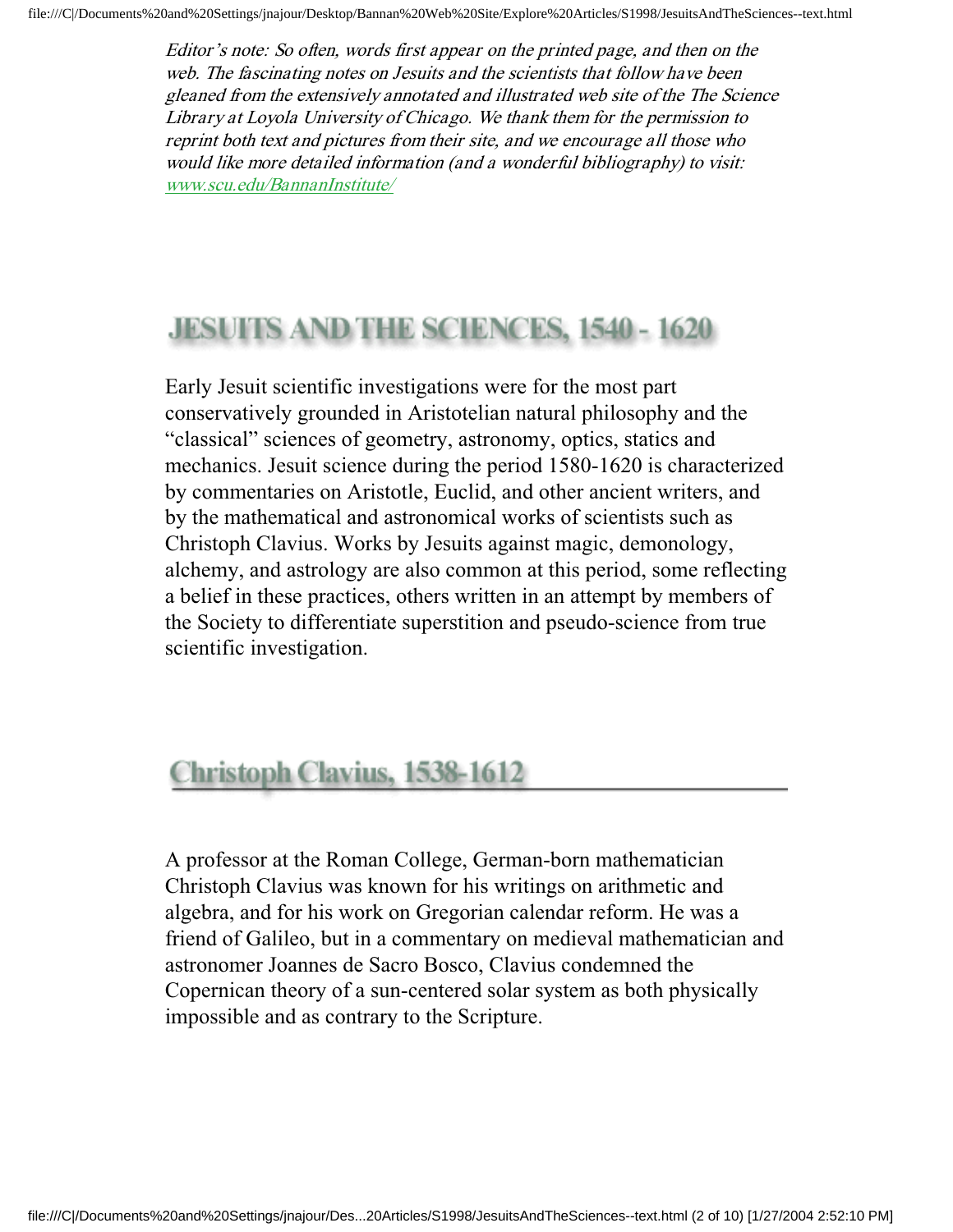## **Martin Antoinem Del Rio, 1551-1608**

In the early seventeenth century the modern distinction between science and pseudo-science was not always made, even among the educated. Condemnations of magic and astrology by Jesuit writers such as Del Rio, although generally written from a theological rather than a scientific point of view, were instrumental in discrediting these practices.



# **JESUITS AND THE SCIENCES, 1620-1659**

European scientific thought during the period 1620-1660 was dominated by the revolutionary investigations of Galileo and others into the nature of the solar system, and Jesuit writers such as Malapert and Grandami played no small part in the ensuing debate. As the chief proponents of traditional Aristotelian cosmology, and hailed by many as the intellectual champions of the Catholic Church, the philosophical and Scriptural arguments of Jesuit writers against the Copernican theory of a sun-centered solar system had influence.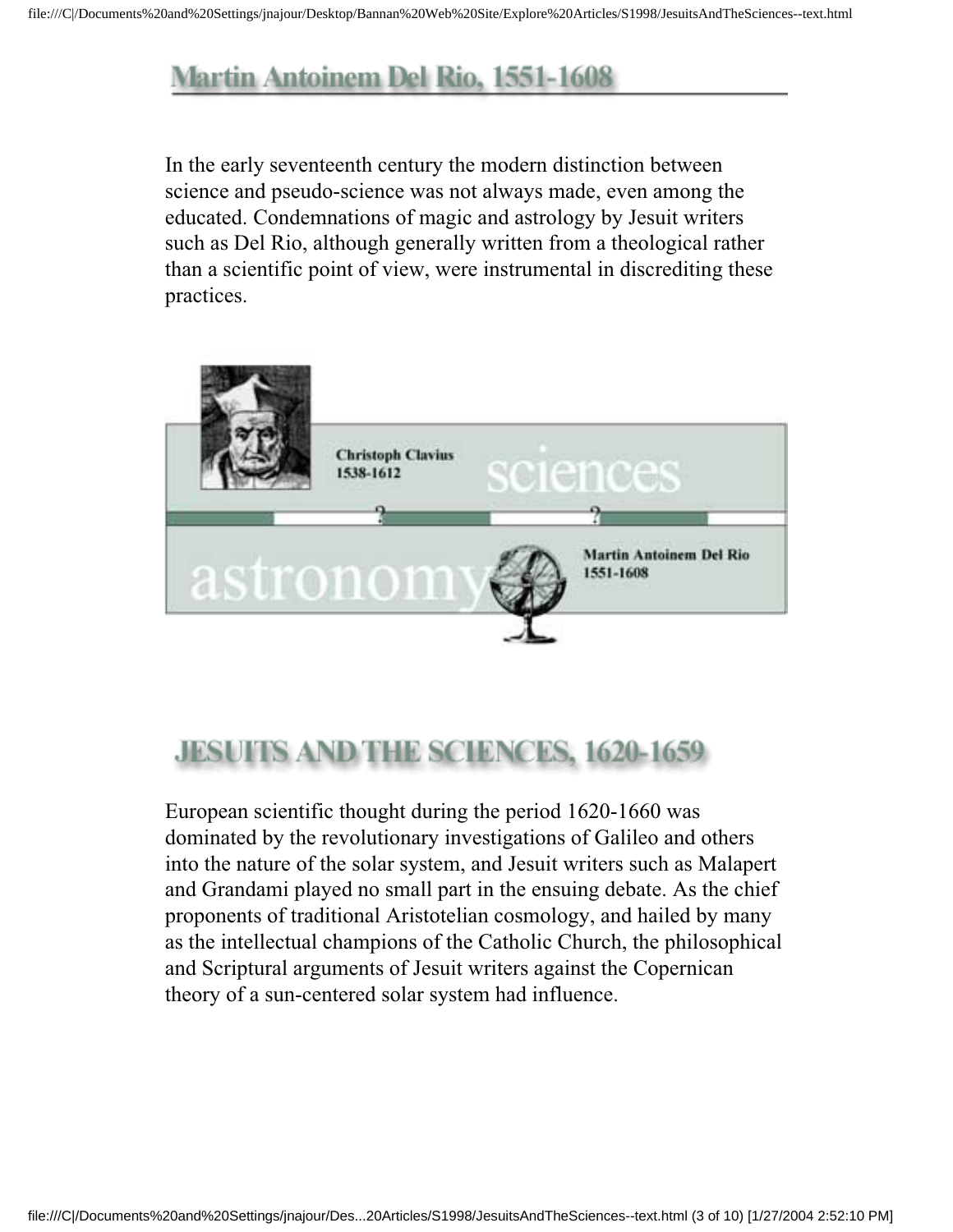# Christoph Scheiner, 1575-1650

Scheiner wrote a comparison of various ancient and modern theories of the solar system, with an emphasis on the new and controversial ideas of post-medieval astronomers. Although he refuted the Copernican system, Scheiner praised the observations of Galileo. His work contains one of the first illustrations of the telescope, and an early map of the moon, with topographical details.

#### **Charles Malapert, 1581-1630**

Malapert used his observations on the comets of 1618, as well as the movement of the stars in the Southern sky to refute the hypotheses of Galileo and Copernicus.

## Jacques Grandami, 1588-1672

In an attack on the Copernican theory, Grandami used his own theories about terrestrial magnetism in an attempt to prove the immobility of the earth. It was probably inspired by Galileo's *Dialogo dei massimi* sistemi, which was published in 1632. The author taught literature, natural philosophy, and theology at various Jesuit colleges in France.

#### Jean Ciermans, 1602-1648

Ciermans wrote an outline and celebration of the twelve major mathematical disciplines, with fanciful emblematic engravings illustrating the practice of geometry, arithmetic, optics, and astronomy.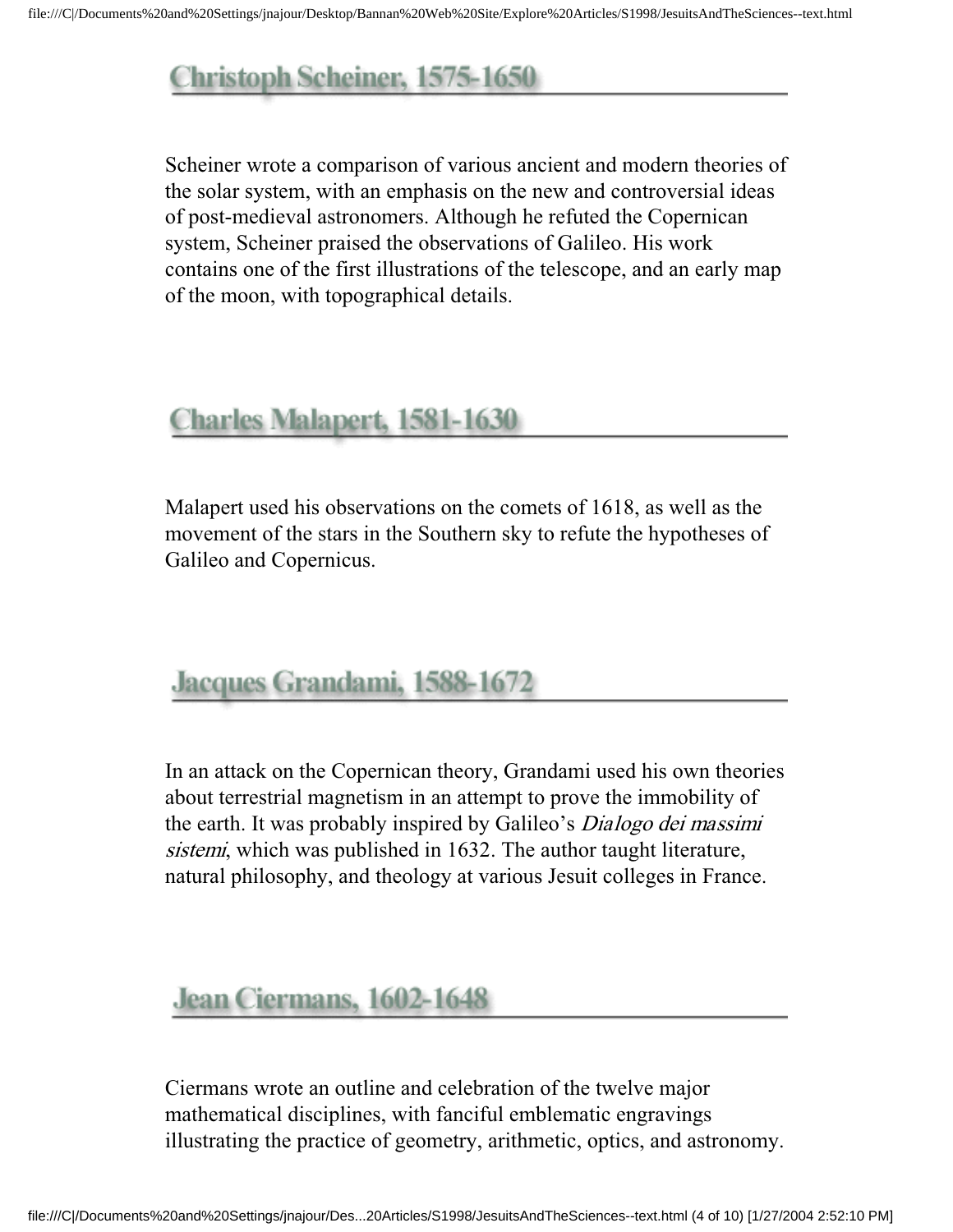

# **JESUITS AND THE SCIENCES, 1660 - 1719**

Jesuit scientific writing during the second half of the seventeenth century was dominated by the work of Athanasius Kircher and his followers. Kircher wrote on an astonishingly wide range of scientific subjects, including medicine, acoustics, geology, astronomy, and mathematics. Although Kircher's philosophy—a blend of science and superstition combining empirical observation with magical and religious elements—seems strange to modern eyes, it was seriously noted and discussed by many eminent scientists of the time, including Descartes, Boyle and Leibniz. Although not in the mainstream of seventeenth-century scientific thought, the works of Kircher and his Jesuit contemporaries typify the complexity and diversity of scientific writing of the period.

#### Athanasius Kircher, 1602-1680

In one of his works Kircher used the narrative device of a fantastic voyage through space to discuss his theories of the solar system. Accompanied by the "music of the spheres," the two protagonists (Theodidactus and Cosmiel) travel through the void to other worlds, and converse with the intelligent life forms they find there.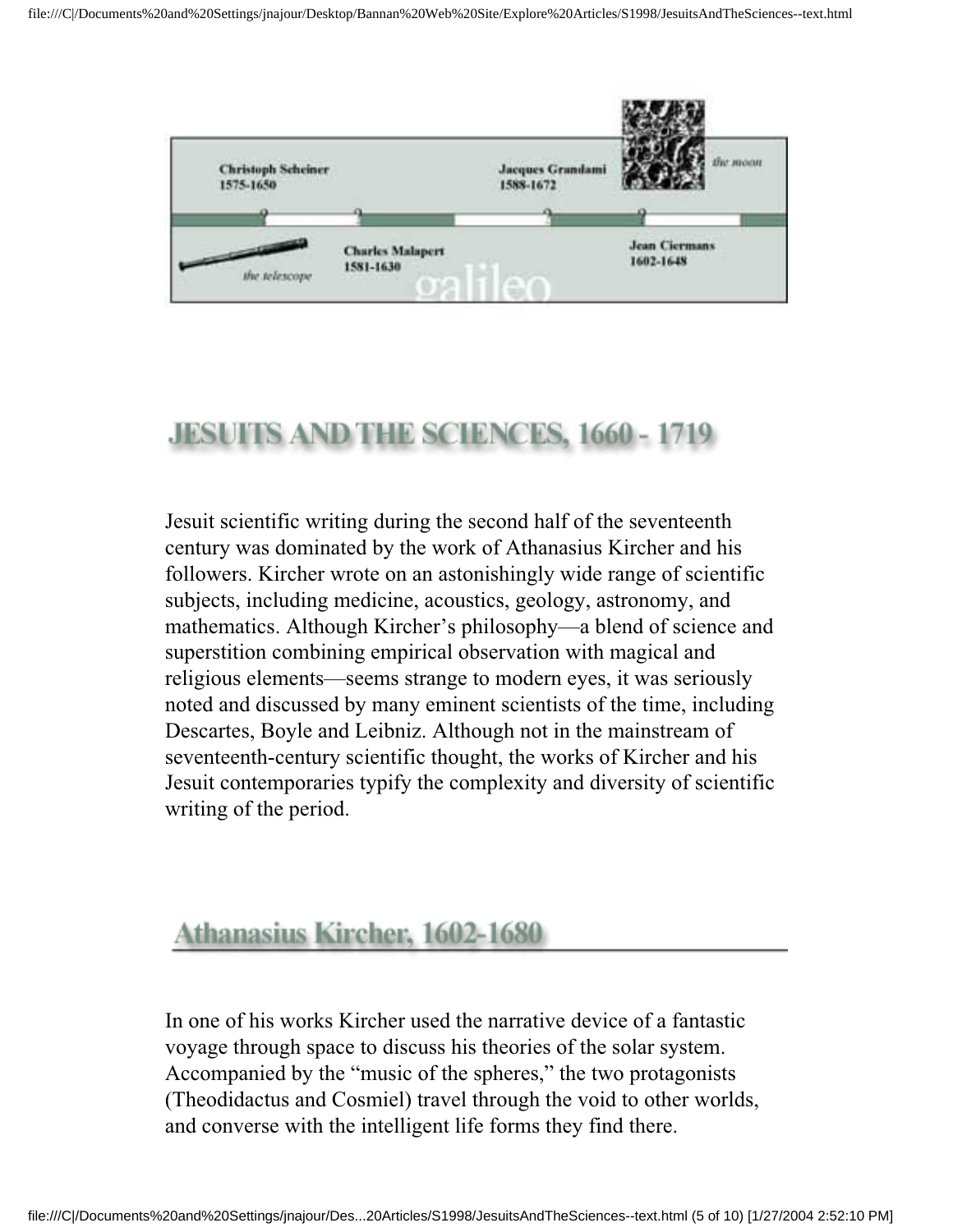Another of Kircher's works investigates the nature of bubonic plague, prompted by an outbreak of the disease in Naples during 1656. After examining the blood and urine of plague victims under a primitive microscope, Kircher hazarded a guess that a living organism (contagium animatum) might play a role in plague infection, but he stopped short of propounding an actual germ theory of disease.

#### Juan Eusembio Nieremberg, 1595-1658

Nieremberg's writings on "occult philosophy" and aspects of natural magic, such as the sympathy and antipathy of objects, were a major influence on the thought of Kircher.

### Gaspar Schott, 1608-1666

Gaspar Schott taught moral theology, mathematics, and natural philosophy at Palermo, the Roman College, and Wurzburg. Schott was Kircher's assistant at the Roman College, and his work on monsters and deformities reflects some of Kircher's more bizarre ideas about zoology.

#### Francesco Lana Terzi, 1631-1687

Although the concept of Terzi's "ship carried on air" is based on a fundamental error in physics and is completely impractical, it is nevertheless an interesting early attempt to design a flying machine.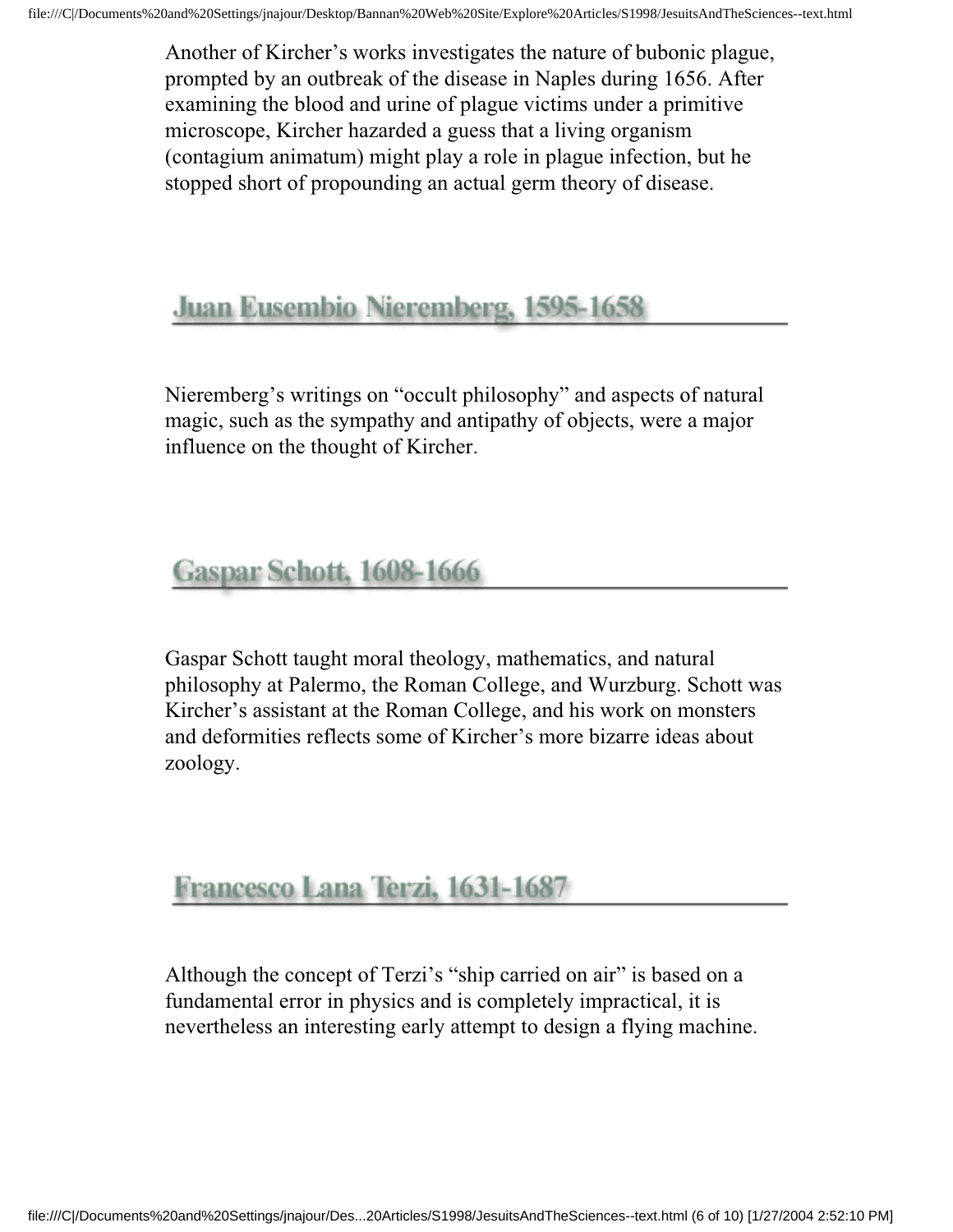

## **JESUITS AND THE SCIENCES, 1814-1900**

Throughout the 18th century, absolutist monarchies suspicious of Jesuit loyalty and fearful of their influence over the population implemented measures limiting the Society's power and legal standing. In 1773, Pope Clement XIV abolished the Society in response to increasing political pressure from France, Spain, and Prussia. The Jesuits lost most of their colleges and universities, many of which were turned into government offices, barracks, factories, or simply allowed to fall into disrepair. A few members of the Society were granted refuge in Russia but the Jesuit community vanished from Europe. Jesuit scientific research suffered accordingly.

In 1814, Pope Pius VII, appreciative of the Jesuits' contributions to education, sanctioned the re-establishment of the order. Over the next forty years, surviving members and new recruits struggled to rebuild Jesuit traditions and institutions. Scientific education and research reemerged as core values of the "New Society."

#### **Angelo Secchi, 1818-1878**

Secchi was born in the Lombardian town of Reggio in 1818, just four years after the restoration of the Society of Jesus. Ordained a priest in 1847, Secchi planned to continue his training in Rome but went abroad following the tumultuous liberal revolutions of 1848. Traveling to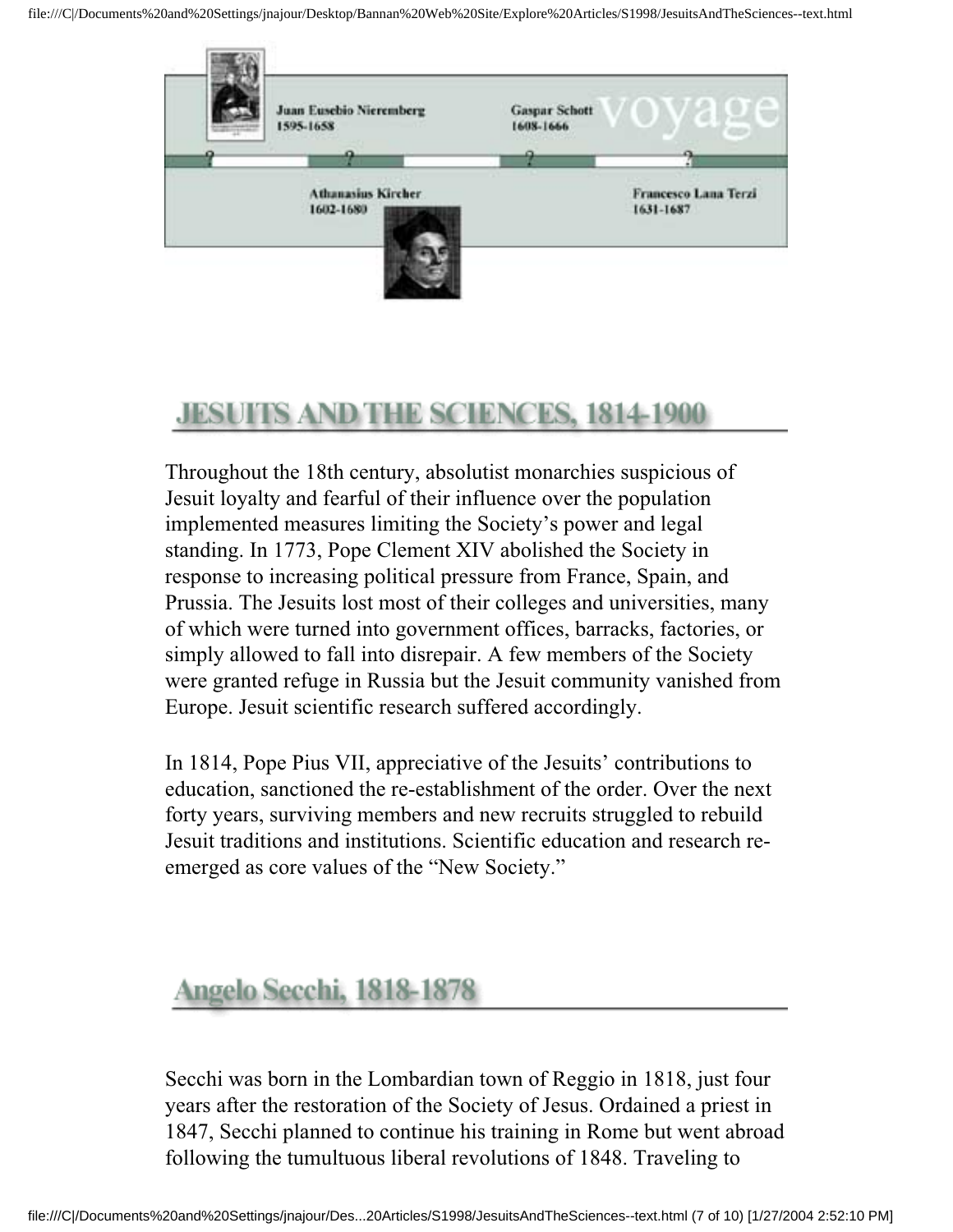Stonyhurst, England and Georgetown University, Secchi taught natural science while pursuing his own interest in astronomy.

In 1849, Rome offered him the directorship of the observatory in the Roman College, the position previously held by Clavius and Boscovich. Secchi quickly implemented the latter's plan to build a new observatory on top of one of the supporting pillars of the dome of the Church of St. Ignatius. Secchi's accomplishments include the rediscovery of Biela's comet in 1852; photographing the solar eclipse of 1860; using spectroscopy to learn the composition of distant stars; and the measurement and description of many binary stars and nebulae. He also invented the meteorograph, an automated device for recording barometric pressure, temperature, wind direction and velocity, and rainfall.

### Johann Georg Hagen, 1847-1930

Hagen was director of the Georgetown College Observatory, Washington DC, from 1888 to 1906. In 1907, he was appointed Director of the Roman College Observatory, a position he held until his death in 1930. During his directorship numerous improvements were made to the observatory. Hagen is noted for his observations of light and dark nebulae and his unproven theories about the latter.

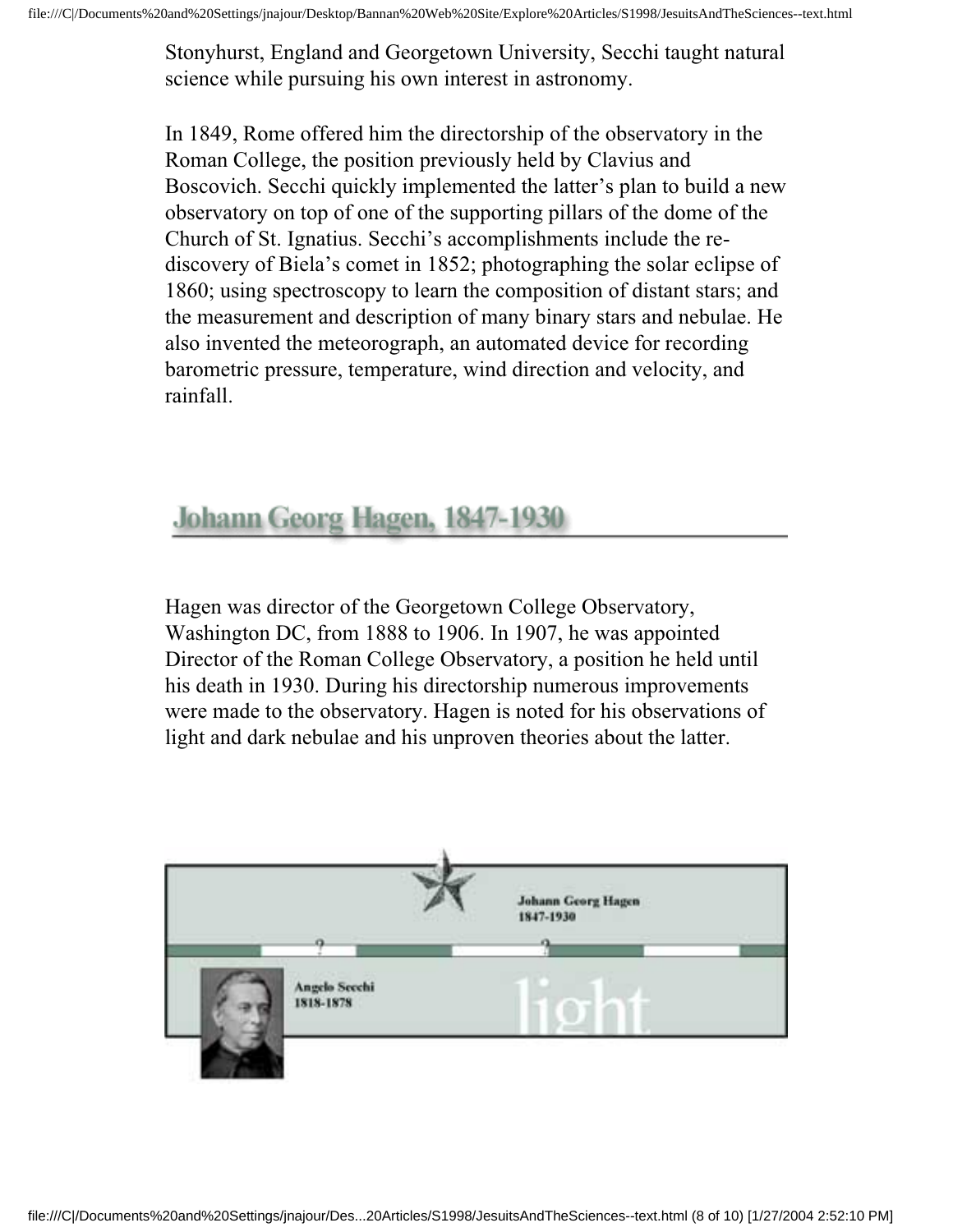## **JESUITS AND THE SCIENCES, 1901-**

During the late 19th and early 20th centuries, the modern network of scientific societies, research centers and government agencies began to take shape. Jesuits participated in many of these groups and created their own research organizations.

In 1911, Frederick L. Odenbach of St. Ignatius College in Cleveland established the Jesuit Seismological Service. This network of stations reported earthquake data via postcard to the central office. In 1925, the Jesuit Seismological Association was formed during a meeting of Jesuit geophysicists at Loyola University of Chicago. The Association cooperated with other national and international organizations to report and study seismic activity throughout the world.

#### **Johan Stein W.J.A., 1871-1951**

Stein studied physics and astronomy at the University of Leiden from 1894 to 1901. After completing his doctoral dissertation on the Horrebow method for determining latitude, he taught mathematics and physics at St. Willebrord's College. From 1906 to 1910 Stein was assistant to J. G. Hagen, director of the Vatican observatory. During that time, he published several papers concerning variable and binary stars. In 1930 Stein became director of the observatory and oversaw its transfer to it current home at Castel Gandolofo.

#### James W. Skehan, 1923-

Geologist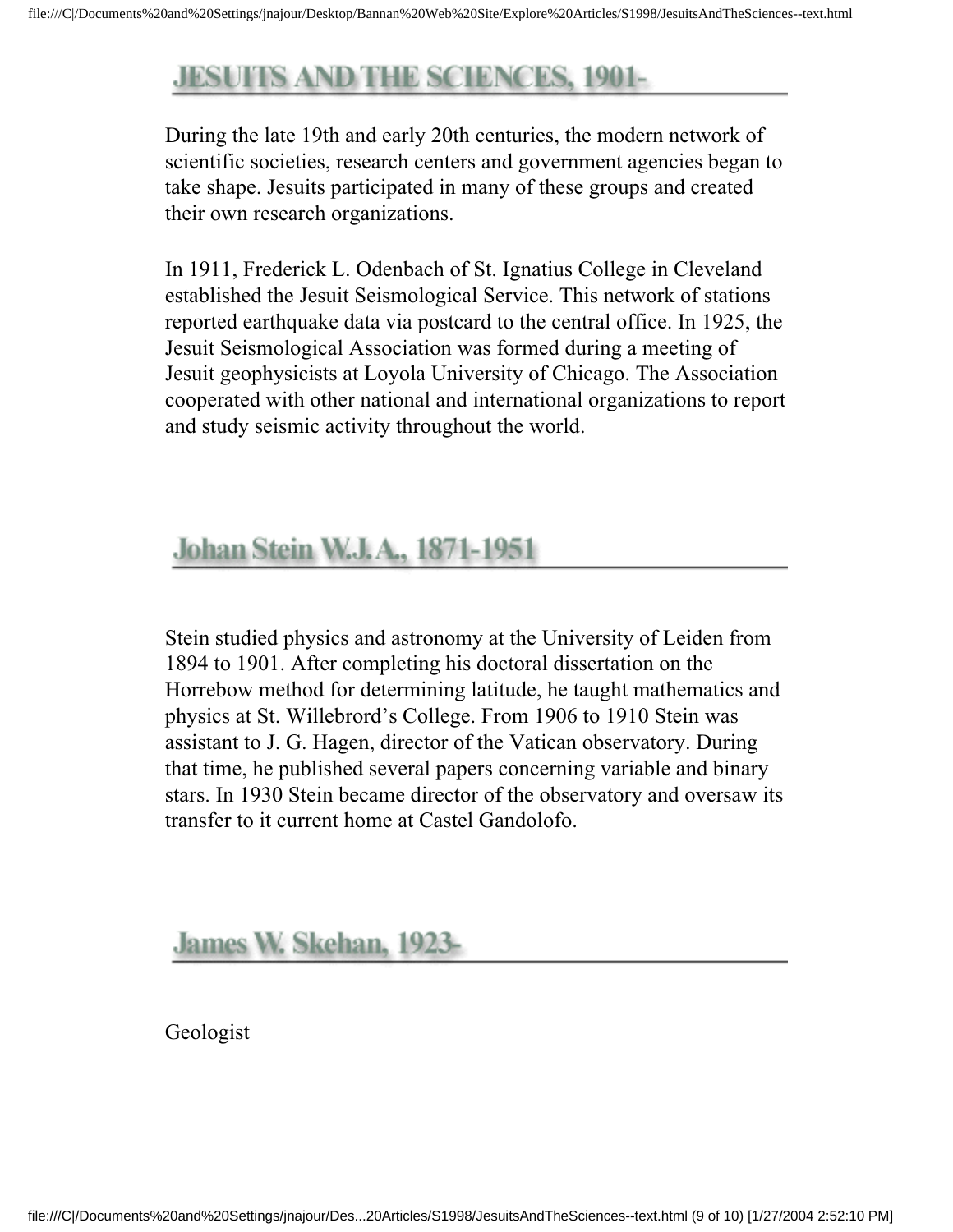Physicist

## George William Coyne, 1933-

Astronomer

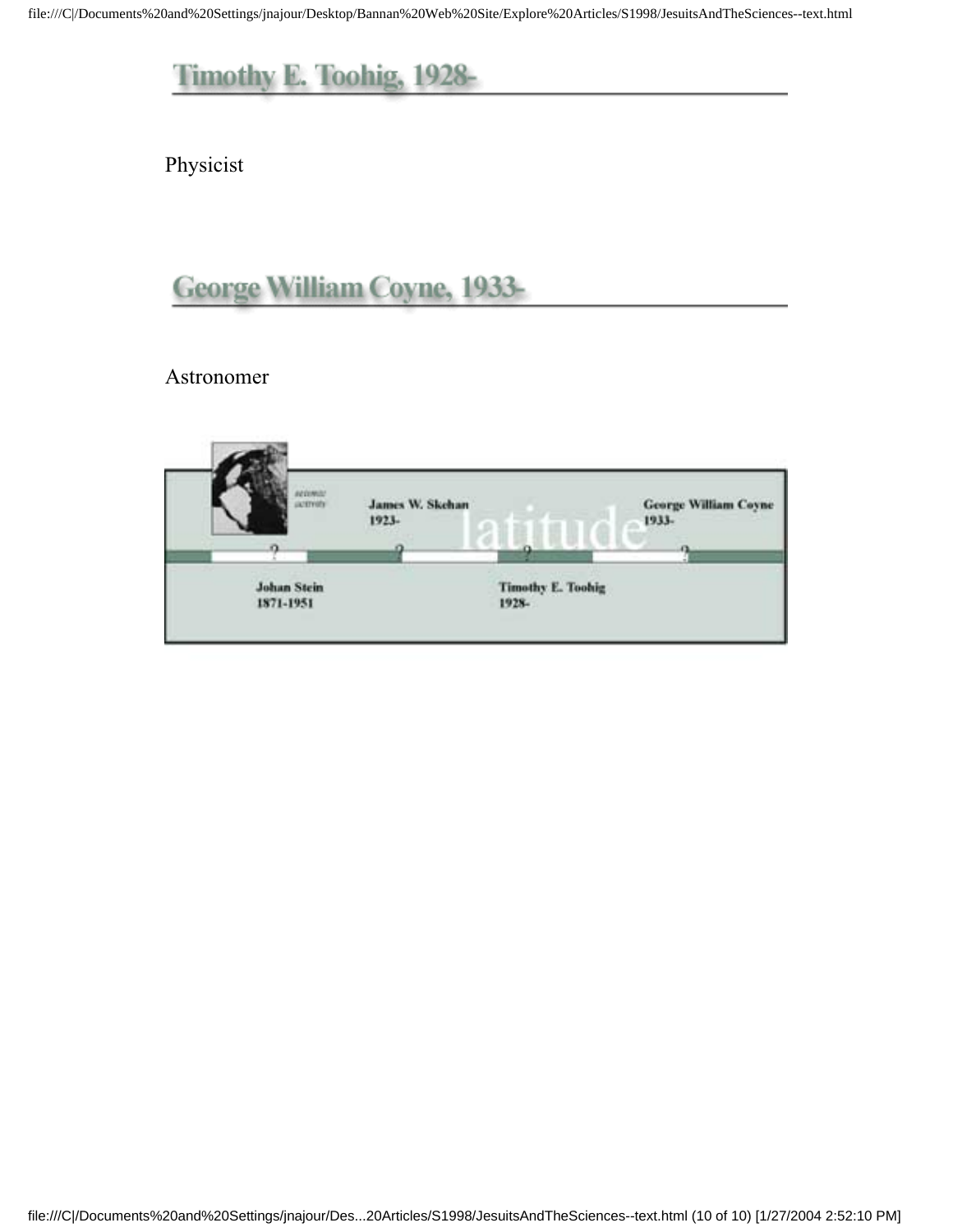

Having taught physics for nearly fifty years, I now enjoy looking back to recall my experiences and the many fine students whom I have been privileged to introduce to the discipline. In the classroom or office it has always been a pleasant experience to see the faces of students light up when they begin to understand a new concept presented to them. It has also been gratifying to see the success that our graduates have had. Many have pursued careers in science, engineering, medicine and other health-related professions. Some have obtained their doctoral degrees in physics. Two dozen or more of our graduates are currently teaching physics in universities and high schools throughout the country. Several of our physics graduates have entered the legal profession and many others are employed in a variety of industrial positions.

Where and how did my own interest in physics begin? It is hard to say. Maybe it was the little crystal set that I and other boys commonly made when we were young. With these simple devices we were able to hear radio programs by using headphones and placing a little "cat's whisker" at an appropriate place on the face of agalena crystal. At the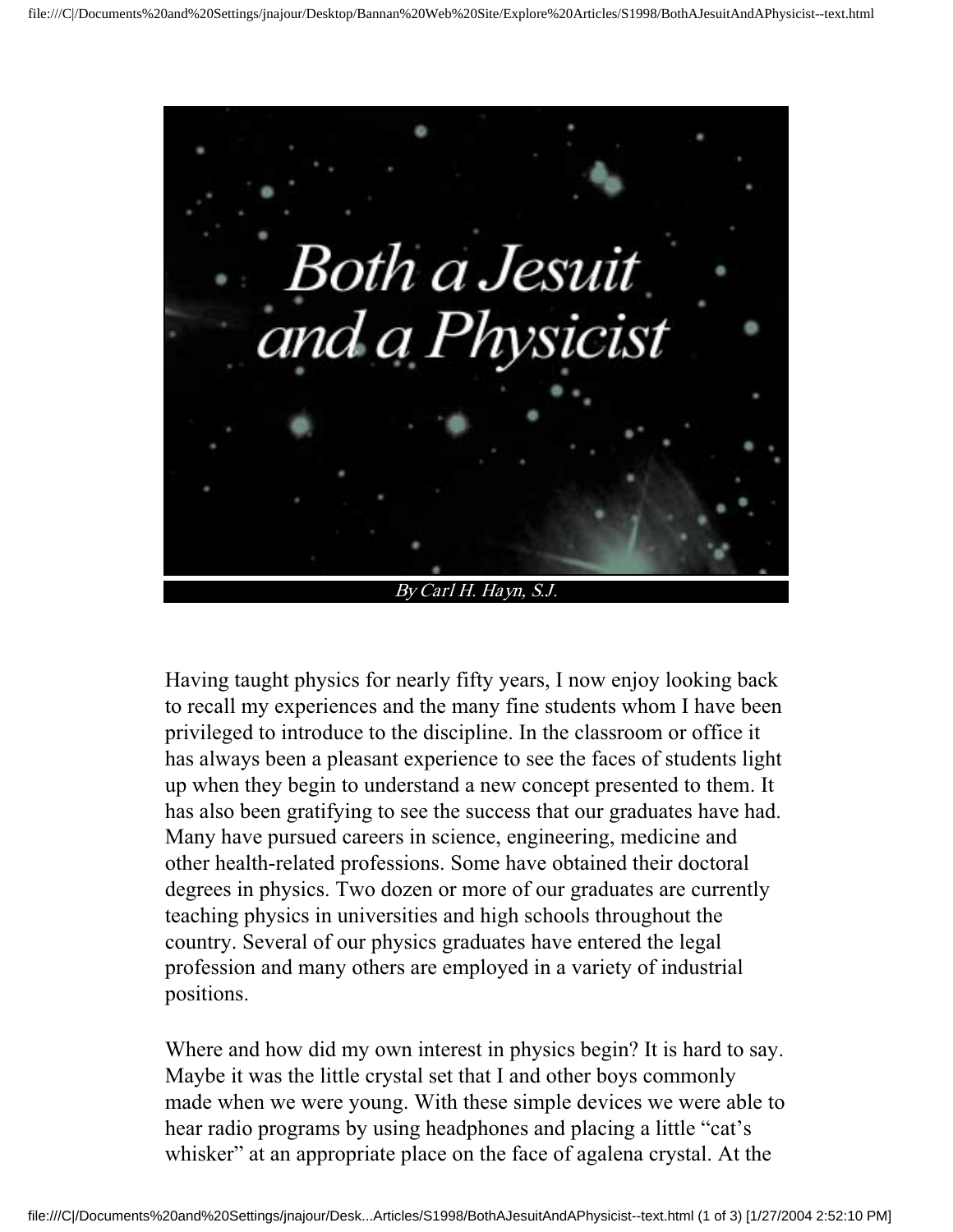time a growing number of people were buying their first real radios. Television was unheard of.

After beginning my teaching of physics, I once had the occasion to speak with an executive of a large corporation. In the course of the conversation I was somewhat stunned by his surprise that I, a Jesuit, should have majored in science. Unfortunately he was laboring under the misconception that the Church was opposed to science. Nothing, of course, could be further from the truth! Since then I have encountered a number of people who also had this conviction. They were not aware of the fact that the Church played a major role in the development of science, especially in the seventeenth and eighteenth centuries when science was in its infancy. In fact, many of the science textbooks at that time were written by Jesuits. The Church has consistently encouraged the study of science as seen even today by the existence of the Papal Academy of Science, which numbers among its members many well-known scientists including Nobel laureates.

Recently I had the pleasure of speaking with a man who reacted quite differently and even enthusiastically upon discovering that I am a Jesuit and a physicist. He spontaneously voiced his opinion that a priest-teacher and a career in physics is an ideal combination.

Some might question the apostolic character of science teaching. Admittedly this activity is not as clearly or directly apostolic as, for example, that of missionaries, pastors, or teachers of sacred scripture or theology. But another way to lead people to God is through an appreciation of His handiwork. By pointing to the manifold wonders in the world and studying the underlying laws of nature, one can share the fascination of science with others. Dr. Ralph Overman, one of my professors at the Institute of Nuclear Studies, once said that as scientists, we have a responsibility to show the love of God by pointing to the myriad benefits that we now enjoy. I certainly concur. A priest-scientist is in a unique position to lead others to God by dispelling scientific illiteracy and communicating a true sense of wonder at the manifold marvels of His creation.

Physics aims at uncovering secrets that lie hidden in nature. It searches for a fuller understanding, appreciation, and respect for the world in which we live. This should inevitably lead all to a knowledge of the omniscient, omnipotent and beneficent Creator. Such a search is indeed a noble pursuit and totally consistent with the Jesuit apostolate.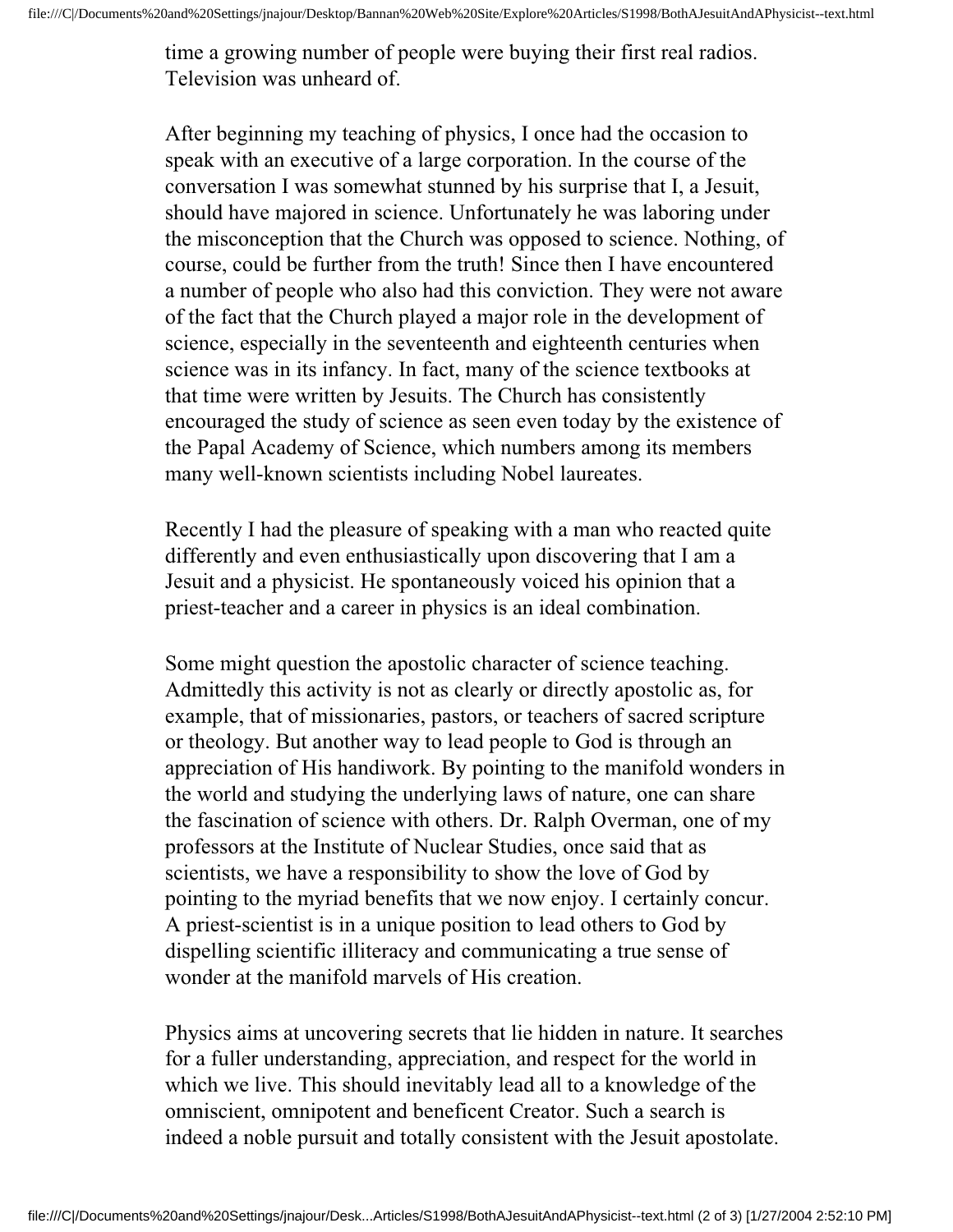

Carl H. Hayn S.J. Professor of Physics, Santa Clara University

I once had the occasion to speak with an executive of a large corporation. In the course of the conversation I was somewhat stunned by his surprise that I, a Jesuit, should have majored in science. Unfortunately he was laboring under the misconception that the Church was opposed to science. Nothing, of course, could be further from the truth!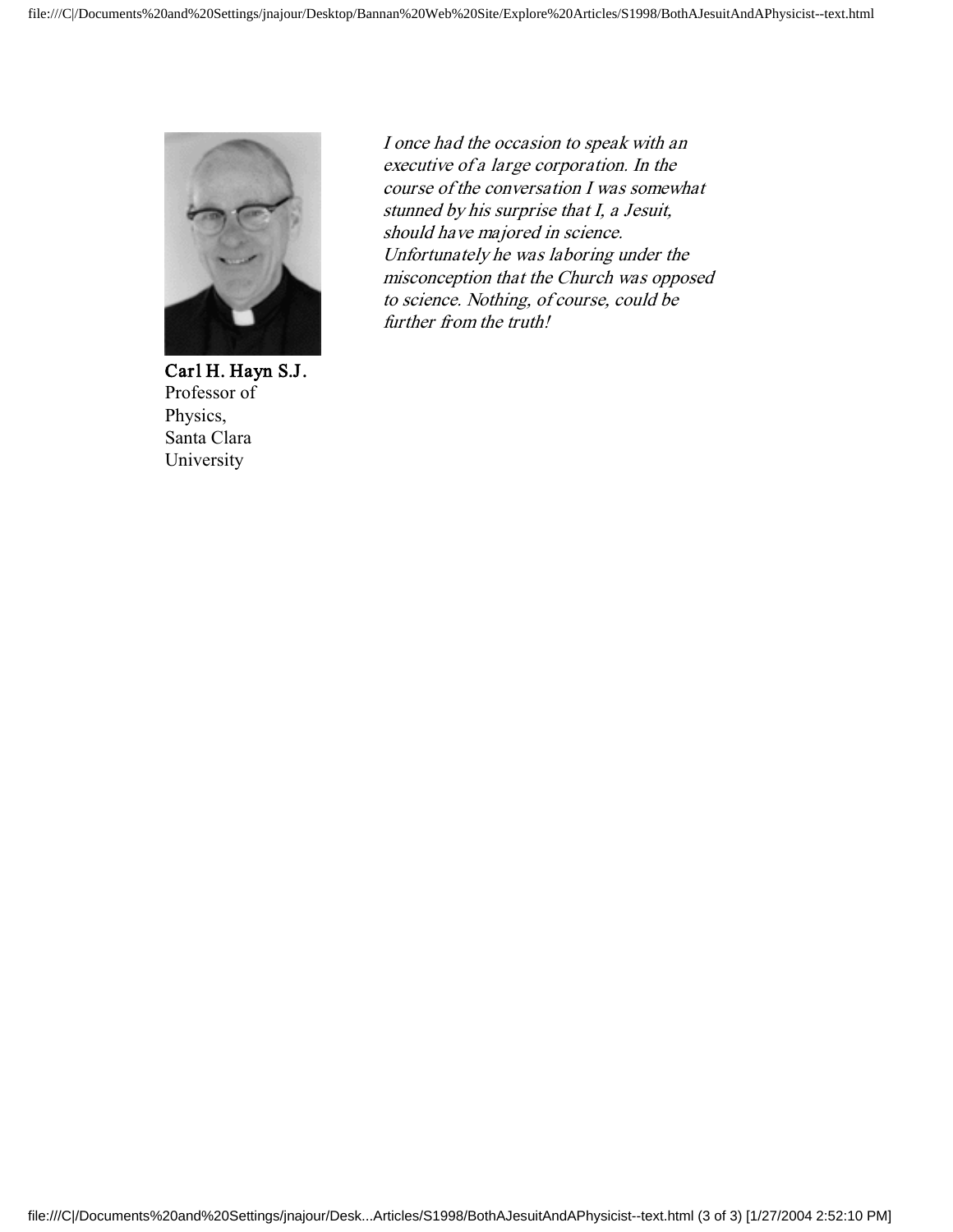

If you want to understand this great book of the universe, wrote Galileo, you have to understand the language in which it is written, and that language is the language of mathematics. Though Galileo would hardly recognize the mathematics of modern physics, he proved himself a prophet nonetheless, for modern physics is mathematics in action. So if you ambition to be a physicist, you need to be good at math.

The prize you reach for—much more important than a good job—lies in coming to a better understanding of this universe in which you live and of which you are a part. The universe radiates reason in its intelligibility, and that intelligibility is largely mathematical. In grasping the mathematical structure of the universe, the physicist glimpses God, its author.

There is a risk, however, that goes with this reward. It is the danger of coming to suppose that the aspects of the world recognized through the mathematical eyeglasses of physics are the only aspects that there are. This may be compared to supposing that a photo taken on ordinary film reveals everything there is to see about its object, whereas in fact, quite different features are revealed if we photograph the same object with film sensitive, say, to infrared wavelengths.

So too, the lenses of physics that reveal the mathematical intelligibility of the universe tell us nothing about its other aspects, such as value, beauty, freedom, responsibility, or friendship. They tell us nothing about how we should relate to one another, or even about how the different ways of human knowing relate to one another. Yet it is possible to become so carried away by what you learn in physics that you forget there are aspects of the universe and of yourself that physics tells you nothing at all about. Physics can go to your head, so that you think of yourself as a robot human being operated in a robot-like world.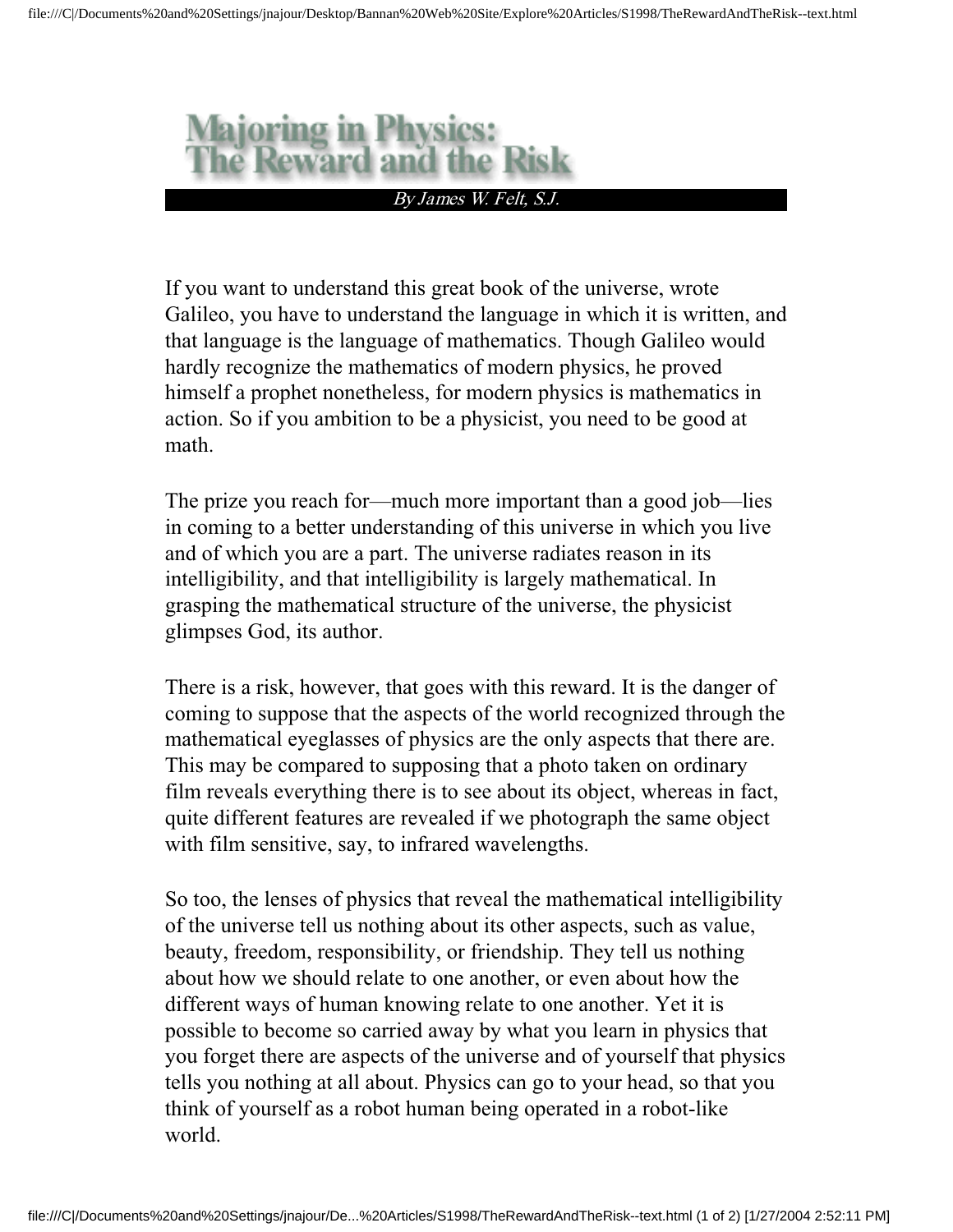But the reward is worth the risk, especially if you have some common sense. Though there are more things in heaven and earth than are dreamt of in physics, physics is eminently worth pursuing for what it does tell us about the universe that is our home.



James W. Felt, S.J., Professor of Philosophy at Santa Clara University, earned an M.S. in Physics as well as a Ph.D. in Philosophy at Saint Louis University.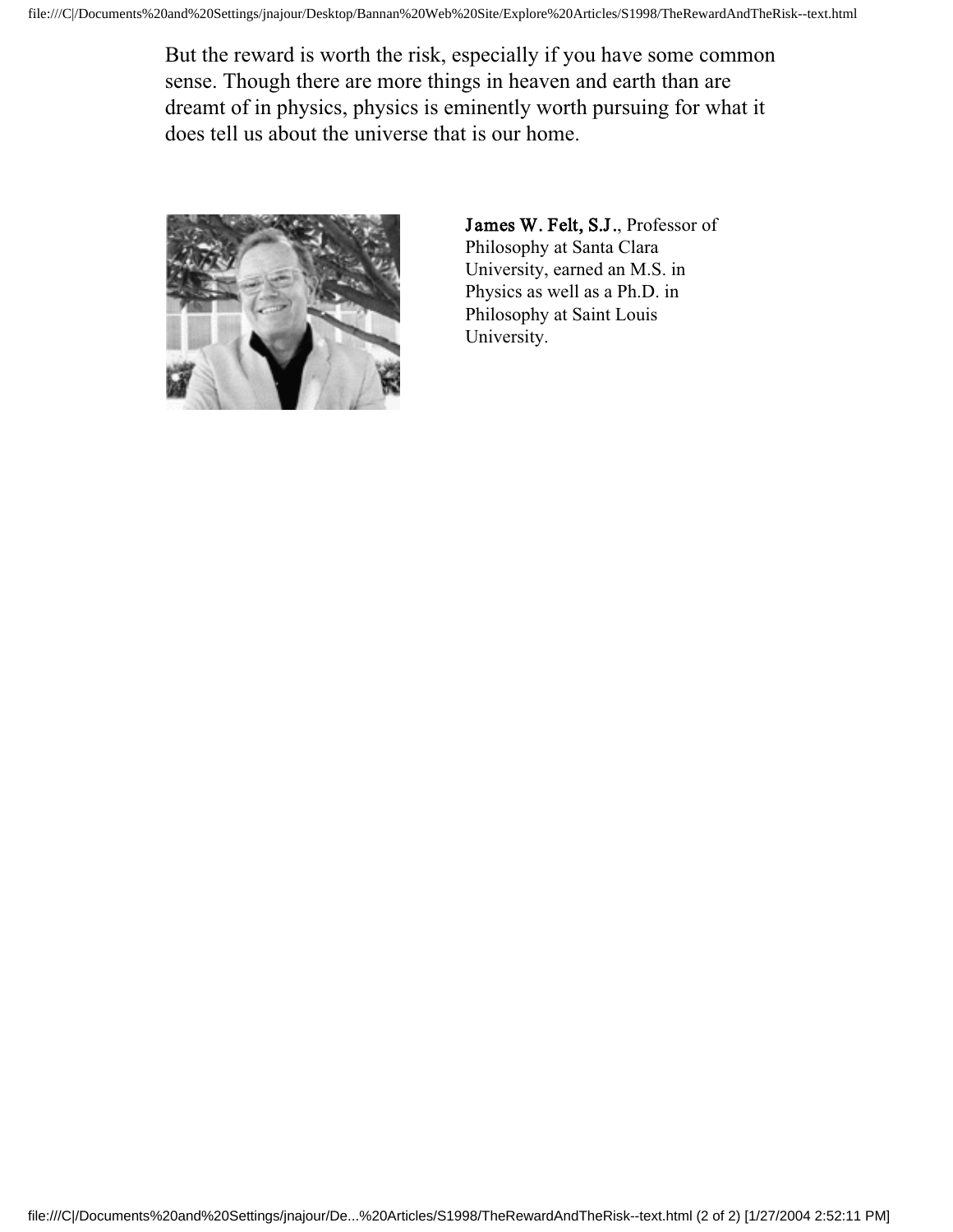

"One of the things that drew me to family practice was the notion of being, in a large sense, a pastor to people," says Dr. Marc Tunzi '80, a family physician, the Assistant Director of the Family Practice Residency program, and the Chairman of the Ethics Committee at Natividad Medical Center in Salinas, California. While some may find the images of a pastor and a doctor incompatible, Dr. Tunzi points out that "a good family physician has always been the gatekeeper, shepherding people through the medical system."

Dr. Tunzi originally planned to go into research, but when he discovered how much he enjoyed connecting with his patients, he "started emphasizing that part of it instead of the research," he says. "Being a physician enables me to talk to lots of different people. I get the privilege of hearing a lot about people that they don't tell many others," he says. "It is just amazing what some people have gone through in their lives. It helps me understand there really is something larger than all of us.... It has broadened my own idea of faith."

In addition to seeing patients in his practice, Dr. Tunzi spends a considerable amount of time teaching future doctors in the resident education program. "The residents are very, very busy and sometimes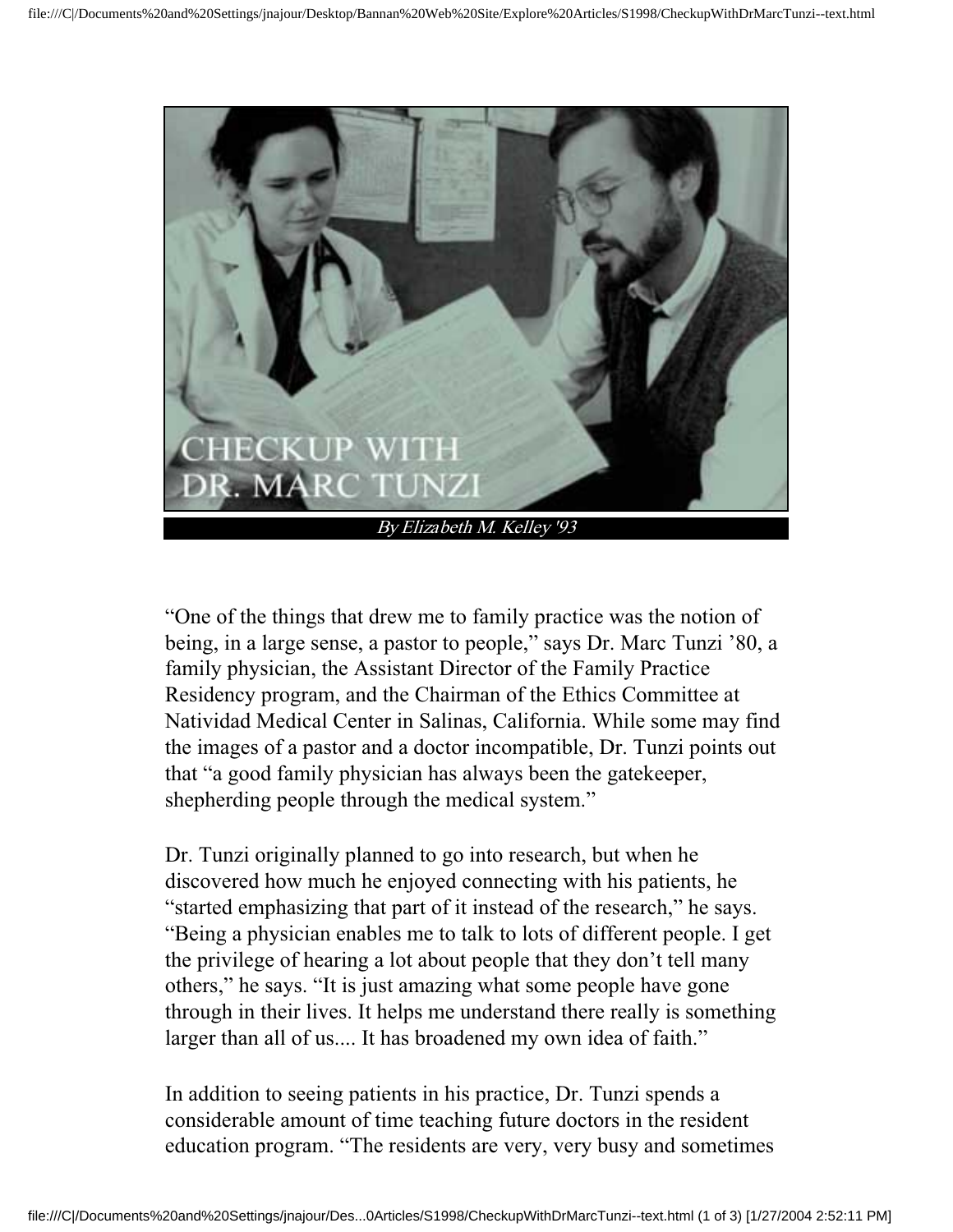they just want the answer," he says. They often ask him questions about medication—how much, which one, or how often—and other times they need him to consult on a patient. In this way, the residents use him as a reference, Dr. Tunzi explains: "It could be me or it could be a book." But there are other times when he experiences what he calls "a teachable moment." "Somehow we connect at more than a technical level, and there is more than the transaction of information taking place, and it dawns on me that this person is catching on." Dr. Tunzi describes these connections in a spiritual way, saying, "I don't think it is just me at that moment."

"One of the things that I like to try to do is teach some of the parts of medicine that are hard to teach, such as ethics, and how to incorporate psychology and family dynamics," Dr. Tunzi explains. "Science and art are always mixing when you are taking care of an individual patient. There is the physical thing that is happening with somebody, and then there is how it applies to a particular person at a particular time, and then there are other factors, psychological, social, and political factors."

While most people will agree that medicine is both a science and an art, controversy arises when religion is added to the mix. Aren't science and religion incompatible? Aren't many scientific facts in conflict with religious teachings? "Religion and science are not polar opposites," says Dr. Tunzi. "They should not be incompatible. They are approaching the human condition in different ways. One is relating to the feeling part, and the other relies on the rational part of human experience," he explains. "Science is never going to completely explain the absolute beginning of the world," says Dr. Tunzi. In the same way, religious beliefs cannot be proven or explained: "Faith is faith," he says. "You can't prove a feeling—you can't prove you are in love."

New medical technology, such as cloning, or the latest machine that can artificially prolong life, frequently cause rifts between the scientific and religious communities. "Is the technology bad?" Dr. Tunzi asks. "No. God gave us a brain, and I assume he wants us to use it," he answers. Then he asks a more challenging question: "Is the application bad?" Dr. Tunzi feels that "it is not a question just for the scientists," and it all depends on the situation. "What God wants us to do is make good decisions with what we know. It is not the science anymore, it is what we do with it."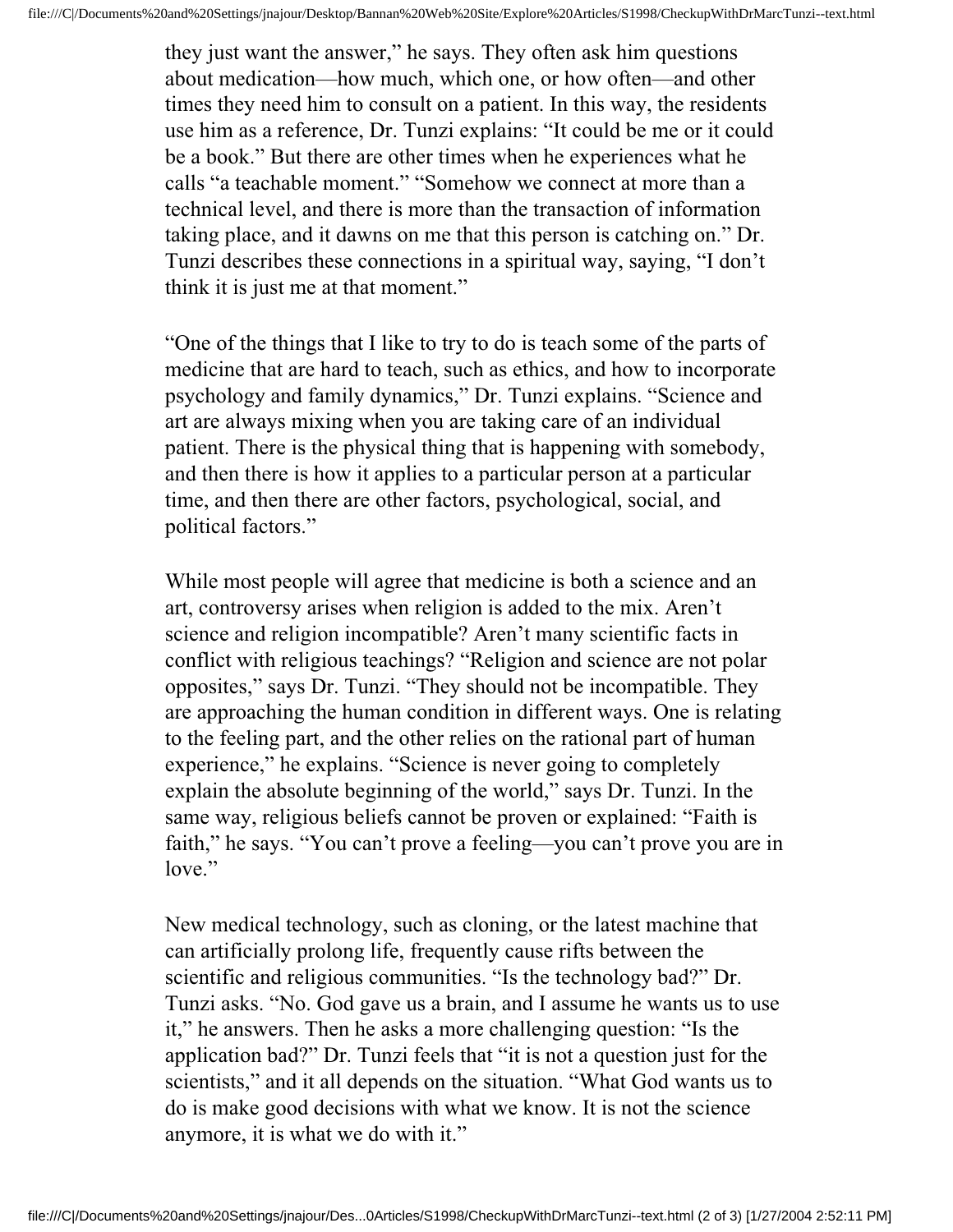"Science and art are always mixing when you are taking care of an individual patient. There is the physical thing that is happening with somebody, and then there is how it applies to a particular person at a particular time, and then there are other factors, psychological, social, and political factors."

- Dr Marc Tunzi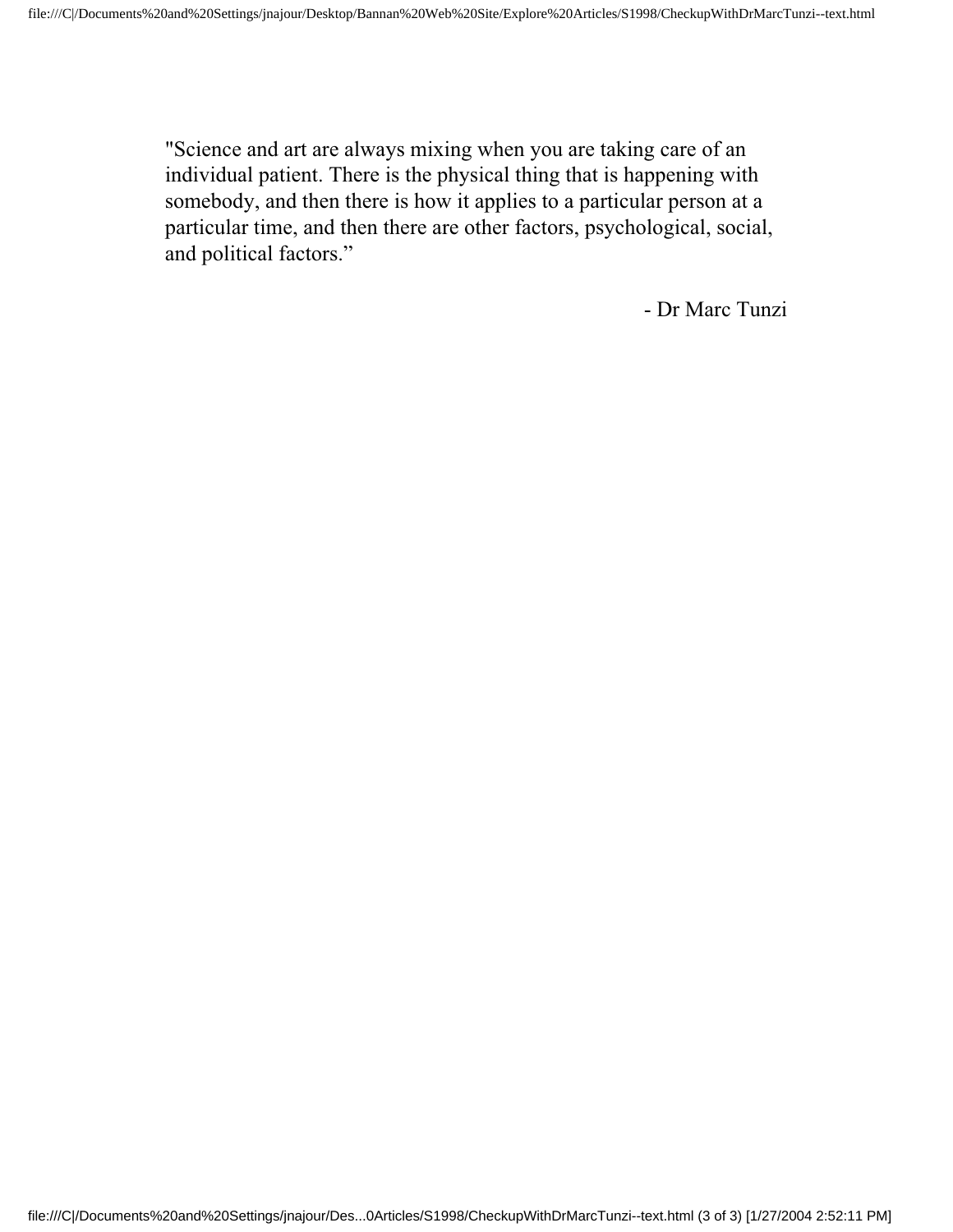#### REVIEW OF DAVID NOBLE

#### By Tim Healy

#### ADAM AND EVE ATE OF THE FRUIT OF THE TREE OF KNOWLEDGE OF GOOD AND EVIL, AND FOR THEIR SIN THEY WERE CAST OUT OF THE GARDEN BY THE LORD GOD WHO SAID:

CURSED BE THE GROUND BECAUSE OF YOU; IN TOM YOU SHALL EAT OF IT ALL THE DAYS OF YOUR LIFE; THORNS AND THISTLES SHALL IT BRING FORTH TO YOU, AND YOU SHALL EAT PLANTS OF THE FIELD. IN THE SWEAT OF YOUR BROW YOU SHALL EAT BREAD, TILL YOU RETURN TO THE GROUND, SINCE OUT OF IT YOU WERE TAKEN; FOR DUST YOU ARE AND UNTO DUST YOU SHALL RETURN.

It seemed at the time that Adam and Eve, and all of us, were condemned to wander the dusty roads of the earth until we died, despairing of ever seeing again the Garden which was our first home. Or did God relent? Did He, in one great Promethean gesture, allow us the gifts of fire, of tillage, of animal husbandry, of shaping the metals we found in the dust and of shaping, in time, a world of our own creation, a world formed by what today we call "technology'?

Is technology God's gift through which we can create our own path back to the Garden, through which we can find our way to the immortality that God always intended for us, or is technology the work of the devil, destined to hold us in life's thorns and thistles, and perhaps in time to end all human life on earth?

David Noble makes the case for God's gift, or at least for human interpretation of that supposed gift, in The Religion of Technology: The Divinity of Man and the Spirit of Invention.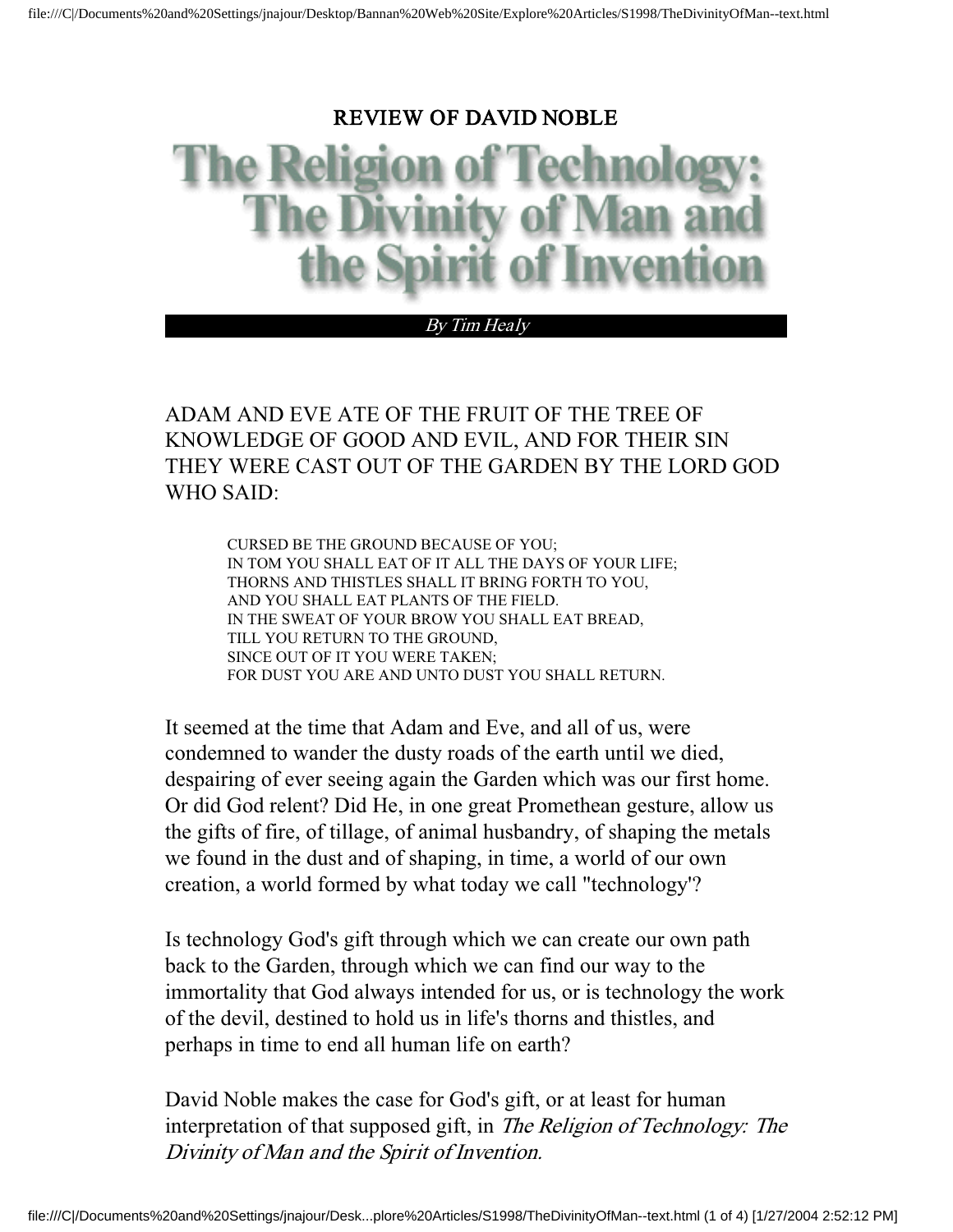It is Noble's thesis that the apparent divergence of the paths of religion and scienceltechnology is in fact illusion, that the two have followed common paths for thousands of years, and that it is only in the past century or two that they have seemed to go in different ways. And even now, Noble finds in the great technological thrusts of our day - space travel, computers, and genetic engineering -- reflections of ageold yearnings; for salvation and transcendence of the gloomy human life foretold in Genesis.

While the first book of die Bible saw humanity cast out of the Garden, it is the hat book, the Book of Revelation (Apocalypse), that offers hope for a new Paradise:

And I saw an angel coming down from heaven, having the keys of the abyss and a great chain in his hand. And he laid hold of the dragon, the ancient serpent, who is the devil and Satan, and bound him for a thousand years. And he cast him into the abyss, and closed and sealed it over him, that he should deceive the nations no more, until the thousand years should be finished.

Noble argues that religion and technology were inextricably bound in the search for the new millennium for almost two thousand years. He gives us tens of religious persons who showed a strong interest in technology, from Augustine to Erigena to Theophilus, to the Cistercian and Benedictine monks who saw the fruits of technology as stepping stones on the path to salvation. He gives us scores of scientists and technologists who were deeply involved in religion, from Francis Bacon to Newton, Galileo, Boyle, Priestly, Faraday, and on up to many of the astronauts and computer scientists of our day.

But it is when Noble gets to our century -- when he talks of outer space, and of computers, and of genetic engineering -- that he gives us the most to consider. Should we find religious significance in the yearning of human beings to leave the surface of the earth, albeit for relatively short periods of time, or is that too fanciful a suggestion? Noble is intrigued by the fact that the Army's first planned project to put a man in space was called "Project Adam." In another place he quotes Wehrner von Braun (should we call him the "godfather" of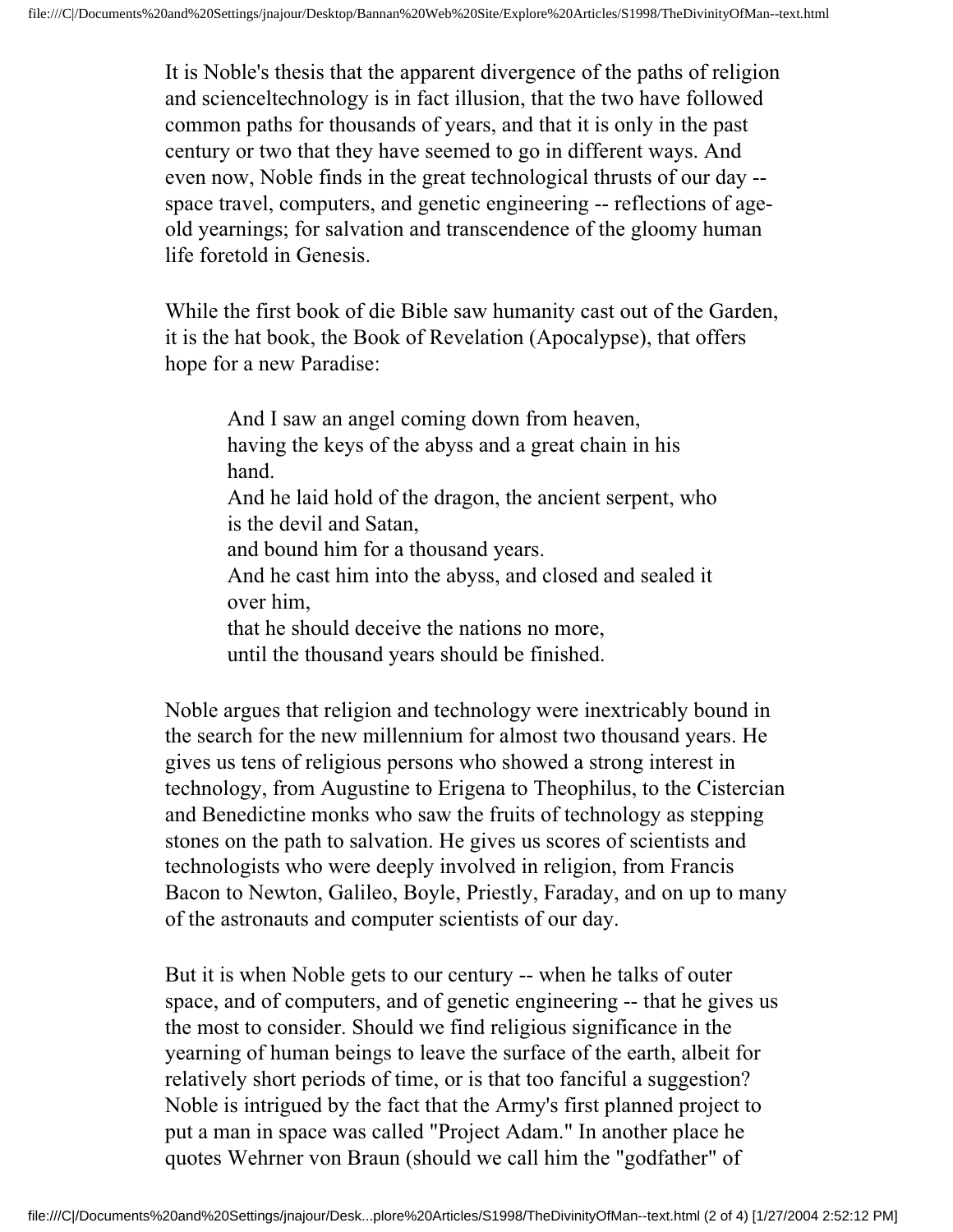space?):

Here then is space travel's most meaningful mission. On that future day when our satellite vessels are circling Earth; when men manning an orbital station can view our planet against the star-studded blackness of infinity as but a planet among planets; on that day, I say fratricidal war \*01 be banished from the star on which we live. Humanity will then be able to enter the second phase of its long, hitherto only Tellurian history-the cosmic age.

Space travel can lift us from the surface of the earth, to which we were once bound, but computers, and in particular, Artificial Intelligence (AI), have the potential to take a giant step beyond this. Artificial Intelligence may someday have the ability to create new entities, new machines, with intelligence. Will we choose to create a new species, a " machina sapiens"? Will we have a choice? These are some of the questions that Noble raises toward die end of this work. And he asks further, if we do this, will this be our ultimate triumph, as man become God, or will it be our death knel'l? The most radical priests of the AI movement offer views that most would find chilling. Rudy Rucker puts it this way: "The manifest destiny of mankind is to pass the torch of life and intelligence on to the computer."

No less challenging is the vision that Noble offers of the role of genetic engineering. We have seen only in very recent years that we have the ability to done a number of kinds of animals. There is certainly every reason to believe that we may someday done human beings. This may be one route to the conception of human beings without the union of man and woman. We may also be able to create new forms of living beings, new species which we cannot foresee. Does this make us like gods, or does it anticipate the end of our species?

Genetic engineering is also close to offering major advances in medicine that may allow us to live much longer than we do today. Should we see this as a kind of salvation? Are we about to transcend the decaying body which limits the time our minds and souls have on this earth? Or is this a cruel trick.? Is the millennium about to end, and the angel about to unleash the devil?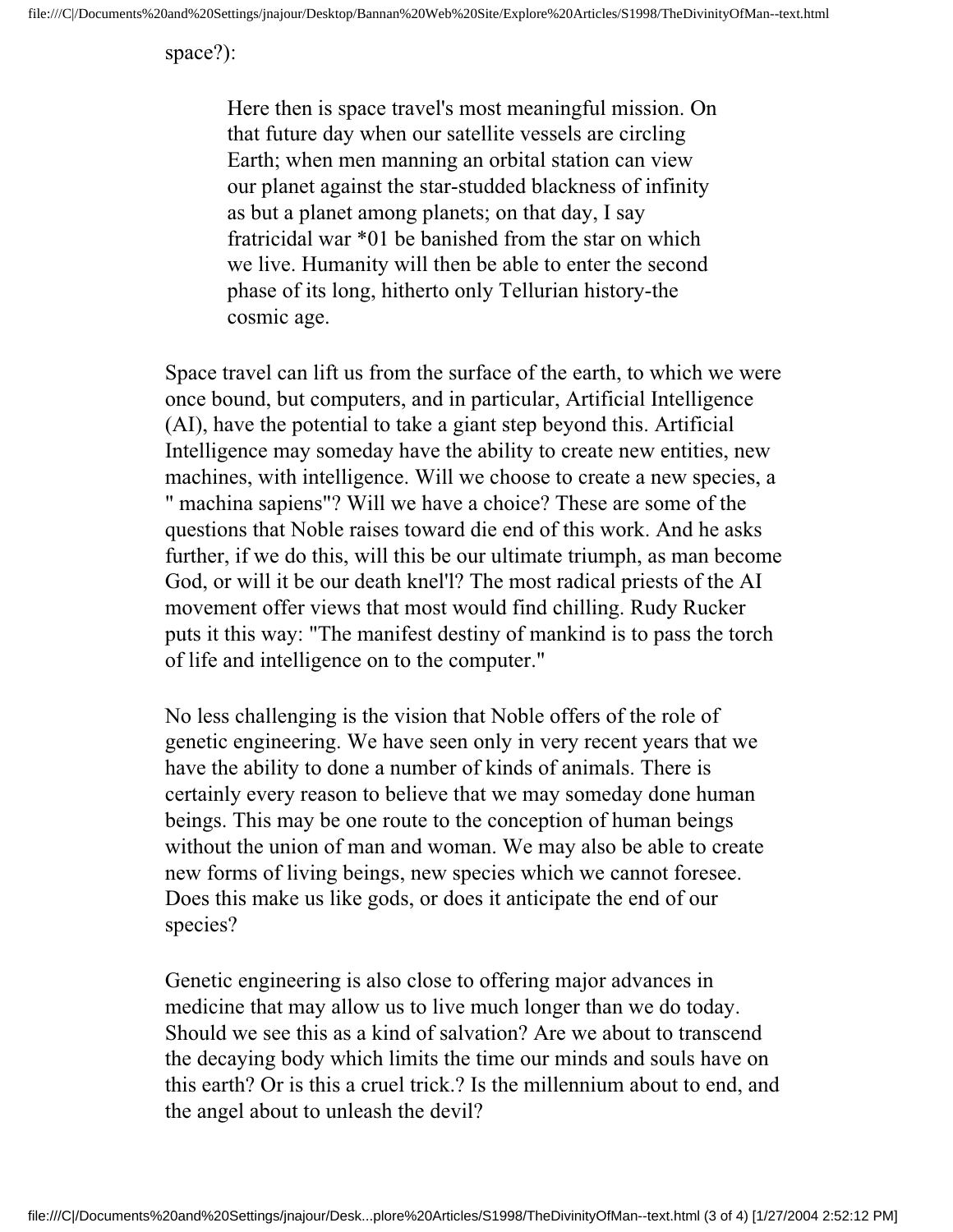In conclusion Noble points out, as he did in much more detail in an excellent earlier book, World Without Women (Knopf, 1992), that women have played a relatively small role in the development of both science and technology. He does not suggest that this is due to any limitations on the part of women, but rather that technology is to a large extent, in the vernacular of the day, a "guy thing." In an interesting appendix to the book, Noble muses about the "mysterious marriage Reviewed by between men and machines."

Has Noble made his case? Are religion and technology inextricably bound, or has he simply found a number of historical and contemporary connections that suggest such a tie? Readers will no doubt debate the answer to that question. While I certainly did not find Noble's case to be overwhelming, it did give me some new and useful ways to reflect on some of the important technological and religious questions of our day.



Tim Healy Professor, Electrical Engineering, Santa Clara University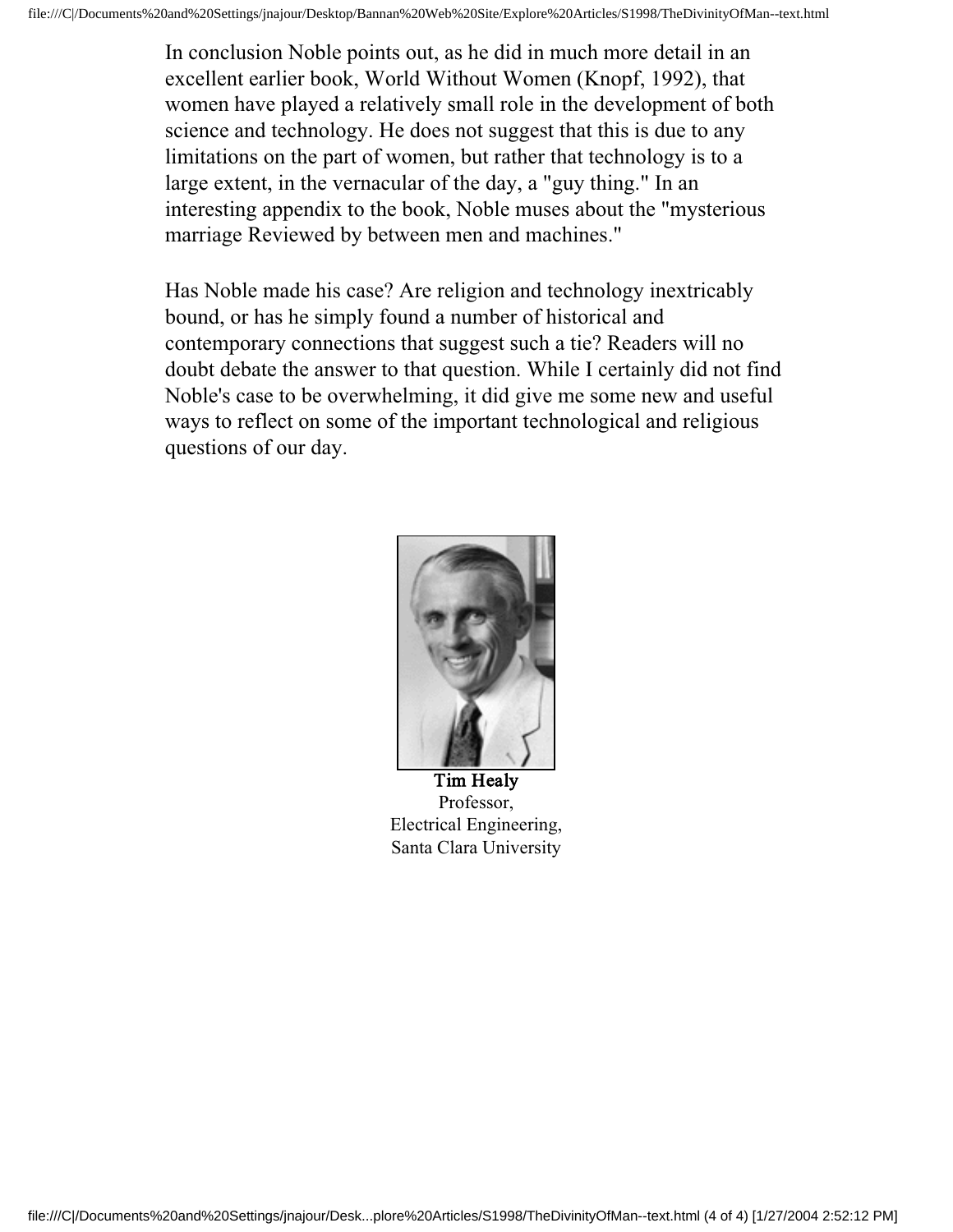# **puncement of** siting Appointments

The Bannan Institute for Jesuit Education and Christian Values will fund two types of visiting appointments to Santa Clara University.

All campus departments are invited to participate by identifying and hosting qualified visitors whose scholarly, teaching, or professional experience is closely related to the goals of the Institute.

# **Bannan Visitors**

These are persons who visit the University for a brief period of time, ranging from a few days to a week. While on campus, they engage in activities that assist the campus community to reflect on various aspects of the Institute's mission. Examples of such activity would include:

A. They serve as visiting instructors or discussants in classes. The classes are chosen by the sponsoring department, in consultation with the Institute and other interested departments or programs.

B. They discuss their research, teaching, and/or spiritual or practical expertise in faculty and/or staff development sessions.

C. They act as resources for student organizations, or for faculty and stalf through tthe giving of retreats, workshops, or mentoring.

The activities of any particular Visitor will be determined by the hosting department, with the agreement of the Institute.

## **Bannan Fellows**

These are persons who spend one, two, or three quarters at Santa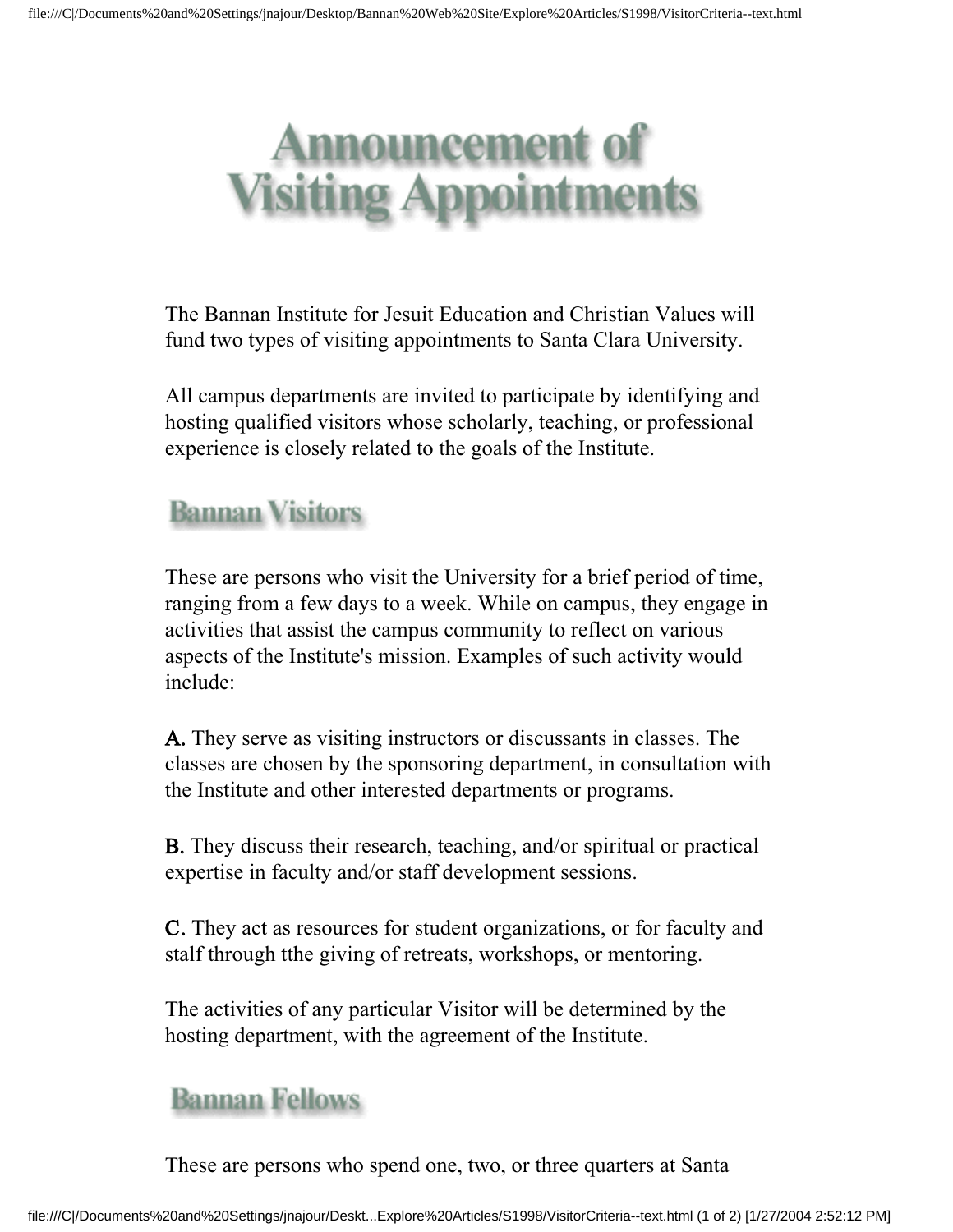Clara. They engage in teaching or scholarship or other educational activities on campus, in an area related to the mission of the Institute.

The activities of any particular Fellow will be determined by the hosting department, with the agreement of the Institute.

For the academic year 1998-1999, the Bannan Institute will concentrate on bringing to campus Bannan Visitors. Departments that have possible candidates for this position should contact the Institute's Director, Robert M. Senkewicz, S.j., at extension 6850, or the Institute's Program Coordinator, Bernadette ProuIx, at extension 1951.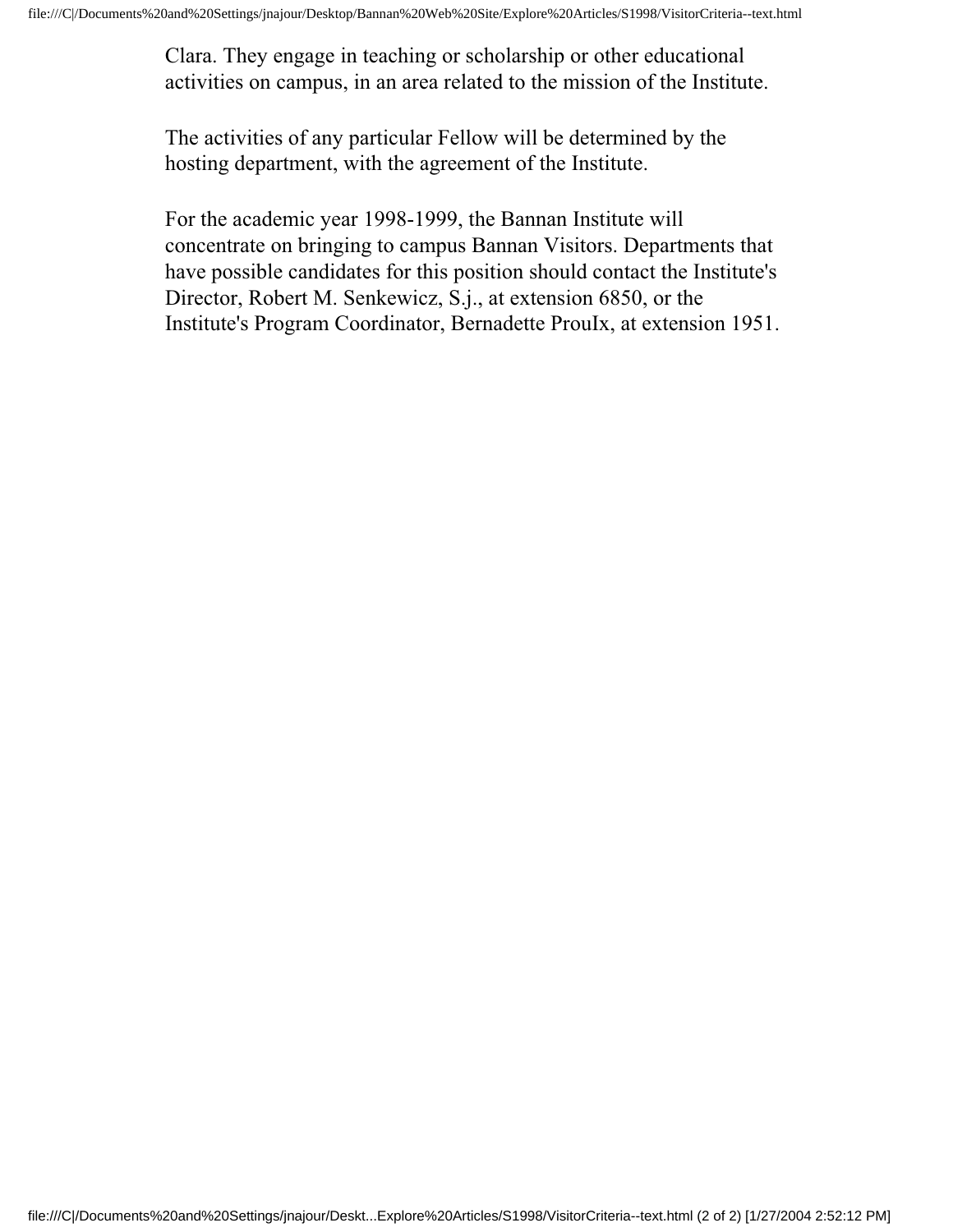# **Bannan Visitors**

# Spring, 1998

EDWARD J. O'BOYLE is a social economist whose work is grounded in a personalism that affirms the dignity of every human being, and that asserts that the central purpose of any economic system is to meet human material need. His books include The Social Economics of Human Material Need (editor), Social Economics: Premises, Findings, And Policies (editor), and Personalist Economies: Moral Convictions, Economic Realities, and Social Action (author). His articles have appeared in the *Review of Social Economy*, the International Journal of Social Economies, and the Forum for Social Economies, amoung others. He has served as a visiting professor at the National University of Ireland in Galway and at the Poznan (Poland) School of Management. He is a graduate of DePaul University and Saint Louis University. His professional work includes more than fifty site visits to private companies in Louisaiana to evaluate their programs to improve quality and productivity and help them inplement innovation in the marketplace and in the workplace.

A major part of Professor Edward O'Boyle's intellectual agenda is to demonstrate ways that injustice undermines the longterm health of an economy, while exploring ways that social justice promotes economic vitality. His work has theoretical implications both for economies and for sociology.

For more information you can reach Dr. O'Boyle at his homepage address: http://www.cab.latech.edu/cab/faculty/~oboyle.htm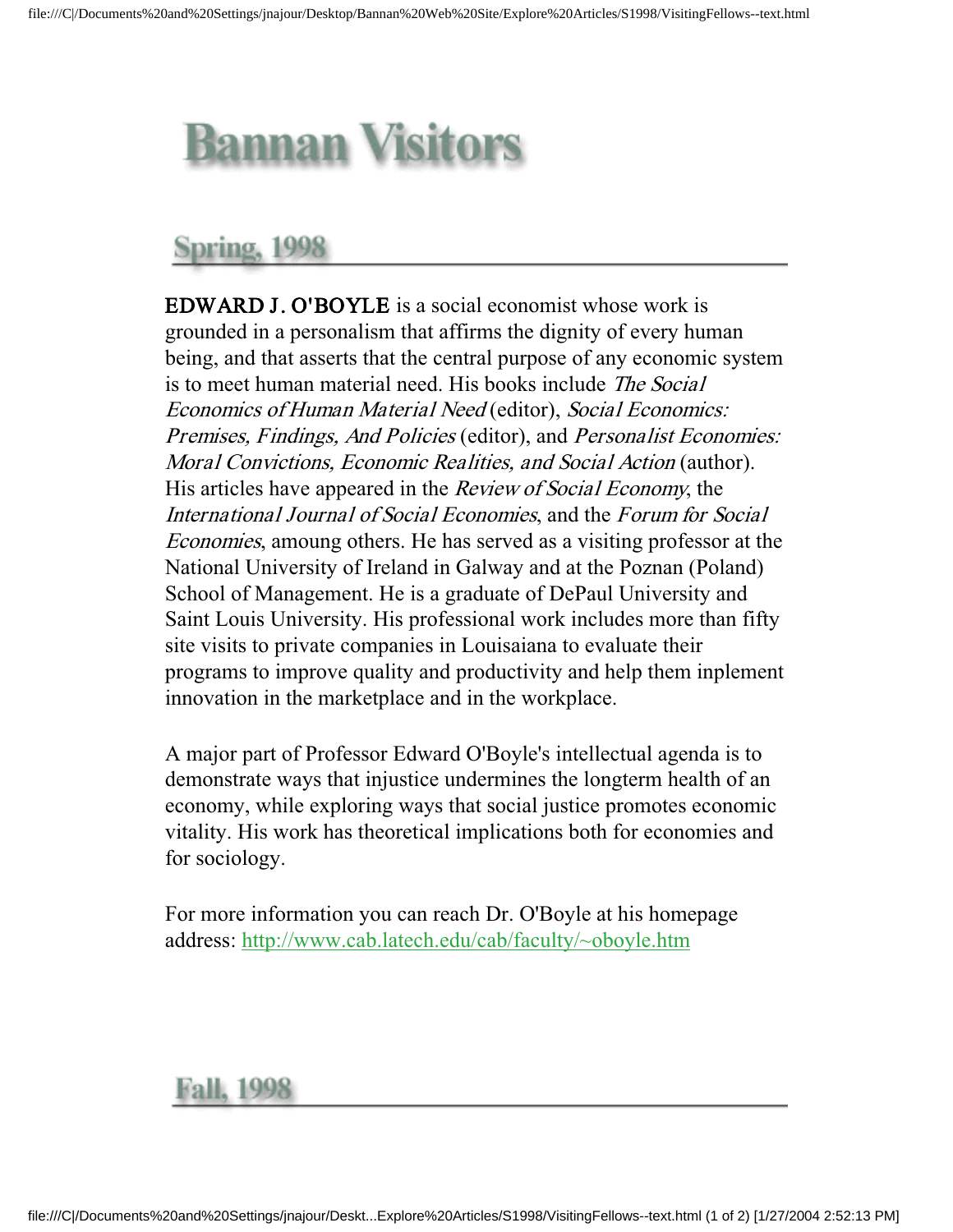Dr. Jon Fuller, S.J., is a family physician and Jesuit priest who has been providing care to persons living with HIV/AIDS since 1983. He serves as Assistant Director of the Clinical AIDS Program at Boston Medical Center, is a member of the faculties of the Boston University School of Medicine and the Harvard Divinity School, and is coordinator of AIDS, Ethics and the Church, an international project of the Jesuit Institute at Boston College. In the spring semester of this year, he returned to the Weston Jesuit School of Theology as the Margaret Pyne Professor of Moral Theology. He was founding president of the National Catholic AIDS Network (USA), and since 1991 has been a member of the International Working Group on HIV/AIDS of Caritas Internationalis (Rome).

Dr. Fuller is particularly intersted in the Church's interface with the HIV/AIDS epidemic. This includes not only her pastoral response, but also the social analysis of factors that increase HIV risk and the moral evaluation of HIV prevention efforts.



Dr. Jon Fuller S.J.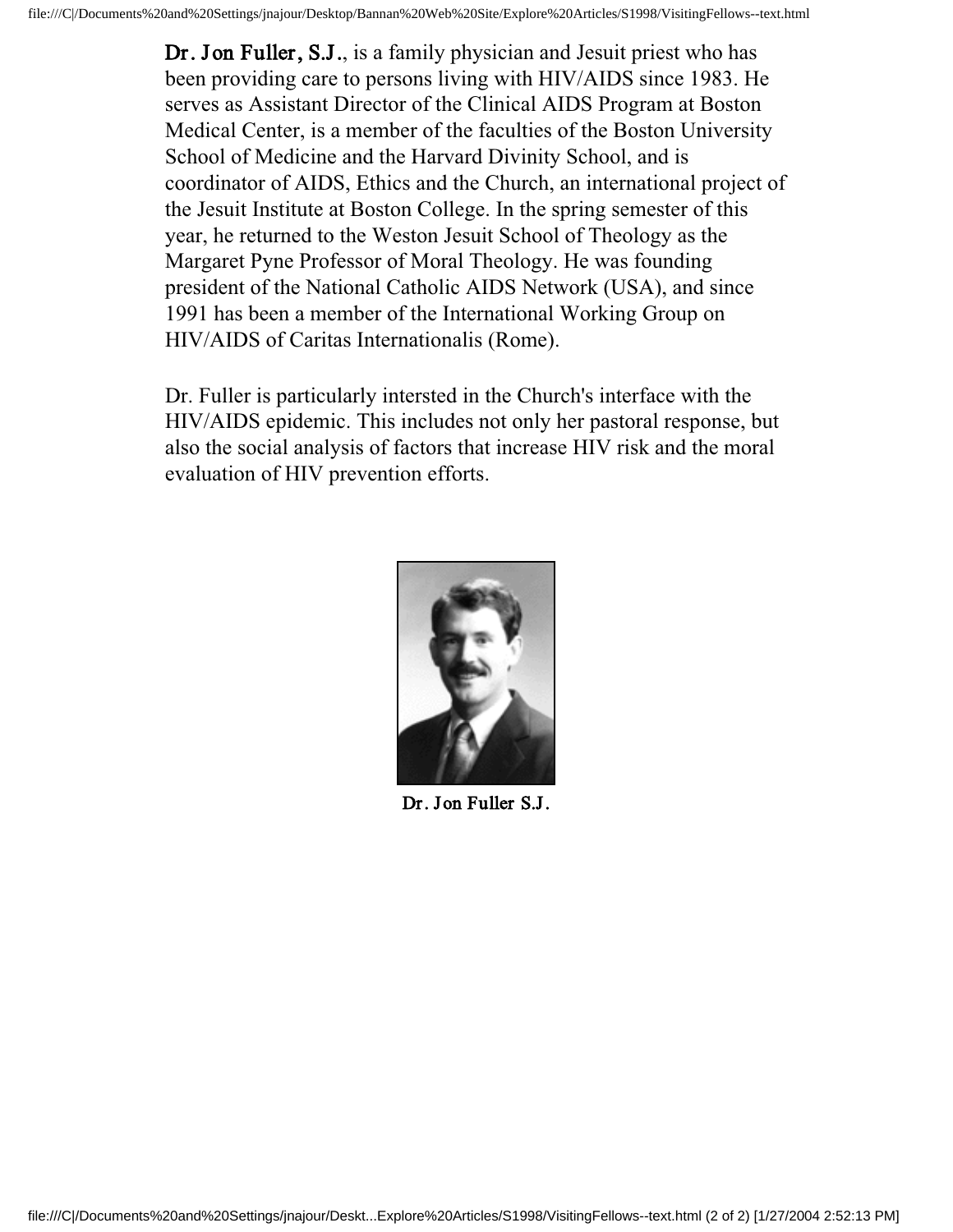# **Contributions of German and American Jesuits to Econom** he Last 100

By Edward J. O'Boyle; Bannan Bisitor, Spring 1998

Any account of the contributions of German and American Jesuits to economics over the past 100 years must begin with the German economist Heinrich Pesch and Rerum Novarum, wherein Pesch's work originates. As his thinking on economic affairs matured, Pesch established a small study group where two other German Jesuits—Oswald von Nell-Bruening, S.J., and Gustav Gundlach, S.J.—played key roles. These two Jesuits are reported to have written the original drafts of Quadragesimo Anno. At least two laymen in this group—Goetz Briefs and Franz Mueller—immigrated to the U.S., where Briefs joined the faculty of Georgetown University and Mueller joined the faculty of St. Thomas College in Minnesota. Both played a role in the establishment in 1941 of the Catholic Economics Association.

Two American Jesuits, Thomas Divine, S.J., and Bernard Dempsey, S.J. (neither of whom were formal students of Pesch's), are regarded as the founding fathers of the Association. Oddly, these two men—both trained in economics—saw things much differently. Divine was closely allied with mainstream economic thought. Dempsey, on the other hand, was powerfully influenced by Pesch's economic thinking, which at that time and for some time afterward was known as "solidarism." Eventually, Divine's view became the dominant perspective within the Association.

Dempsey and Divine were joined by several other American Jesuits including Leo Brown, S.J., and Joseph Becker, S.J., both of whom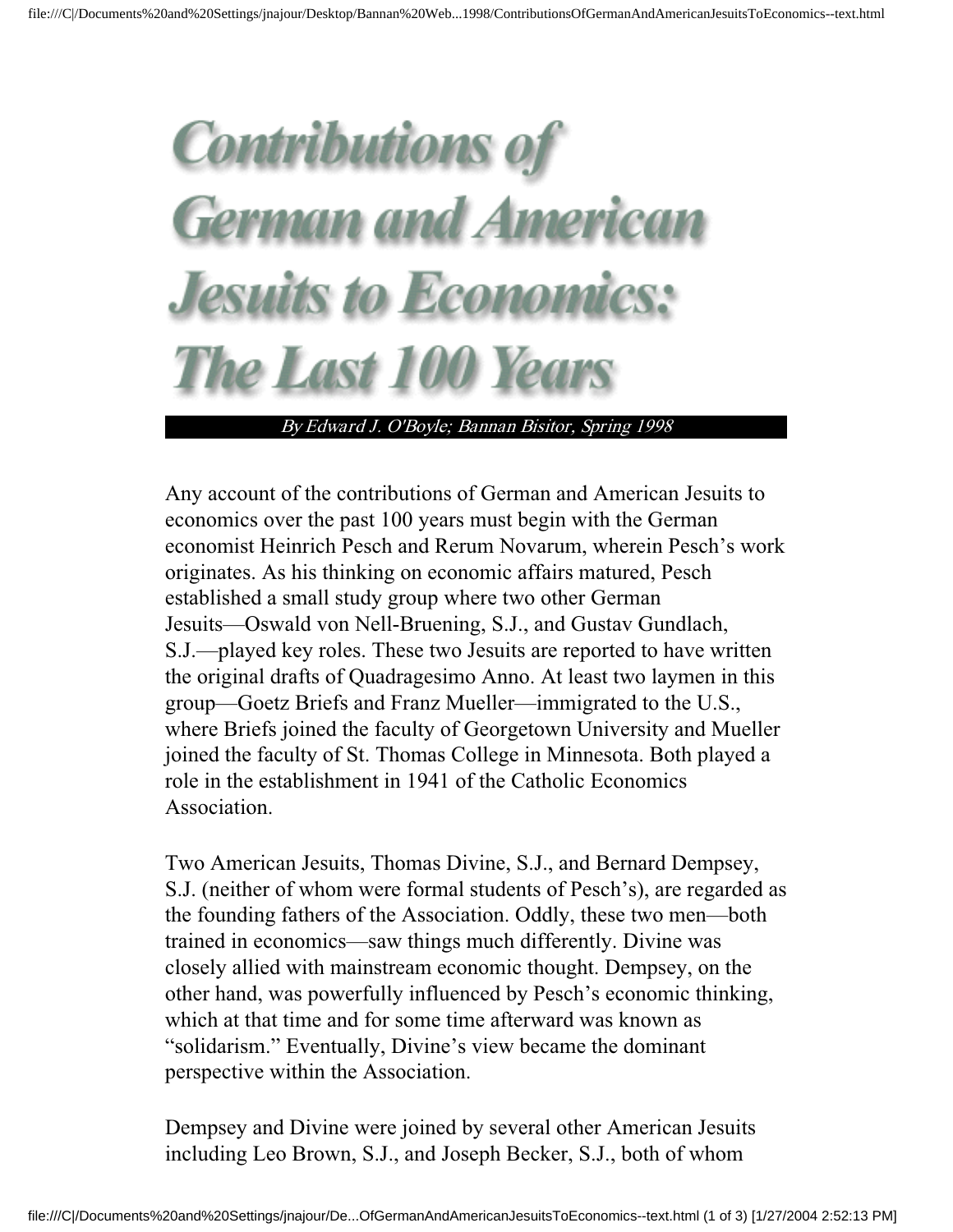specialized in labor-market problems: Brown in labor-management relations and Becker in employment security. Both became leading experts in their respective domains and probably are the most influential of the American Jesuits in practical economic affairs. Brown became a major labor mediator and arbitrator; Becker became the most outstanding student of unemployment insurance of his time. There are several other American Jesuits who are noteworthy, including Richard Mulcahy, S.J., who published The Economics of Heinrich Pesch to bring Pesch's ideas to those who do not read German; and several American laymen/women who were trained and inspired by the Jesuits. Here I include among others Josef Solterer, William Waters, Peter Danner, Stephen Worland, Gladys Gruenberg, Louis Buckley, Arnold McKee, Charles Wilber, and Catherine Knoop.

I propose a much more detailed survey of the contributions of the German and American Jesuit priest-economists and Jesuit-trained and inspired lay persons in the U.S. and Canada over the past 100 years. Today only a small number of American Jesuits are more or less active in economics or economic affairs. Five come to mind: Gerard Stockhausen, S.J., at Creighton University; G. Paul Peterson, S.J., at Fairfield University; William Neenan, S.J., at Boston College; President John Piderit, S.J., at Loyola University-Chicago; and Edward Boyle, S.J., at the Institute of Industrial Relations.

Most unfortunate is that there is not a single Jesuit university in the U.S. where a doctoral student in economics may study in this tradition and complete his/her work with a dissertation in this area. Literally every department now insists that only mainstream economics has any relevancy. For all intents and purposes today's students of economics, whether graduate or undergraduate, have not heard of Pesch, Gundlach, von Nell-Bruening, Divine, Dempsey, Brown, Becker, Mulcahy, Solterer, Briefs, Mueller, Waters, Danner, Worland, Gruenberg, or any of the rest. This legacy has been buried for some time by an economics profession that accepts only main- stream thought as having any authenticity.

Two developments over the past 20 years, however, are encouraging. First, in spite of their very small numbers, the Saint Louis Jesuits revolutionized sacred music in countless parishes in the United States. It is conceivable that something similar could take place in economics if some of the remaining American Jesuits in economics were centered in one place, as they were for many years at the Institute for Social Order at Saint Louis University and later at the Jesuit Center for Social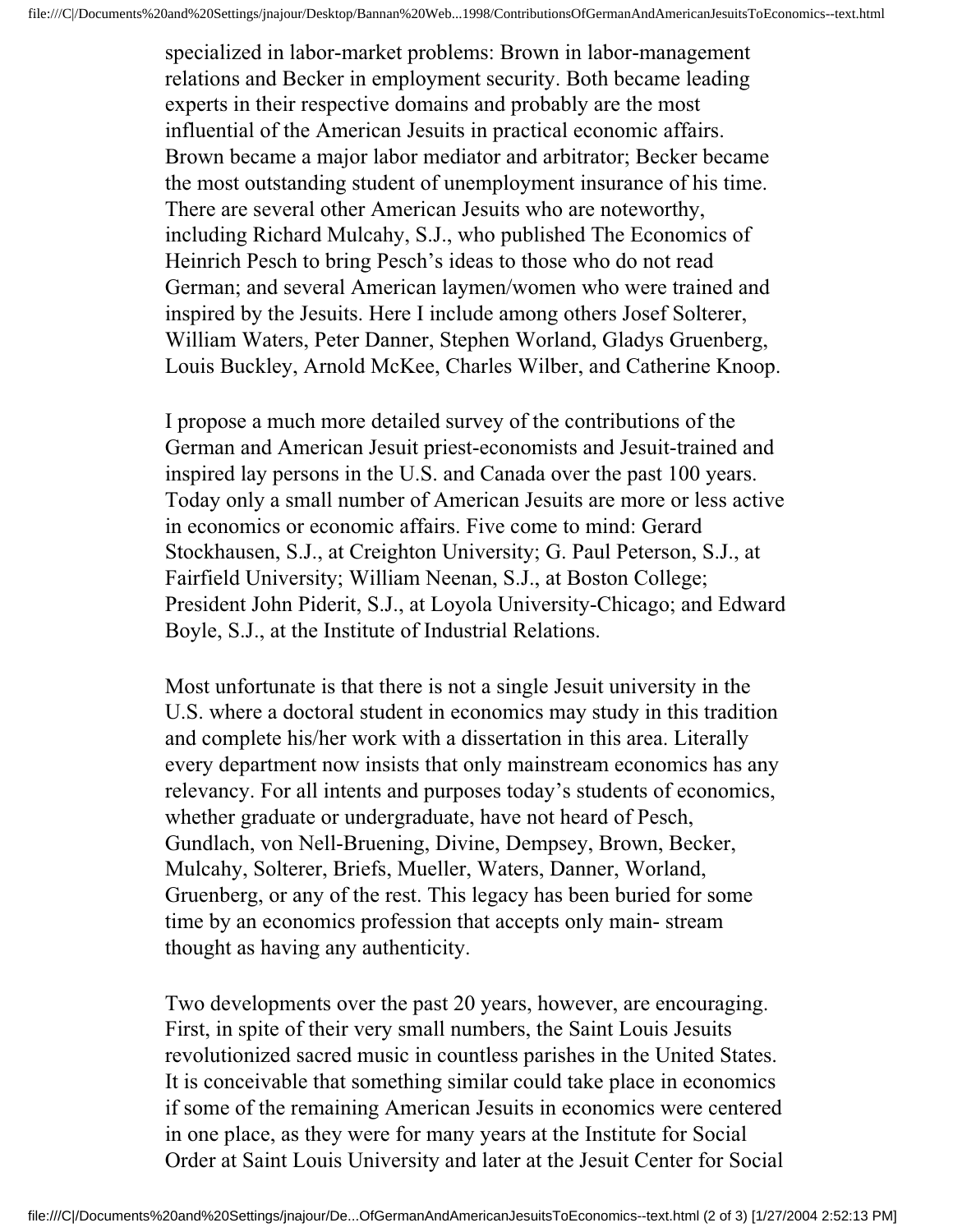Studies at Georgetown University.

Second, John Paul II has articulated a magnificent vision of economic affairs driven by a different set of premises than the individualism that governs Western economies and contemporary economic thought. There is much work to be done in re-thinking economics with these different premises and in finding various ways to apply this thinking to current economic affairs and problems—a worthy undertaking for any economics faculty free to explore beyond the confines of mainstream economic thought.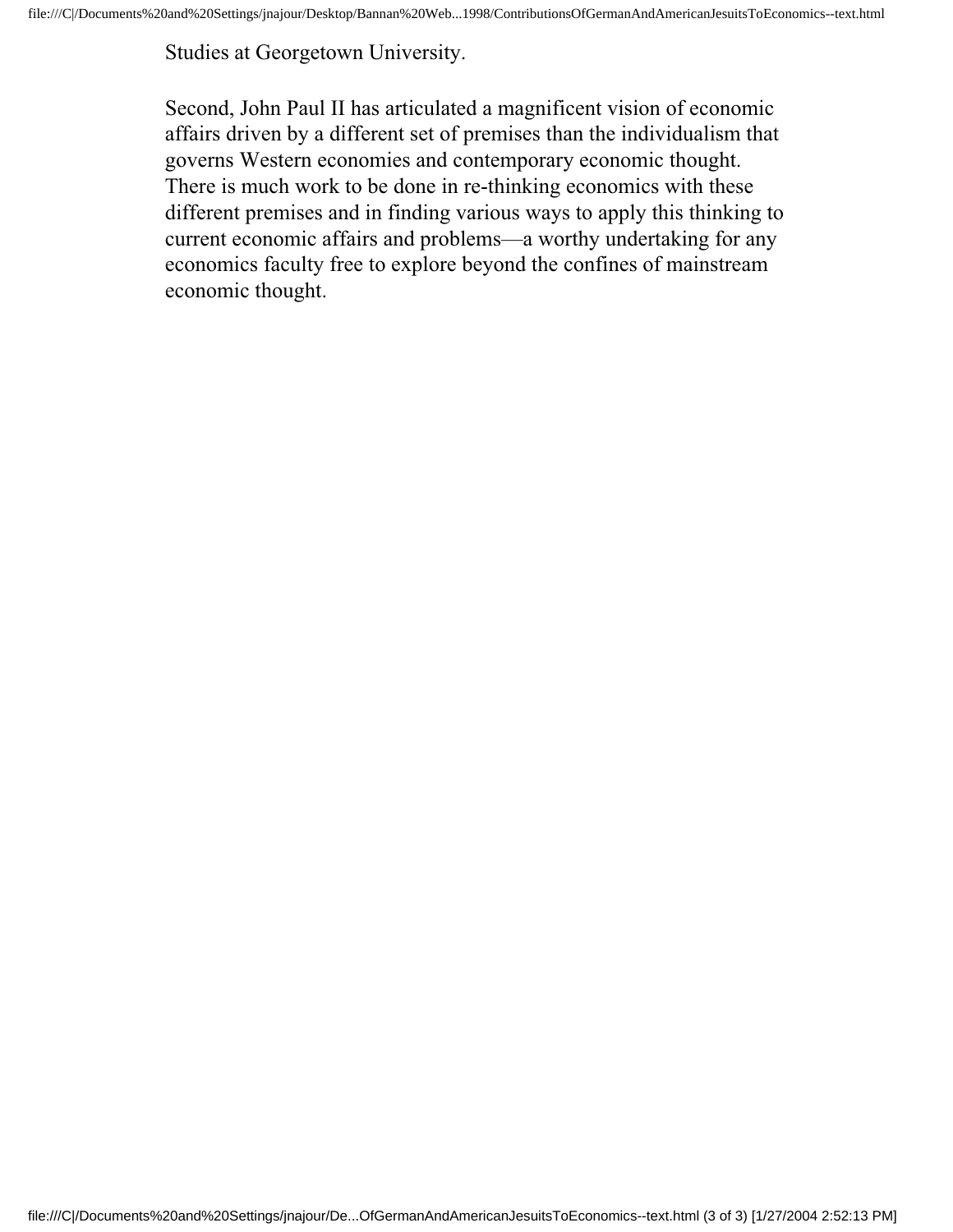# **Second Cycle of Grants Available from the Bannan Institute**

The Banan Institute for Jesuit Education announces scholarly and pedagogical grants for Santa clara Faculty, staff, and students.

These grants are designed to support scholarship and pedagogy that further the mission of the Institute. The mission is: "to assist the University in maintaining its Catholic and Jesuit character at the center of the educational enterprise." Within this basic mission, the Institute offers faculty, staff, and students opportunities to explore the implications of the Ignatian and the Jesuitspirituality in the ongoing life of the contemporary University.

The Institute takes its foundation from four aspects of the Ignatian and Jesuit vision: the goal of "seeking and finding God in all things" of Ignatius of Loyola (1491-1556), the founder of the Jesuits; the practive of "cura personalis" (or "care of the person") developed by 16th century Jesuit educators; the *Spiritual Exercises* developed by Ignatius; and "the service of faith and promotion of justice" which defines the contemporary life of the Society fo Jesus. Proposals for both types of grants should explain how the proposal is consonant with the overall mission of the Institute or is related to the exploration of one of these four foundational themes.

SCHOLARLY GRANTS may be used to support or develop a scholarly project that relates to the Institute's mission. Research assistance, travel, scholarly resources, and theconferences of some types of activities the grants will support.

PEDAGOGICAL GRANTS may be used to support or develop a pedagogical project that relates to the Institute's mission. Course development or enhacement, the support or decelopment of cocurricular activities that further the Catholic and Jesuit character of Santa Clara, and faculty, staff, or student development workshops are some of the types of activities the grants will support.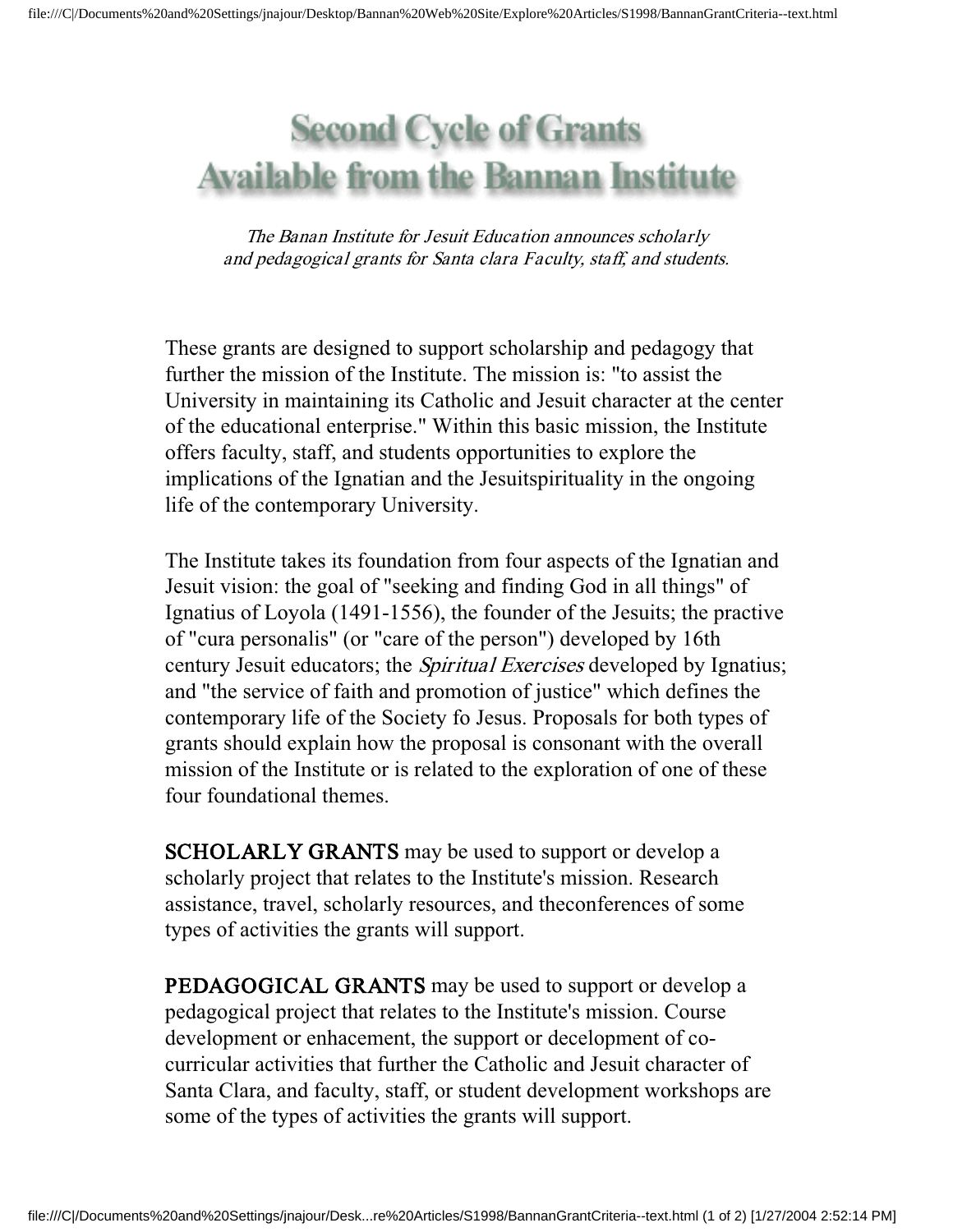Grants may not be used to replace full-time faculty in the classroom. Monies must be used within one year of the time of the grant is awarded.

Proposals should be written in the normal manner prescribed for University internal grants. Guidelines are available at the Office of the Bannan Institute.

The Institute will seek to award roughly \$20,000 in these grants over the course of the current academic year. There are two cycles of awards: in the fall and in the spring. The next application deadline for these grants is May 1. Proposals should be submitted to the Office of the Bannan Institute in Campus Ministry. Applicants are encouraged to consult with the Insitute's Director or with any member of its steering committee before submitting a proposal.

#### Grants will be announced on June 1.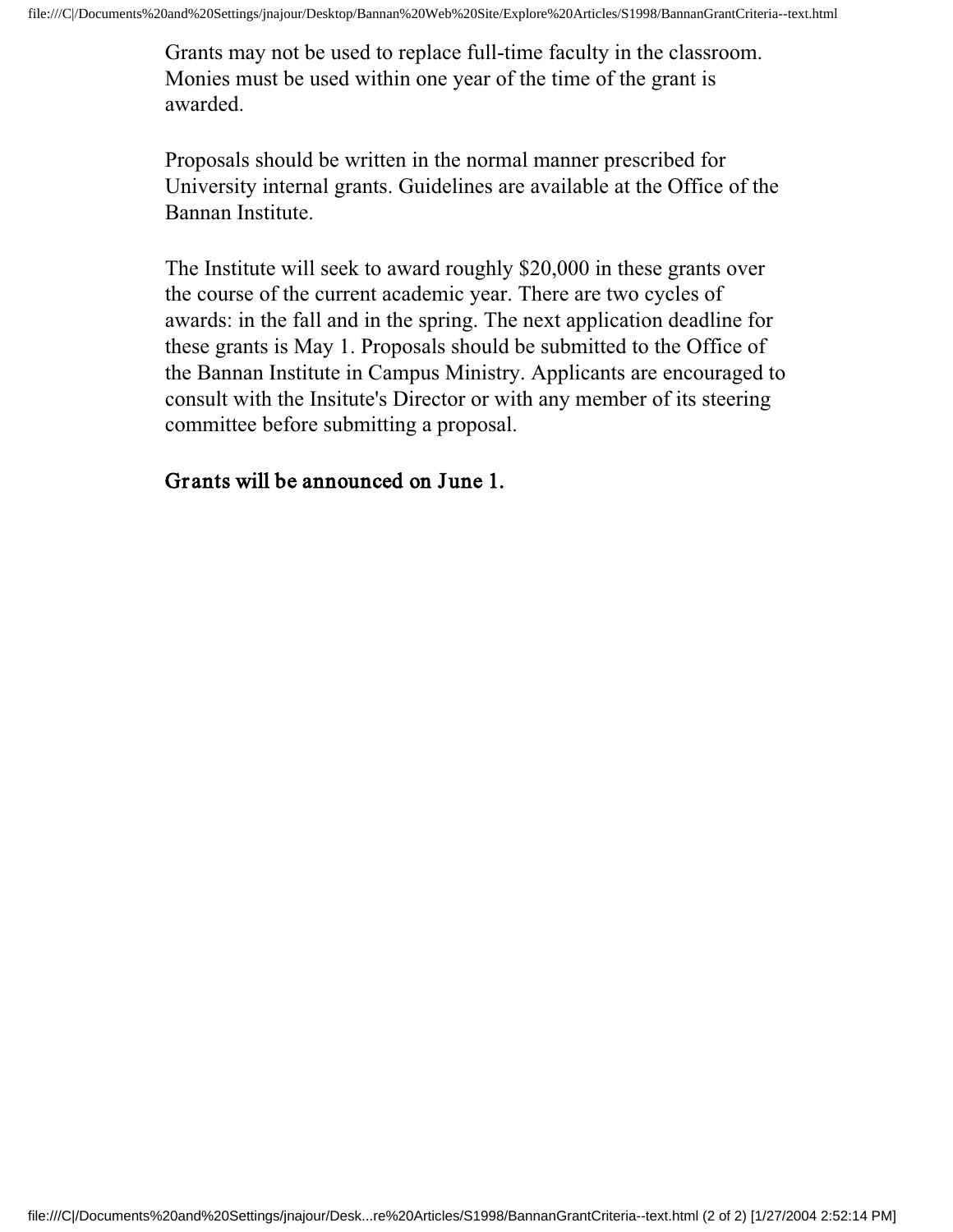# **lanna** the Fall Grant Recip



JEANNE GUNNER, the director of Core Curriculum in the English Department, received a grant to edit an enhanced issue of WPA: Writing Program Administration, the national journal for composition directors and others interested in writing program development. In this issue, Professor Gunner will focus on collaborative administratoin and leadership and the ways in which a creative writing program can engage and represnet the community it serves. She will also explore the process of designing a program that is democratic, responsice to local conditions, concerned for the welfare of its students and faculty, and collaborative in its efforts to serve the interest of students and institution alike.



THOMAS G. PLANTE, Associate Profesor of Psychology, received a grant to create a conference at Santa Clara entitled: "Contemporary Issues in Formation and Education of Priests: Understanding Boundary Conflicts." Plante plans to bring together the leading experts in the United States and Canada to discuss boundary conflicts that arise between Roman Catholic Priests and lay people. Through the confeence, Plante hopes to develop a program of research and intervention to assist both the Catholic church as well as the mantal health of the community to better educate priests.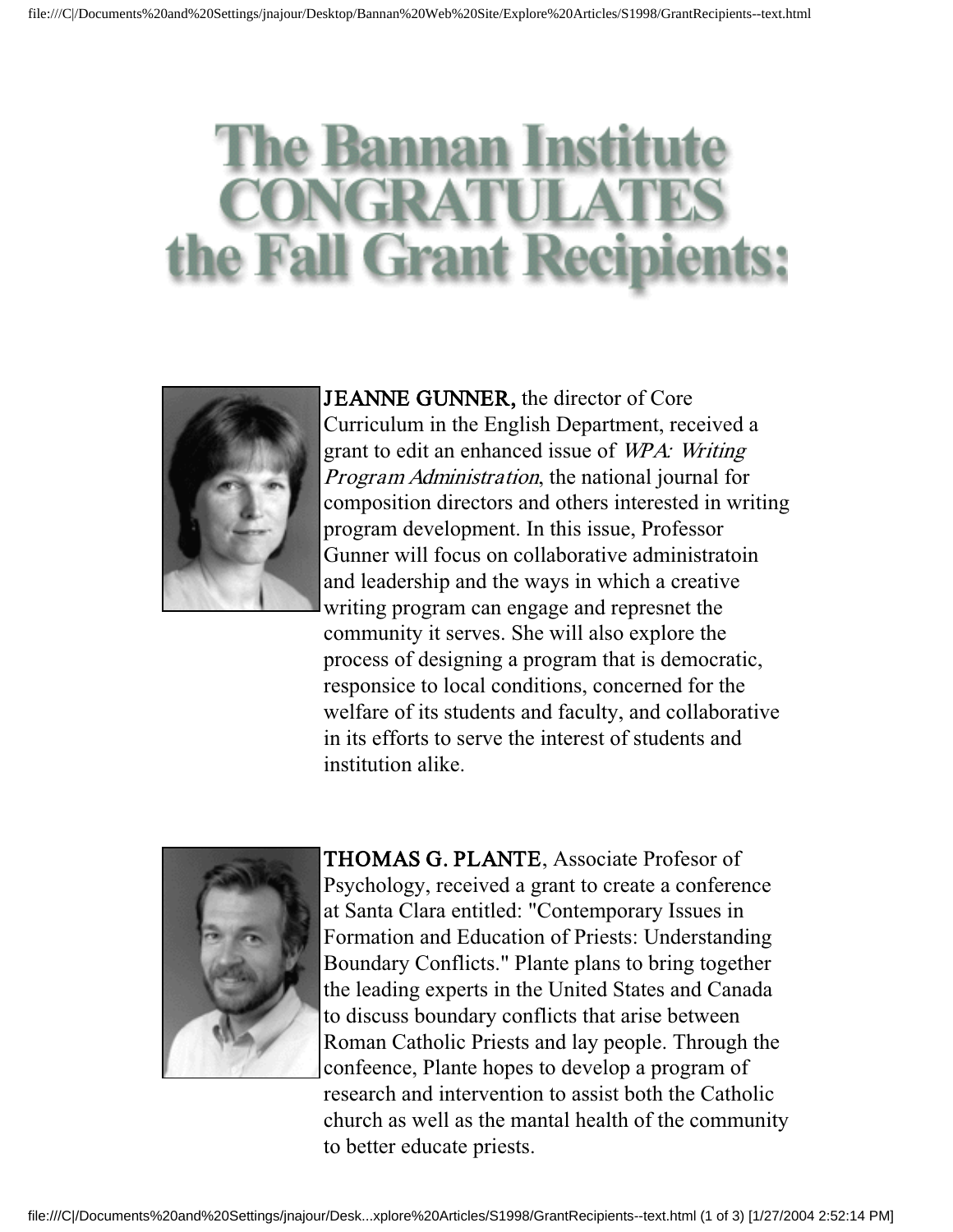The conference will produce a book, with chapters contributed by several leading experts, that will help research and clinical professionals better understand the issues relevant in the research, diagnosis, treatment, and prevention of boundary conflicts in the priesthood. The book would also seek to outlin a research and clinical agenda for professionals interested in this topic.

Authors will be invited to Santa Clara University for a two to three day conference during the spring of 1998. In addition to meetings amoung these authors a panel discussoin will be offered on Friday, June 5th, at 3pm in Alumni Science 102. All faculty, staff, students, and other interested persons are welcome to attend.



TRACY KAHAN, Associate Professor of Psychology, received a grant to unertake an experiential and theoretical/psychological comparison of three spiritual traditions that emphasize contemplative practice: Zen Buddhist and Christian -- Trappist (monastic) and Jesuit (nonmonastic). She will conduct and extensive Literature review as well as experiential research on: Zen "mindfulness" practice, Ignatian 19th-annotation retreat, and Christian Contemplative Practice in the Trappist Tradition.

As a result of her retreat experiences and study, Professor Kahan expects to develop a new psychology course entitled Psychology of Consciousness. This upper-division course will be a theoretical, empirical, and experientail investigation of the psychology of consciouseness, with special emphasis on cognitive, developmental, and social perspectives. The class will integrate selected readings, analysis of the paradigms used to investigate consciousness, and personal experience with "mindfulness practice" as a tool for directly experienceing the nature of "mind."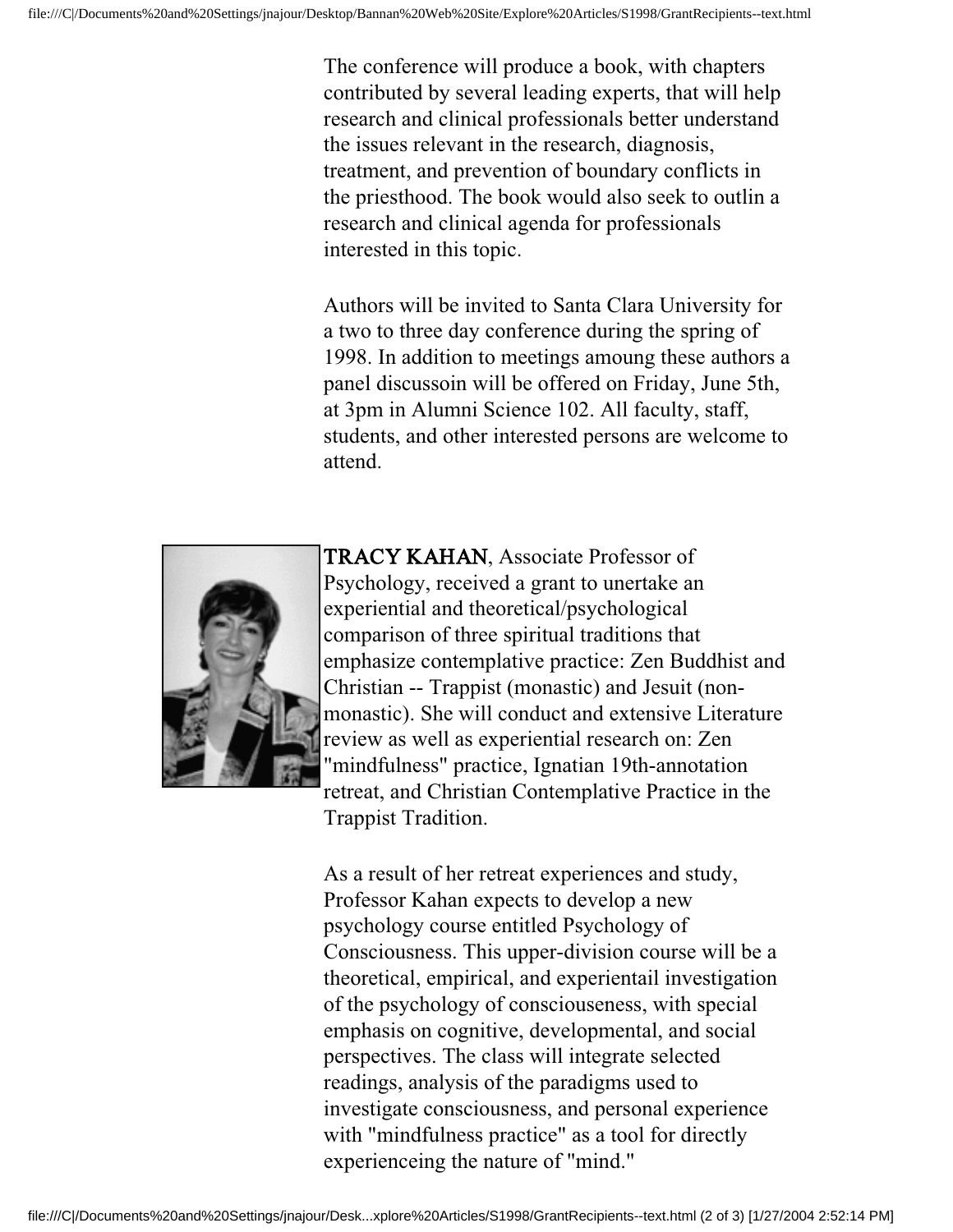In addition, Professor Kahan palns to author an analysis, "cognitive-psychological/experiential analysis of contemplative practices in the Jesuit,Trappist, and Zen-Buddhist traditions," in which she will assimilate her retreat experiences on both the personal and theoretical levels.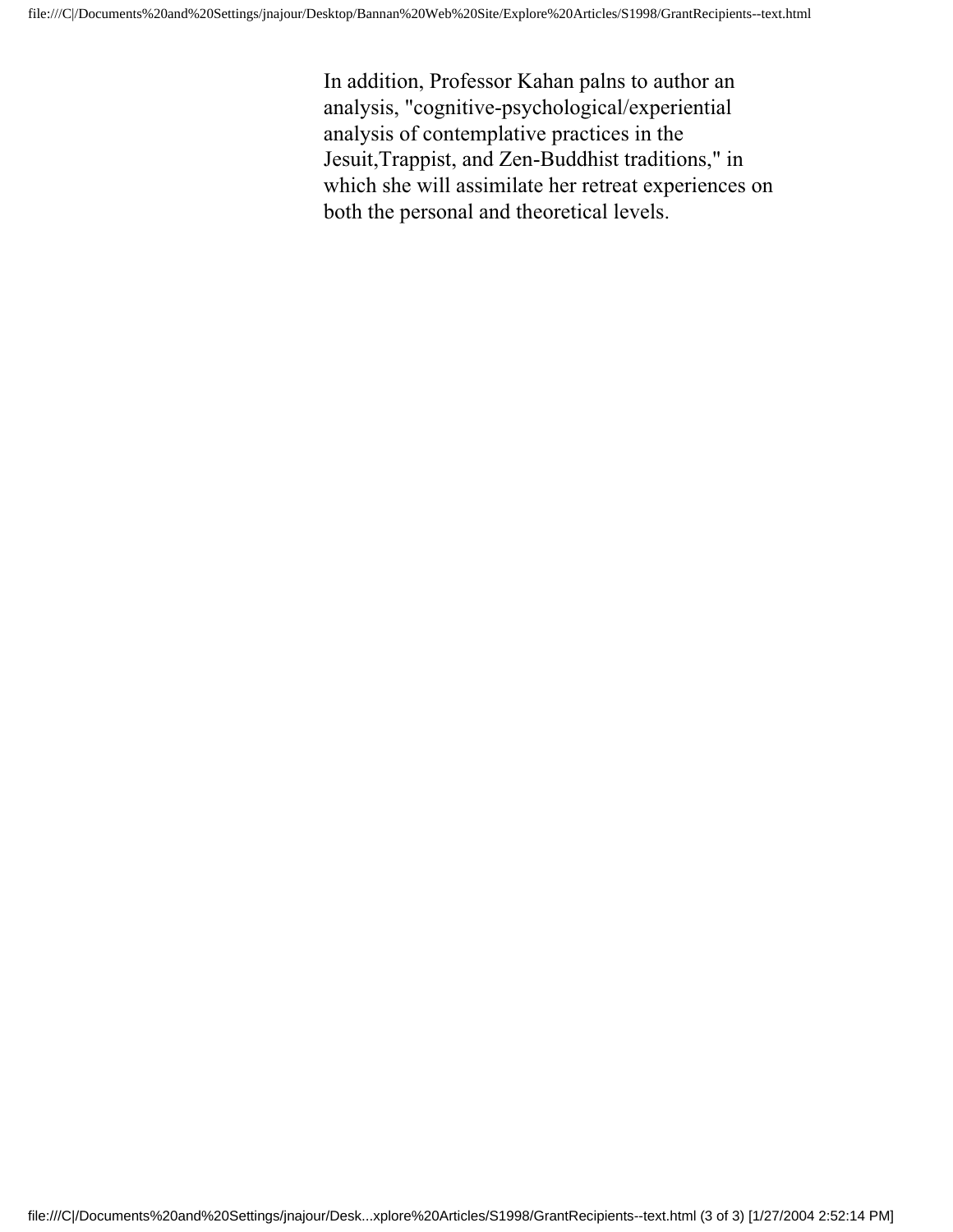# **LECTURE SERIES**

#### Fall 1998 FRIENDS OF GOD AN DPROPHETS: COMMUNITY ON EARTH AS IN HEAVEN

Lecture by Elizabeth A. Johnson, C.S.J., Distinguished Professor of Theology at Fordham University. Professor Johnson's latest book, Friends of God and Prophets: A feminist Theological Reading of the Communion of Saints, was recently published by Continuum.

Sunday, October4, 1998 at 7:30pm Recital Hall of the Center for the Performing Arts

#### Winter 1999 TITLE TO BE ANNOUNCED

Lecture by Klaus Porzig, M.D., a leading oncologist with South Bay Oncology Hematology Partners, as well as a teacher for Standford University Mediacl School.

Date and time to be announced later.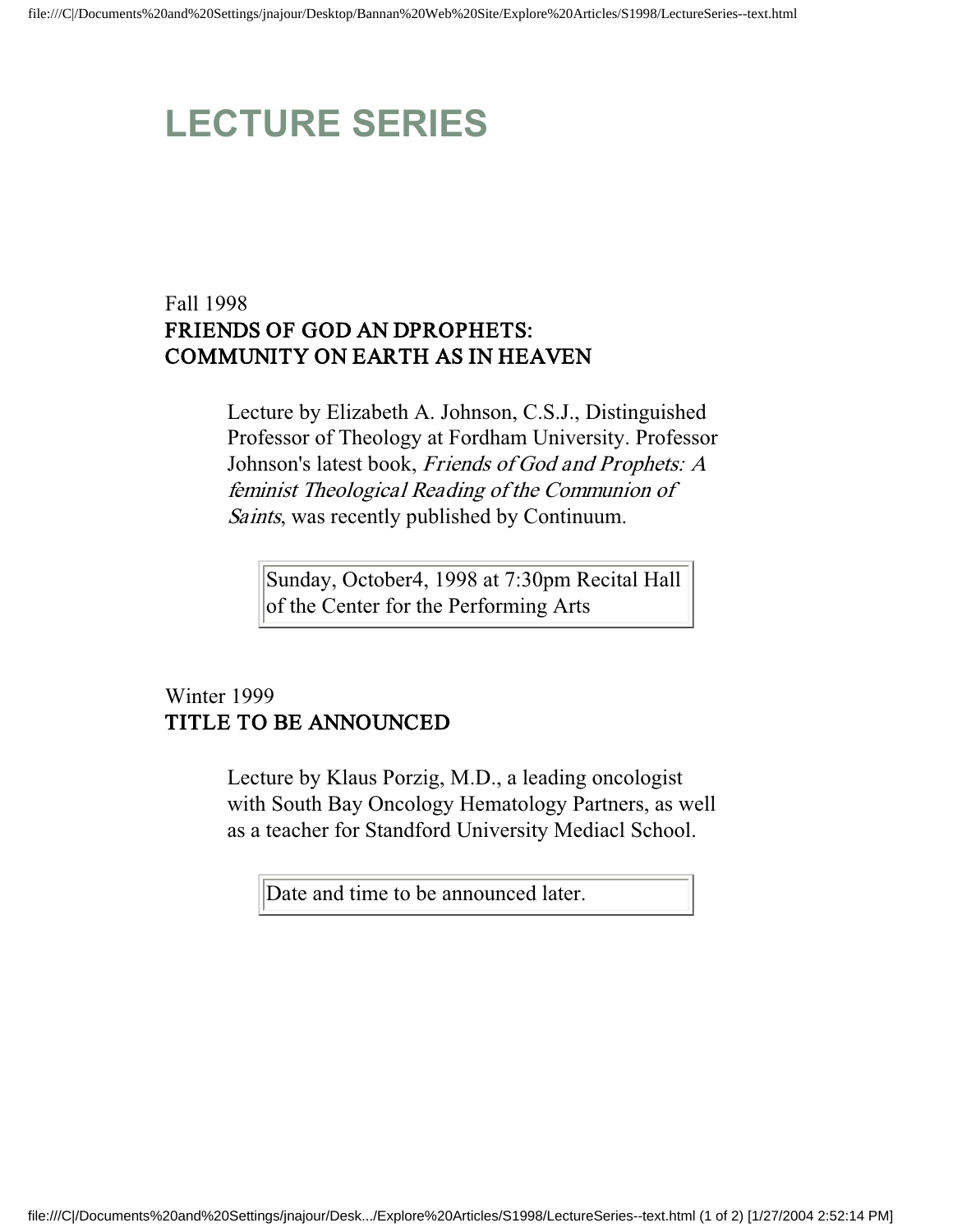#### Spring 1999 "THE COMMON GOOD IN DIVIDED SOCIETY

Lecture by David Hollenbach, S.J., the Flatley Professor of Catholic Theology at Boston College.

Sunday, April 18, 1999 at 7:30pm Recital Hall of the Center for the Performing Arts